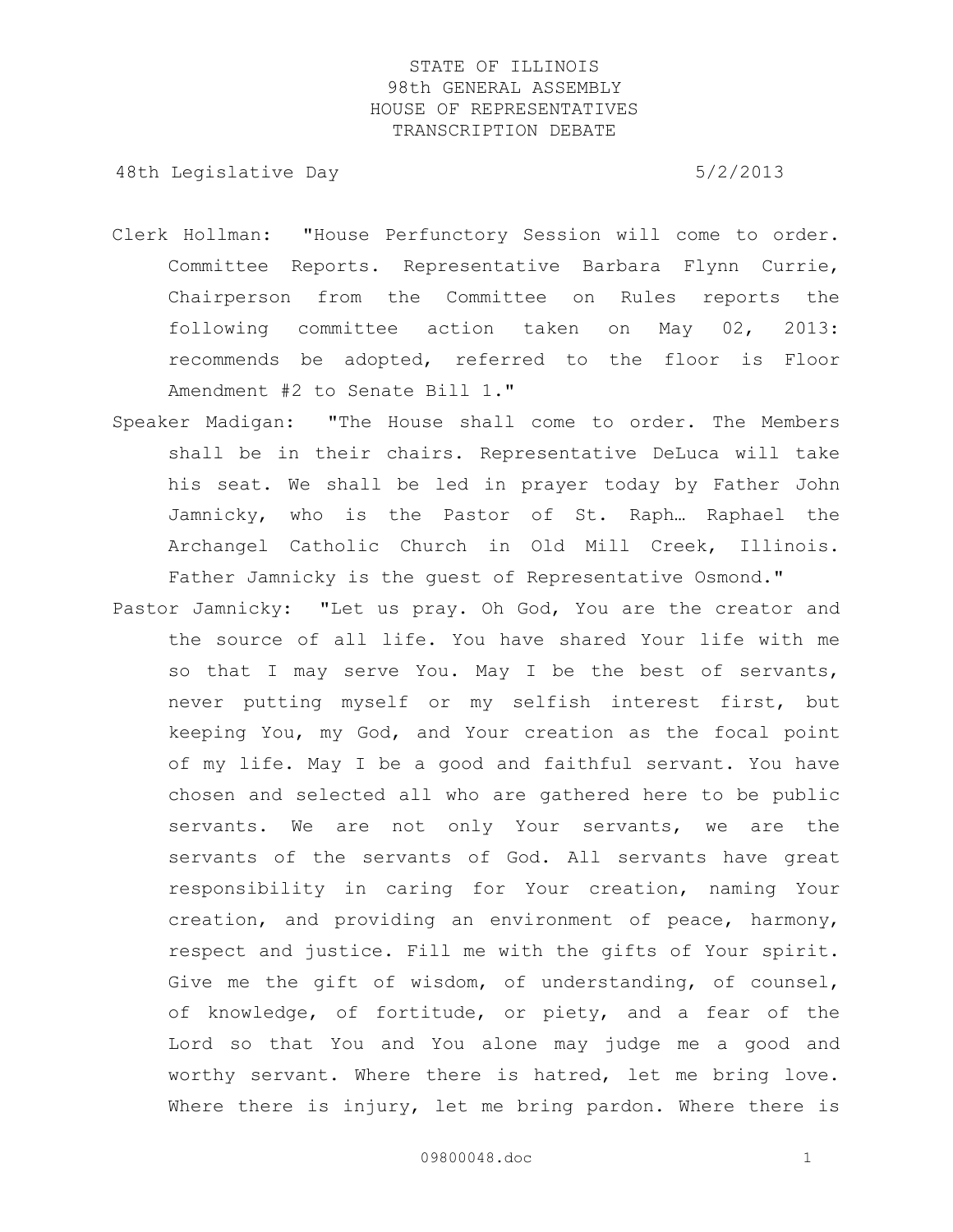48th Legislative Day 6/2/2013

doubt, let me bring true faith. Where there is despair, let me bring hope. Where there is darkness, let me bring light. Where there is sadness, let me bring joy. Make us, Your servants, a channel of Your peace, Amen."

- Speaker Madigan: "We shall be led in the Pledge of Allegiance by Representative Cross."
- Cross et al: "I pledge allegiance to the flag of the United States of America and to the republic for which it stands, one nation under God, indivisible, with liberty and justice for all."
- Speaker Madigan: "Roll Call for Attendance. Representative Currie."
- Currie: "Thank you, Speaker. Please let the record reflect the excused absence of Representative Flowers."

Speaker Madigan: "Mr. Bost."

- Bost: "Thank you, Mr. Speaker. Let the record reflect that all Republicans are present and ready to do the work of the people."
- Speaker Madigan: "Mr. Clerk. Mr. Clerk, take the record. On this question, there are 117 people responding to the Attendance Roll Call. There is a quorum present. Mr. Clerk."
- Clerk Hollman: "Committee Reports. Representative Jakobsson, Chairperson from the Committee on Higher Education reports the following committee action taken on May 01, 2013: do pass Short Debate is Senate Bill 1688, Senate Bill 2163. Representative Hoffman, Chairperson from the Committee on Labor & Commerce reports the following committee action taken on May 01, 2013: do pass Short Debate is Senate Bill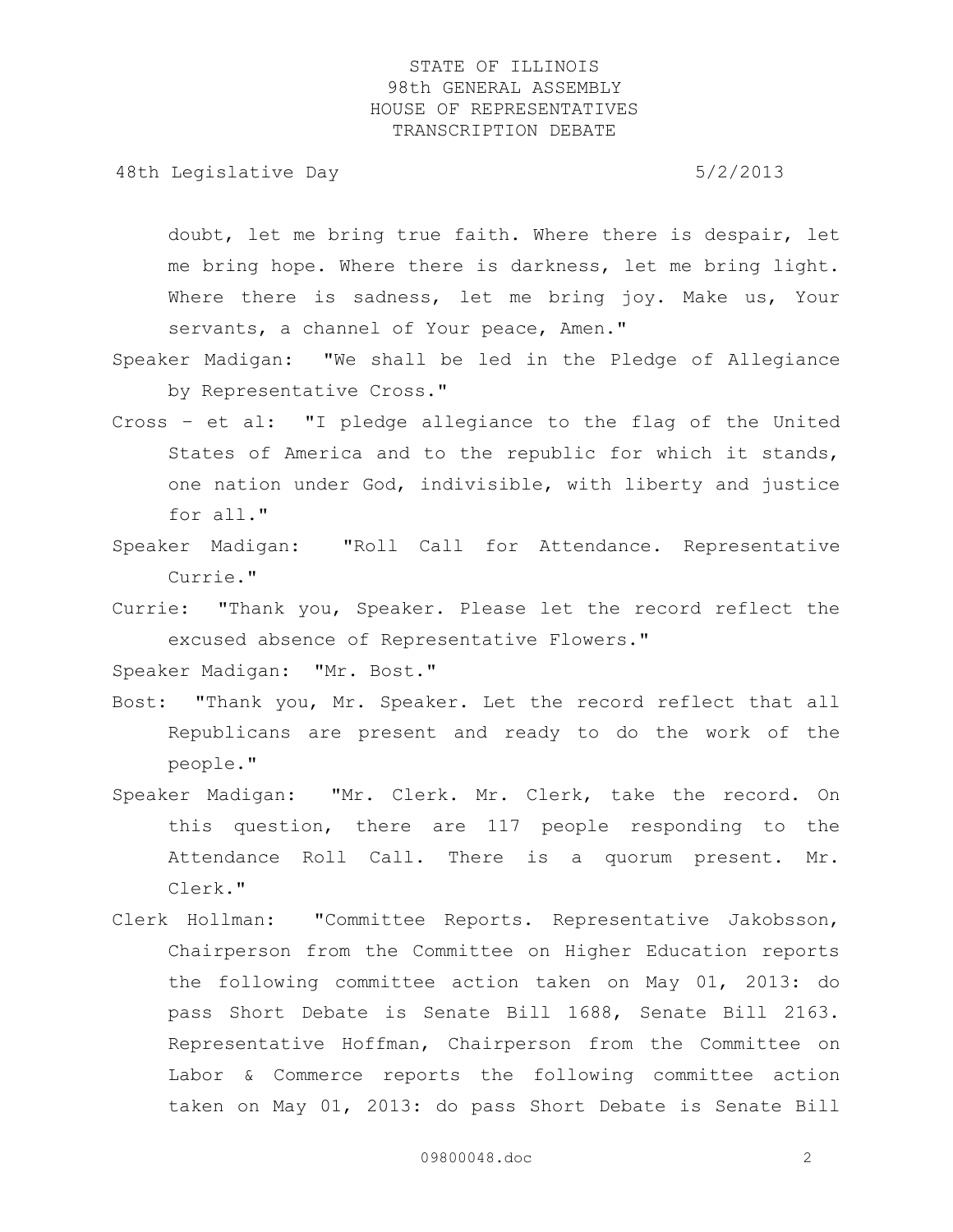48th Legislative Day 6/2/2013

104. Representative Franks, Chairperson from the Committee on State Government Administration reports the following committee action taken on May 01, 2013: do pass Short Debate is Senate Bill 39, Senate Bill 204, Senate Bill 1670, Senate Bill 1693, Senate Bill 2183, Senate Bill 2332. Representative Ford, Chairperson from the Committee on Restorative Justice reports the following committee action taken on May 02, 2013: do pass Short Debate is Senate Bill 1854. Representative Jackson, Chairperson from the Committee on Counties & Townships reports the following committee action taken on May 02, 2013: do pass Short Debate is Senate Bill 1430, Senate Bill 1499, Senate Bill 1846, Senate Bill 1950, Senate Bill 2268. Representative Mayfield, Chairperson from the Committee on Public Safety: Police & Fire reports the following committee action taken on May 02, 2013: do pass Short Debate is Senate Bill 1456. Representative Chapa LaVia, Chairperson from the Committee on Elementary & Secondary Education reports the following committee action taken on May 02, 2013: do pass Short Debate is Senate Bill 84, Senate Bill… correction, Senate Bill 1550, Senate Bill 1703, Senate Bill 2157; do pass as amended Short Debate is Senate Bill 2199; recommends be adopted as amended is House Joint Resolution #5. Representative Monique Davis, Chairperson from the Committee on Insurance reports the following committee action taken on May 02, 2013: do pass Short Debate is Senate Bill 1658, Senate Bill 1729, Senate Bill 1730, Senate Bill 1758. Introduction of Resolutions. House Resolution 296, offered by Representative Pritchard, and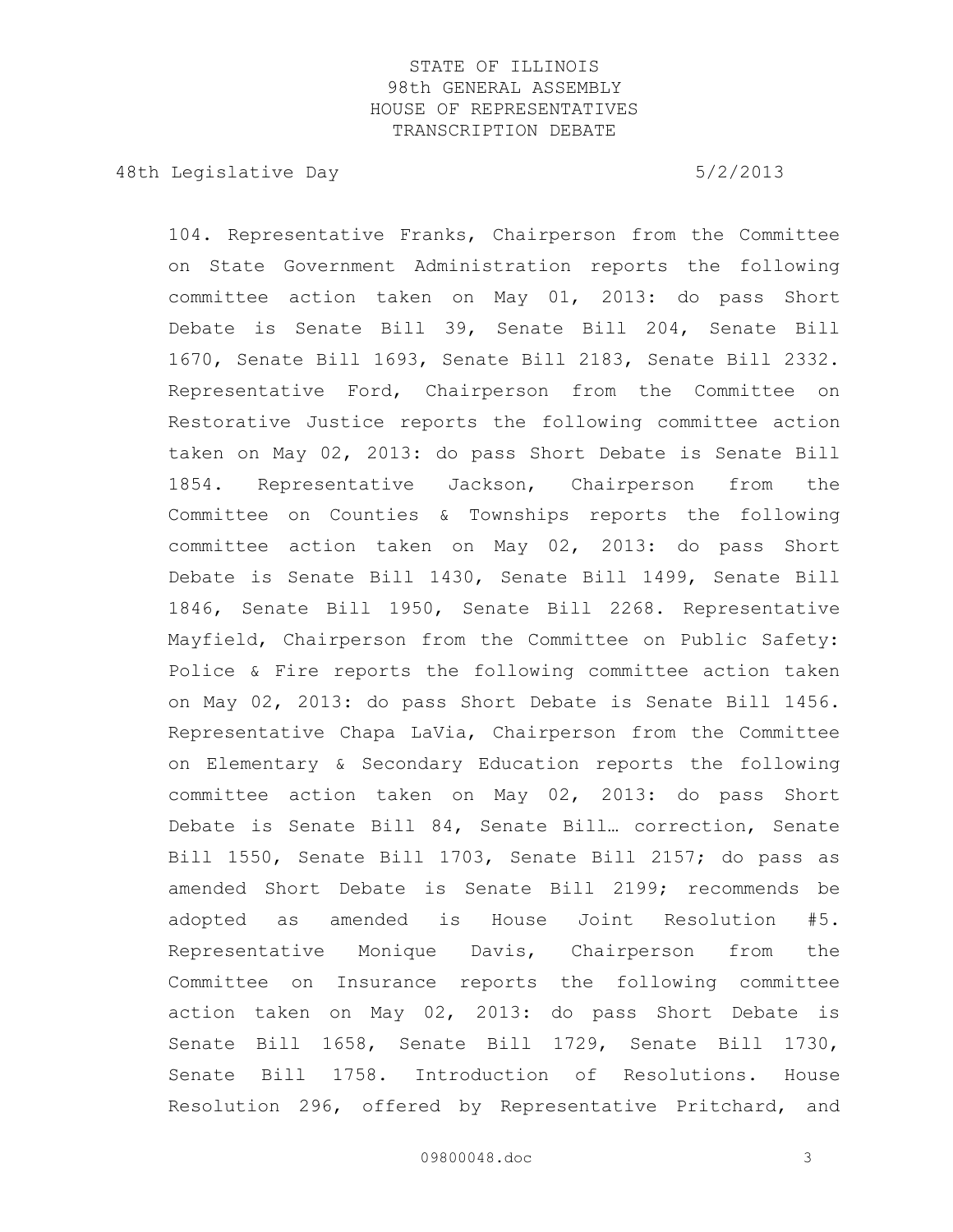48th Legislative Day 6/2/2013

House Resolution 299, offered by Representative Reboletti. These are referred to the Rules Committee."

- Speaker Madigan: "Mr. Clerk, on page 8 of the Calendar, on the Order of Resolutions, there appears House Resolution 169. What is the status of the Resolution?"
- Clerk Hollman: "House Resolution 169 is offered by Representative Hatcher. Amendment #1 was adopted in committee. Floor Amendment #2, offered by Representative Hatcher, has been approved for consideration."

Speaker Madigan: "Representative Hatcher."

Hatcher: "Thank you, Speaker. Resolution that we brought forward is with the Olympic Resolutions to improve wrestling as part of a continuing Olympic sport. The Amendment that's on the floor simply inserts Illinois details."

Speaker Madigan: "All right. Mr. Clerk, is there an Amendment?" Clerk Hollman: "Floor Amendment #2 is offered by Representative Hatcher."

- Speaker Madigan: "Representative Hatcher wishes to offer the Amendment. Those in favor of the Amendment say 'aye'; those opposed say 'no'. The 'ayes' have it. The Amendment is adopted. Now, Representative, would you wish to speak on the Resolution as amended?"
- Hatcher: "If I might. Thank you so much, Speaker. As you all know, the Olympics is the oldest athletic Illi… event in the world. And as part of that, wrestling has been a part of the Olympics from the very inception of its beginning. Much of the world was stunned whenever it was discovered that the Olympics would improve wrestling in 2016, but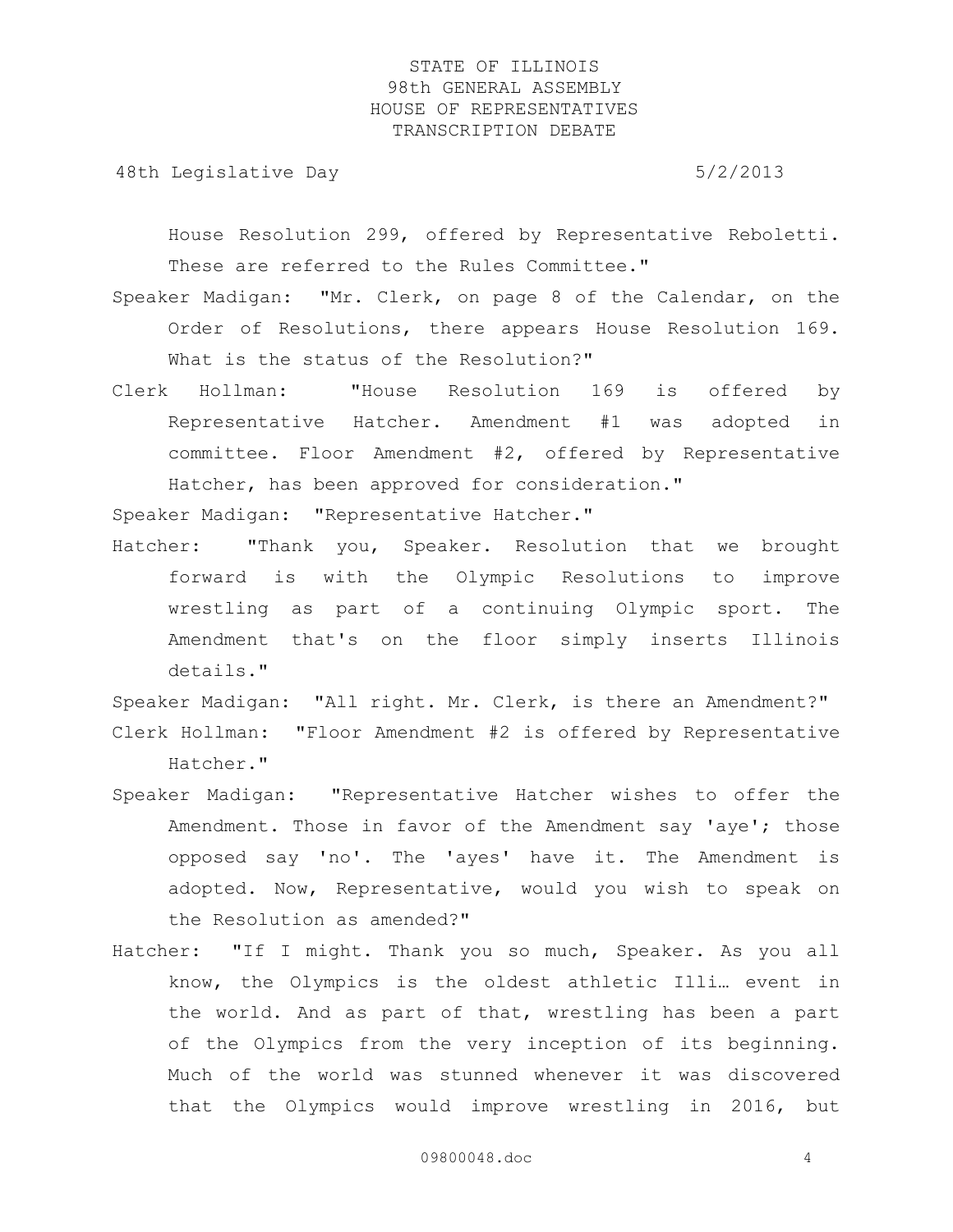48th Legislative Day 6/2/2013

intends to exclude it in 2020. This Resolution is part of an effort, internationally, to keep wrestling as part of an Olympic effort."

- Speaker Madigan: "Is there any further discussion? The Lady moves for the adoption of the Resolution. Mr. Cross."
- Cross: "Thank you, Mr. Speaker. If we could get folks attention on this. I… I think we're about to hear from another speaker that happens to be in the House, a former Member of the General Assembly of Illinois and… and Speaker of the other House, Denny Hastert. I think, Speaker Madigan's going to have him address the chamber. But one of the reasons that Representative Hatcher and I are working on this Resolution and are asking for your support is of the… the significance and the importance of wrestling in the State of Illinois at the high school level and at the collegiate level. And there is nobody that has been a stronger proponent or advocate for wrestling in the State of Illinois than Denny Hastert. Many of you know Denny because of his time in the Illinois General Assembly and his time in Congress, and of course his time as the Speaker of the United States House of Representatives. But I got to tell you, many of us in the Fox Valley area, whether it's Kay Hatcher, Tim Schmitz, first knew Denny as he… as a high school teacher and as a wrestling coach. I happened to have Denny as a teacher in high school at Yorkville High School. I graduated back in 1976. And while I didn't wrestle, there were a number of young men at Yorkville High School who had the experience and the opportunity to go through an exceptional wrestling program led by Denny Hastert. When I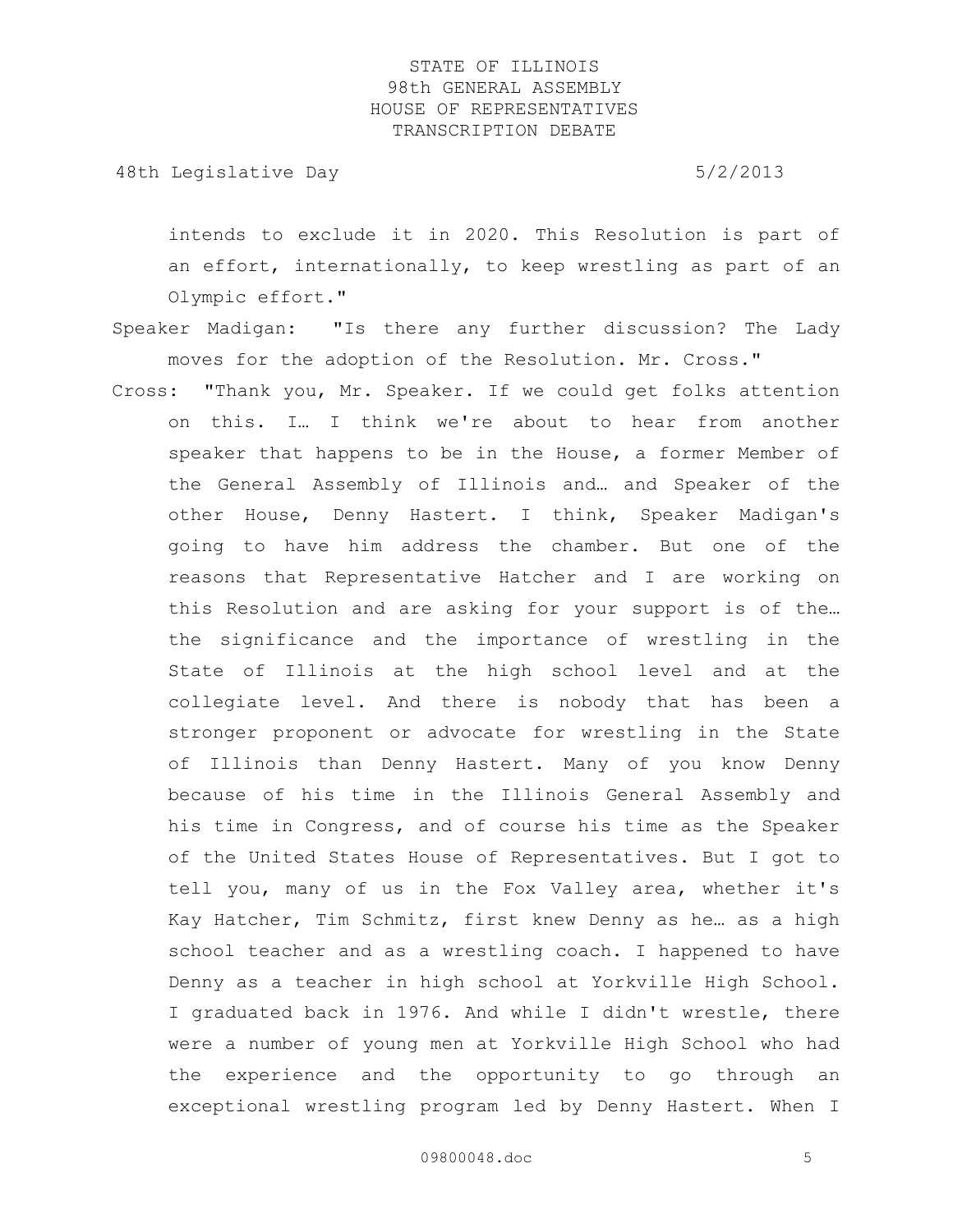48th Legislative Day 6/2/2013

first got to high school in 1972, the wrestling program in the State of Illinois only had one class, if I remember correctly. One class, and Yorkville High School is very small. I don't know, there were a little over 100 kids in my class, so put that in perspective for all the other high schools in the State of Illinois. In 1972, a young man by the name of Gary Matlock, with only one class, became a State Champion in wrestling. It was unheard of, and that happened because of the leadership and the coaching of Denny Hastert. Move ahead three more years to 1976, four more years, and the Yorkville High School wrestling team, 12 people had an opportunity to go downstate to Champaign. Nine of the 12 men on that team, boys, young men, made it to the State Championship, three of them became State Champions. And Yorkville High School, a small little high school, located at Fox Valley, won the State Championship. And while as special as that was for those young guys and for the school and for our area, what I think was even more special is, I think, if you talk to any of those 12 kids, or any of the kids that went through the Yorkville… went through Yorkville High School as part of the wrestling program, would tell you that beyond just learning how to wrestle, Denny Hastert was a… was a mentor, was a parent, was a coach in so many ways and made them exceptional individuals as they went on into life. And I think Denny would tell you that that opportunity to coach and lead and mentor happened because of the experiences he had as a head coach of a wrestling program. We have a state that has a proud heritage and a background in wrestling, and the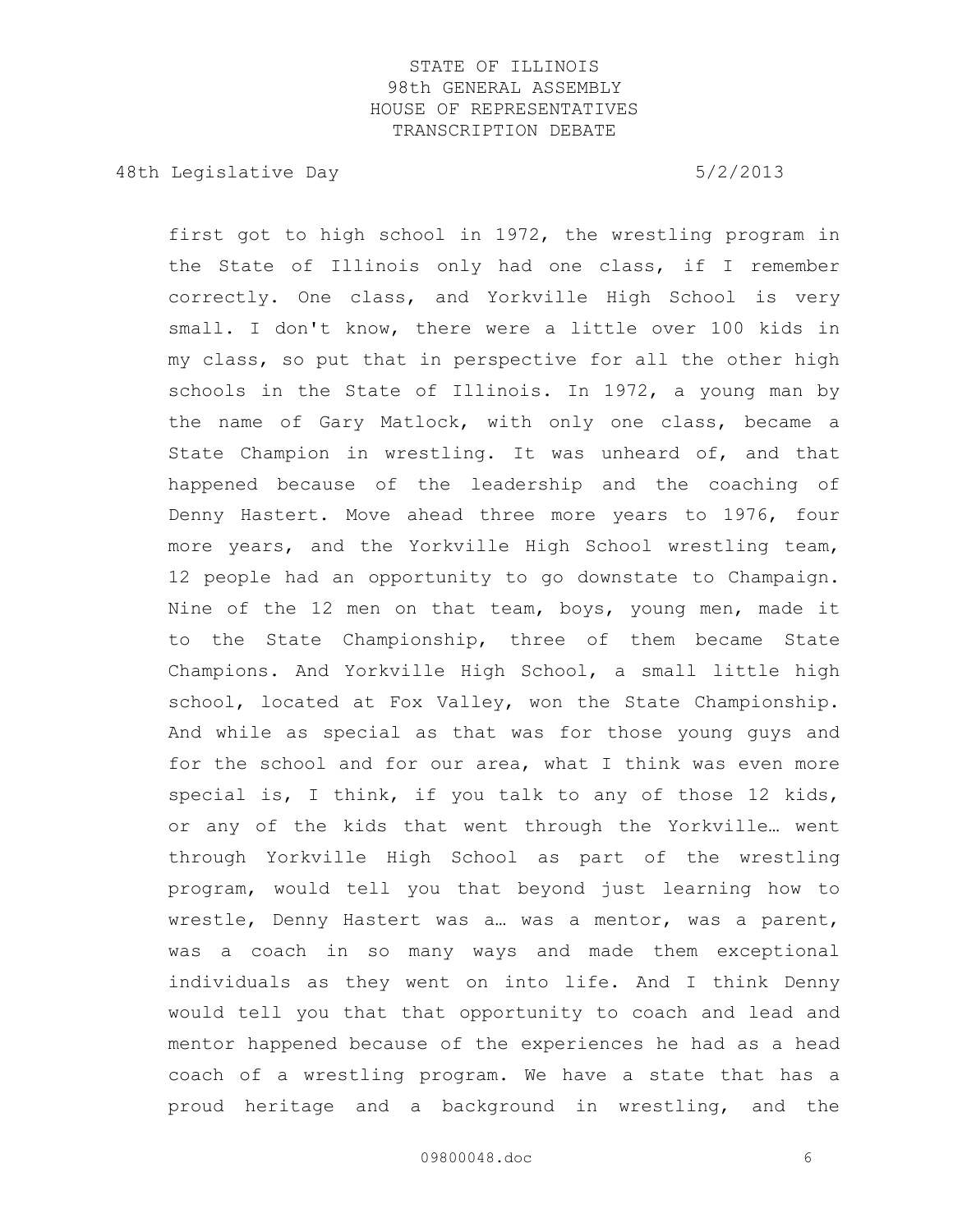48th Legislative Day 6/2/2013

opportunity for numerous kids to engage in wrestling at a variety of ages, whether before high school, through high school, into collegiate level is something we really should be proud of. And for the International Olympic Committee to say, we're going to stop wrestling, is a shame. It has been something that has been a very, very worthwhile tool for Illinoisans and for our kids throughout the years. So, I want to applaud Representative Hatcher for taking the lead on this. She represents Yorkville and knows the history of the sports program behind wrestling. But I also want to say thank you to Denny Hastert who's done so many great things for this state in the political world and we appreciate that on both sides of the aisle, I know. But what he's done for athletics, for high school coaching, for high school teaching, and for more than just wrestling, I want to say thank you. And Denny, it's good to see you in the chamber and I know we're going to get to hear from you, but I think we would all be doing a lot of kids a great opportunity by supporting this Resolution and I, too, would appreciate a 'yes' vote. Thank you, Mr. Speaker."

Speaker Madigan: "Representative Williams."

Williams: "Thank you, Mr. Speaker. I just want to thank Representative Hatcher for bringing this to the attention of the Body. My nephew, Colton, is 14 years old. He is… and recently won the U.S.A. Wrestling Folkstyle National Championship in Iowa earlier this month. He will be 21 years old during the '20… '20 Olympics, and I know he spends many weekends, many hours, my brother and his family, traveling all across the country to wrestle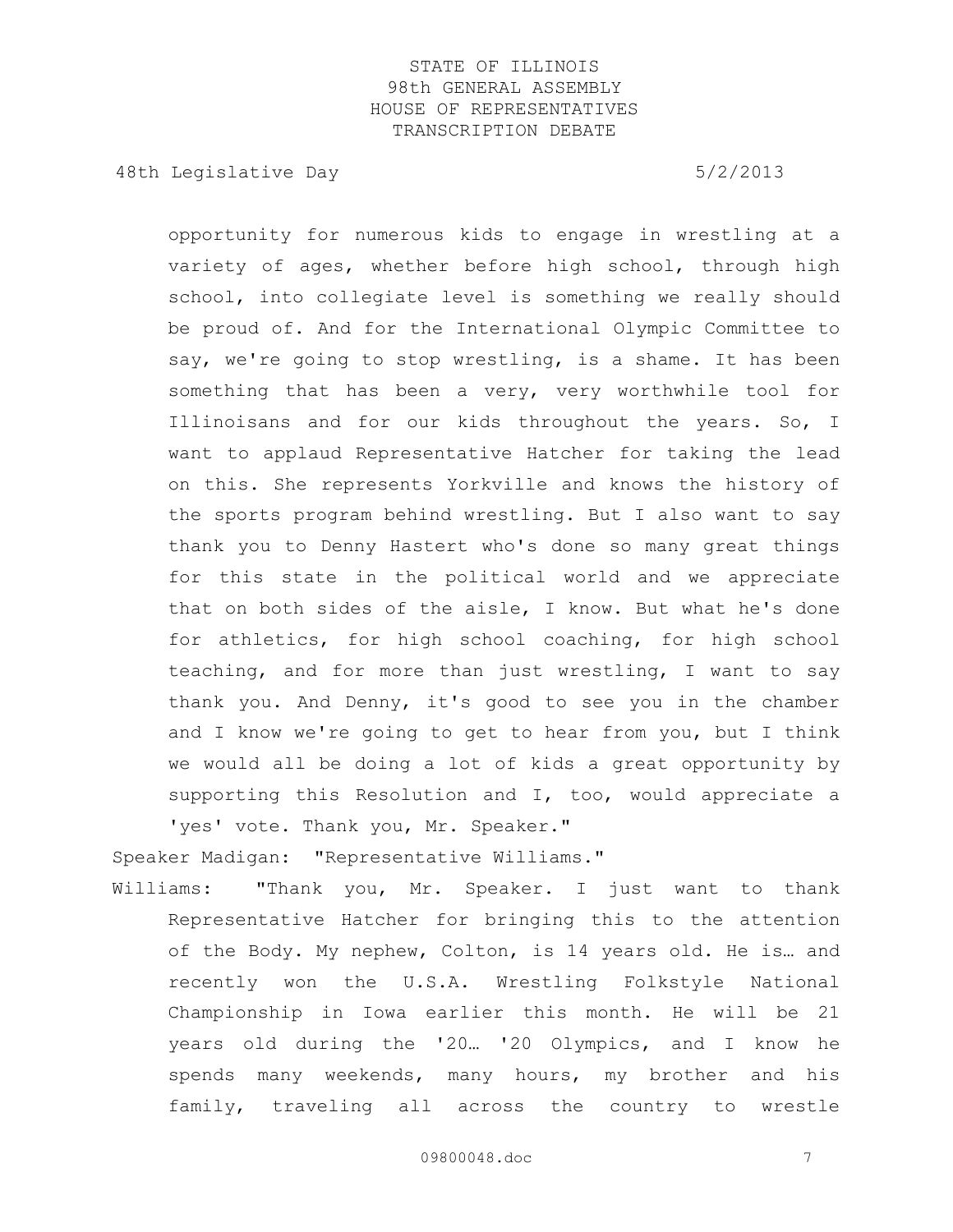48th Legislative Day 6/2/2013

competitively. I would hate to see the opportunity for him and many other energetic committed young people foreclosed by this decision. So, thank you again."

- Speaker Madigan: "There being no further discussion, those in favor of the Resolution… Representative Hatcher."
- Hatcher: "Just to add to the details. While we've all heard what… how important it is… that wrestling is to people, we should know that there are 17 thousand youngsters in the State of Illinois that are involved in wrestling, and we have 18 universities. That being a fact, I would hope that every Legislator in this Body is… name would be added to the Resolution. Thank you and I urge a vote."
- Speaker Madigan: "The Lady has requested leave that every Member be added as a cosponsor to the Resolution. Is there a leave? Leave is granted. Every Member shall be added as a cosponsor of the Resolution. There being no further discussion, the question is, 'Shall the Resolution be adopted?' Those in favor say 'aye'; those opposed say 'no'. The 'ayes' have it. The Resolution is adopted. And would the… would the staff retire to the rear of the chamber, and would the Members please take their seats? Would the staff retire to the rear of the chamber, and would the Members please take their seats. As mentioned by Representative Cross, we're very privileged today to have with us a former Member of the Illinois House of Representatives, former Member of the United States Congress, and former Speaker of the United States House of Representatives. Denny Hastert distinguished himself here in the Illinois House as a very dedicated, thoughtful State Representative who worked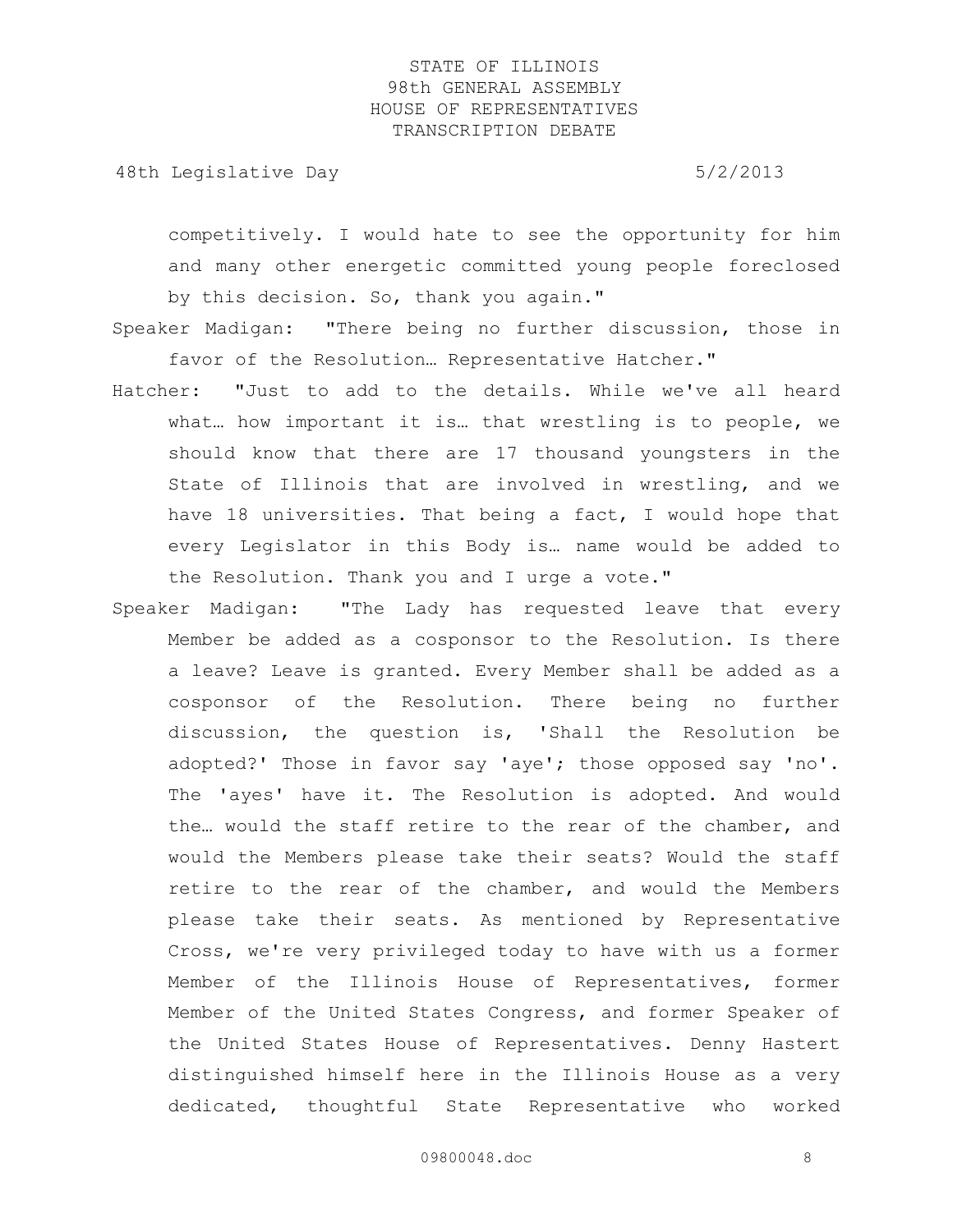48th Legislative Day 6/2/2013

cooperatively on major issues such as a major rewrite of the Telephone Regulation Act and the Electric Regulation Act. And… and his hallmark, during his service here in the House, was that he just wanted to work with people to solve problems and to solve issues, and he did very, very well. And then he went on to the Congress of the United States and served with great distinction as the Speaker of the House, and I can tell you that service as a Speaker anywhere is a tough job. And so, let me give you Denny Hastert."

Denny Hastert: "Thank you. Thank you. Thank you, Mr. Speaker. And thank you, Leader Cross, for those kind introductions. You know, it's a humbling experience to come back where you started your political career from, and I look around this chamber and think of the debates and the arguments and the sometimes humorous things that have happened. But really, when it comes to it, I look across this Body and there's not too many left that were there when I started in 1980. It was a bigger House then, there was 177 Members, and our... our desks went way under the… the place where folks could stand and look down at you. And so, we reduced this House by a third, but when we did that, we changed, sometimes, the political equation or formula on how things got done. But we're able to change, and we're able to… to work together. I… I guess when you look back, my experience here, the… the first 6 years that I served in this House, I probably got more done here, in this Legislative Body, then I did the first 12 years I was in Congress. You don't realize it, but you can do things in three or four months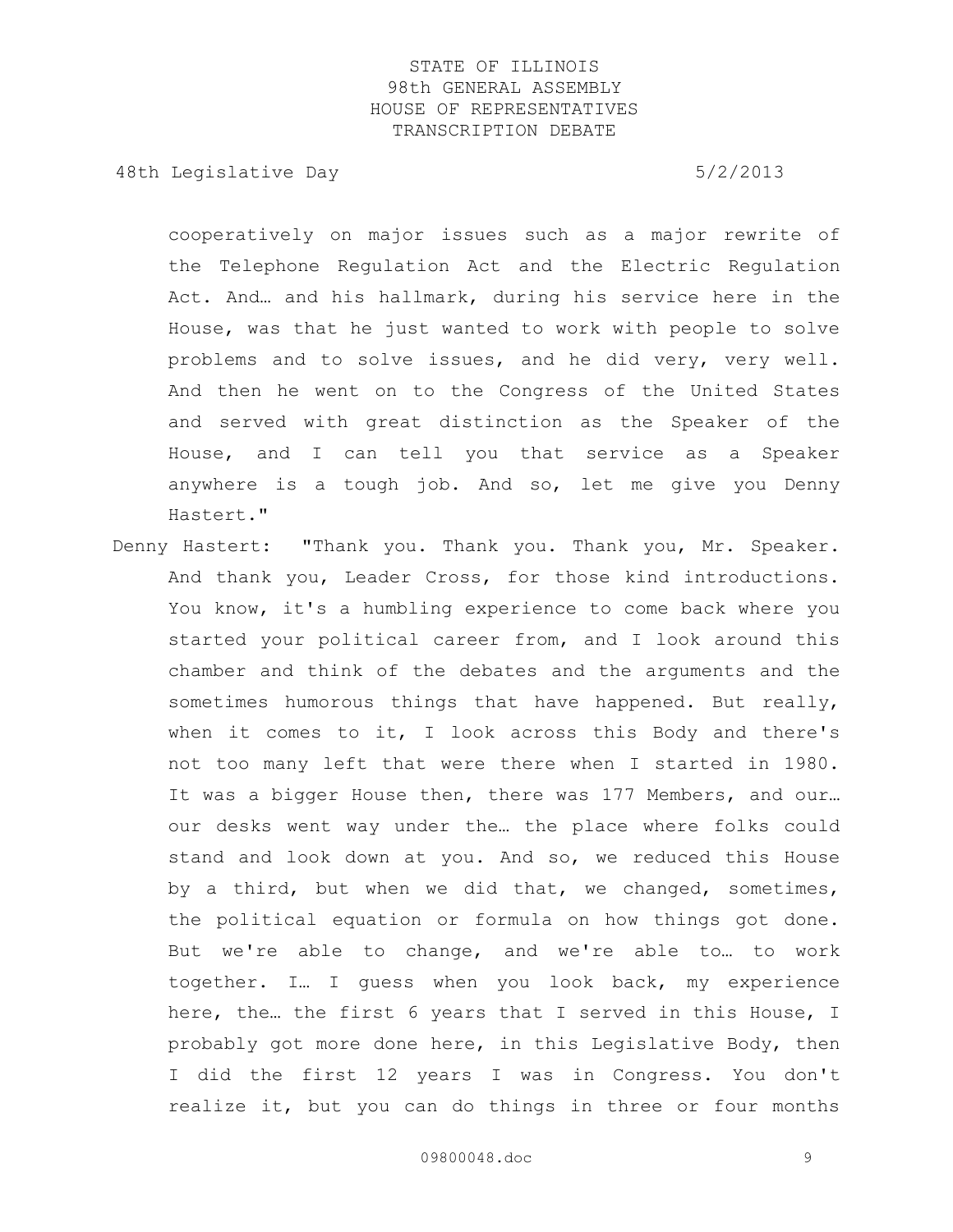48th Legislative Day 6/2/2013

here, that takes us 6 years to do in the U.S. Congress because you have the ability to reach across the aisle, you have the ability to work together, and you have, really, the ability to get things done. So, when it really comes down to it, that's our challenge, and that's what we strive to do. And I appreciate your taking the time, I know it's a very busy time of the Session. You have a lot of very, very important issues coming down, but to take some time and think about this one issue, which sometimes thinks, well, that's not a very important issue. This is something about the U.S., it's wrestling, and the U.S. Olympic Committee, or International Olympic Committee. But when you look at the opportunity that we give our children, I can only look at the opportunity that I had when I was a young man, and I had a coach, and I had an opportunity to… to perform, and I was told… I was shown that I could do much more than I ever dreamed I could do. And I guess that lesson went with me in a coaching career, it went with me here in the Legislature, and then went on with me on to Congress. So, you know, this whole business is about ordinary people being able to do extraordinary things. And to take away opportunities from young people today, not only to be able to participate and to try to look at it and say, you know, I can be an Olympian someday. I can set my goals, and that's where I want to go. And for a, I think, a wrong-headed decision made by the International Olympic Committee, which is all internal politics of people who didn't have constituencies, they happen to be princes and sisters or kings and sheiks and those types of people. But we need to send them a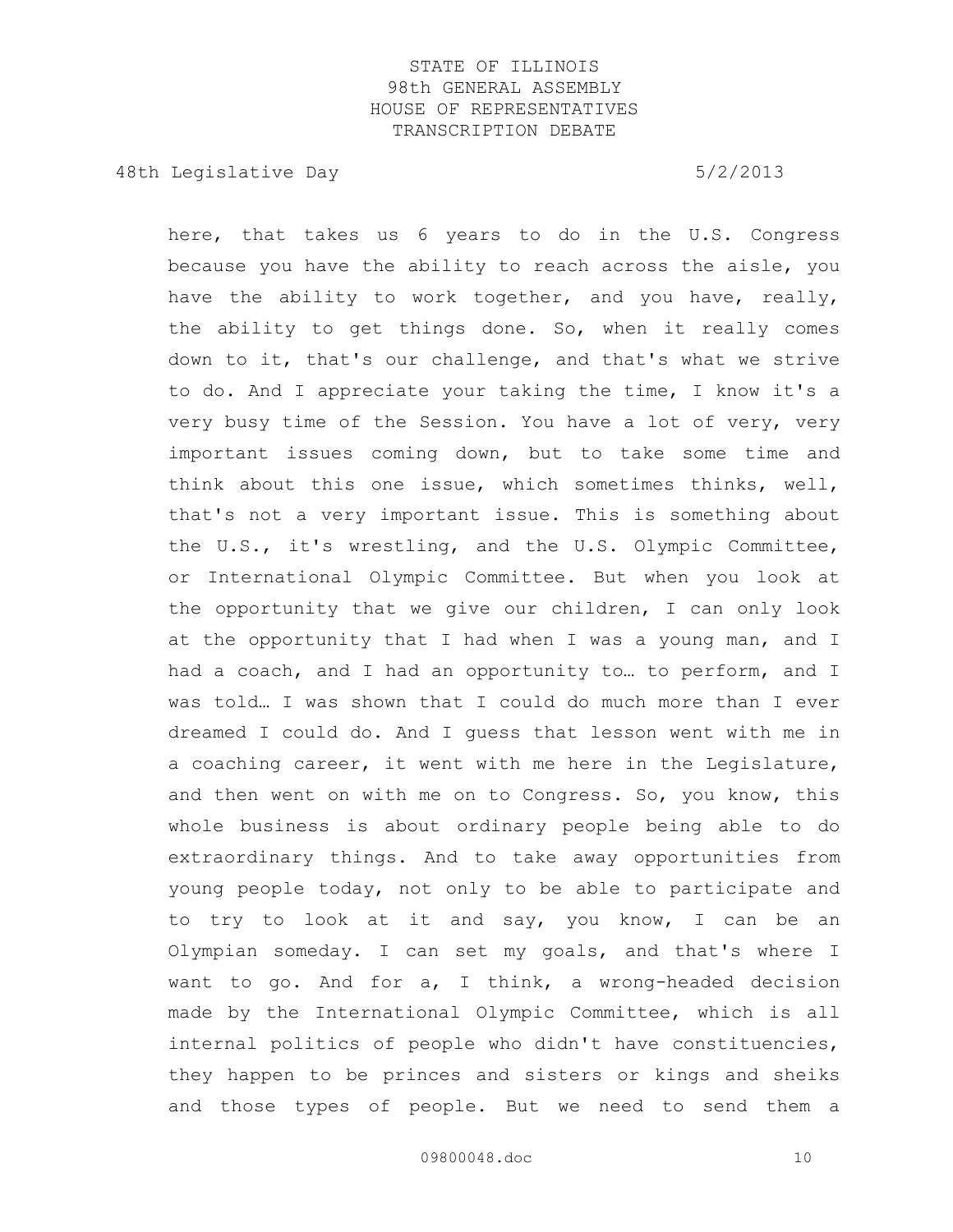48th Legislative Day 6/2/2013

message. We'll be one of 30-something states passing a Resolution, as well as the U.S. Congress, on to the U.S. Olympic Committee, and I think they will. You know, wrestling is one place where countries like Iran, and Russia, and United States, and Turkey, and Mongolia, and Korea, and all of the stands in the former Soviet Union country… parts of the Soviet Union are now individual countries, they all have earned medals in this sport. The… they raise more medals… more countries have earned more medals in wrestling than any other sport offered by the Olympic Committee, and it's wrong to take the decision that they have. I applaud this Body for standing up and saying, this is the right thing to do; we need to change. There is ability to do that, and people need to take notice. Anything that gets done begins with an initiative somewhere, with somebody really believing something in their heart and their spirit that they can make a change. And when you get elected to this Body, or some stay as some of you may be moving on to the U.S. Congress, or the U.S. Senate, who knows, or the U.S. Presidency, because people from this Body have gone there, you have the ability to make huge changes. You have the ability to make people's lives better. You have the ability to change what the future of this nation is for good. So, thank you. Thank you for the opportunity. It's great to be back. God bless you." Speaker Madigan: "Mr. Clerk. Mr. Clerk, on page 3 of the Calendar, on the Order of Senate Bills-Third Reading there appears Senate Bill 724, Representative Currie. Mr. Clerk,

what's the status of the Bill?"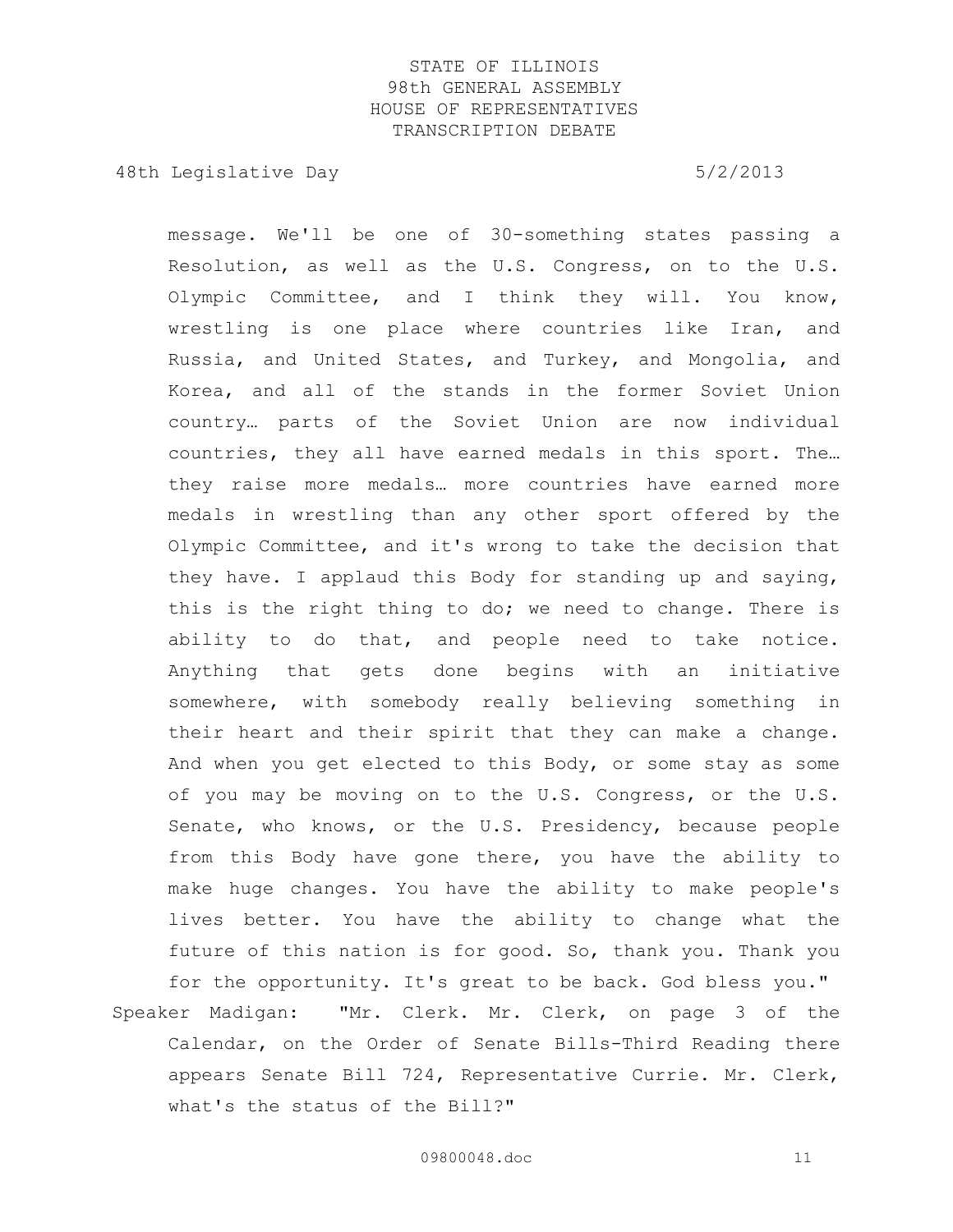48th Legislative Day 6/2/2013

Clerk Hollman: "Senate Bill 724, a Bill for an Act concerning liquor. Third Reading of this Senate Bill."

Speaker Madigan: "Mr. Clerk, has the Bill been read a third time?"

Clerk Hollman: "Yes. Third Reading of this Senate Bill."

Speaker Madigan: "Representative Currie."

Currie: "Thank you, Speaker and Members of the House. It used to be the rule that you could not be the president of the… of a village of a city in the State of Illinois and also hold a liquor license in that city, because the mayor was automatically the liquor commissioner. Some years ago, we changed the rule. We said if a community is 50 thousand or less in population, the mayor could have a liquor license as long as somebody else was appointed to be the liquor commissioner and we had fairly tight controls about who that individual might be. Well, we've come to a situation in which a newly elected mayor of a city, that is a little bit bigger than what that population standard holds, has been elected mayor, does have a very popular restaurant that holds a liquor license, and so this Bill would say, we'll raise the population from 50 thousand or less to 55 thousand or less. You should know that the change from… from no community to 50 thousand meant we had 1336 villages and cities across Illinois for whom that provision held. If we pass Senate Bill 724, we will add only 5 communities to that list. I think it's important for us to respect the wishes of the people of Oak Park, who have elected a new mayor, and pass Senate Bill 724 so that the new mayor can be sworn in on May 6, without fear of losing his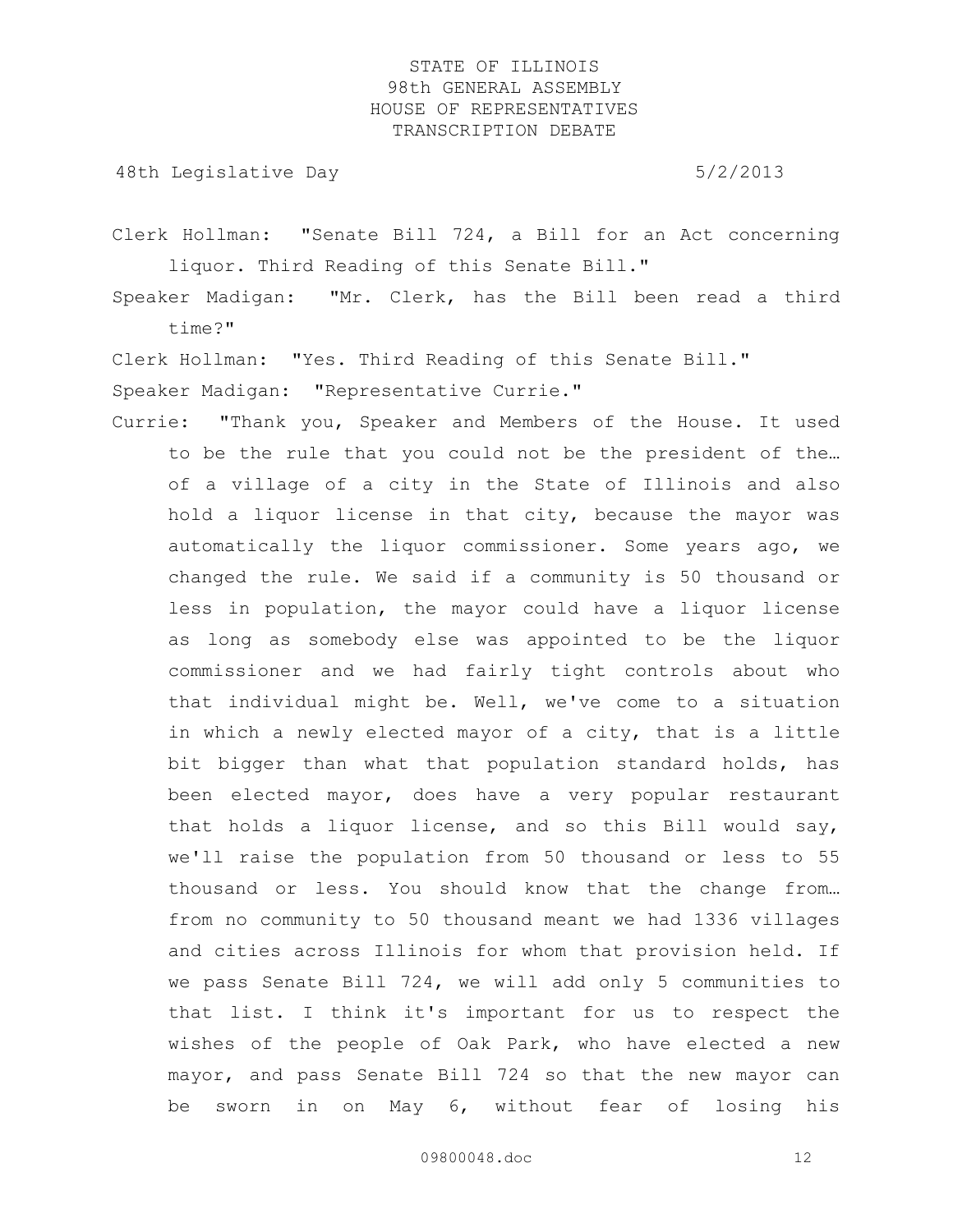48th Legislative Day 6/2/2013

livelihood. I'd be happy to answer your questions, and I'd be grateful for your support."

Speaker Madigan: "The Chair recognizes Representative Cabello." Cabello: "Thank you, Mr. Speaker. I rise for a point of

personal privilege."

Speaker Madigan: "State your point."

Cabello: "Thank you, Mr. Speaker. Ladies and Gentlemen of the House, if you look up here at the gallery, we're honored to have some of my coworkers from the Rockford Police Department Color Guard Unit. These men are not only my coworkers, they are my friends and they are my heroes. And

please, join me in welcoming them here in Springfield." Speaker Madigan: "Representative Currie. Excuse me. Mr. DeLuca,

do you wish to speak on the Bill… on the Bill?"

DeLuca: "Yes. I have a question."

Speaker Madigan: "Mr. DeLuca."

DeLuca: "Thank you, Mr. Speaker. Will the Leader yield?"

Speaker Madigan: "The Sponsor yields."

- DeLuca: "In the event that there's a… a liquor violation by the establishment that the mayor owns, how would they handle a hearing? How would that be handled?"
- Currie: "Through the new commissioner, who… the new liquor commissioner, who would be appointed by the… by the body, by the city council, and who would be someone who has a… a lawyer… a legal license, could not have any liquor interest in the village or in the city. So that person would be appointed, having to meet certain ethical standards and the liqu… and the liquor commissioner would be the one that would establish what happens next."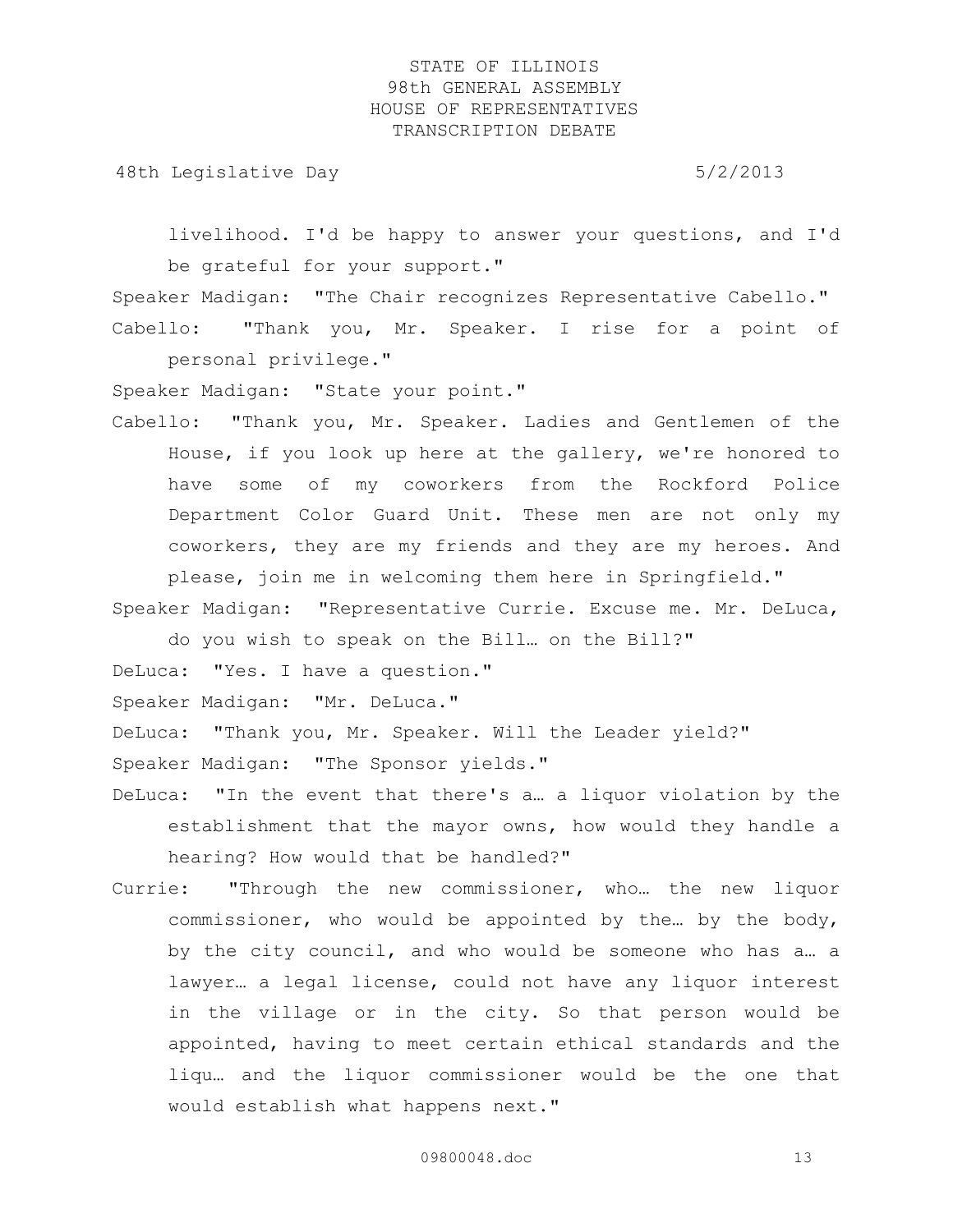48th Legislative Day 6/2/2013

DeLuca: "Okay."

Currie: "So, the mayor would have no role in selecting the new liquor commissioner, and that is currently the law for 1336 communities across Illinois."

DeLuca: "Okay. Thank you very much."

Speaker Madigan: "Representative Currie to close."

Currie: "I'd appreciate your 'aye' votes."

- Speaker Madigan: "Those in favor of the passage of the Bill signify by voting 'yes'; those opposed by voting 'no'. Have all voted who wish? Have all voted who wish? Have all voted who wish? Representative Gordon. Representative Reis. Have all voted who wish? The Clerk shall take the record. On this question, there are 65 voting 'yes', 50 voting 'no'. This Bill, having received a Constitutional Majority, is hereby declared passed. Representative Lang."
- Lang: "Thank you, Mr. Speaker. I rise on a point of personal privilege."

Speaker Madigan: "State your point."

Lang: "Thank you. I'd like to introduce to the Body many executives from JP Morgan Chase, who have joined us today. They came to Springfield yesterday, met with a lot of us, and now they wanted to watch the festivities in the House. So, welcome to Springfield."

Speaker Madigan: "Mr. Sims, for what purpose to do you arise?" Sims: "I rise on a point of personal privilege…"

Speaker Madigan: "State your point."

Sims: "…Mr. Speaker. Today, we have with us Cameron Nelson. He's in the gallery on the Republican side. He's a seventh grader. He's here in Springfield representing the City of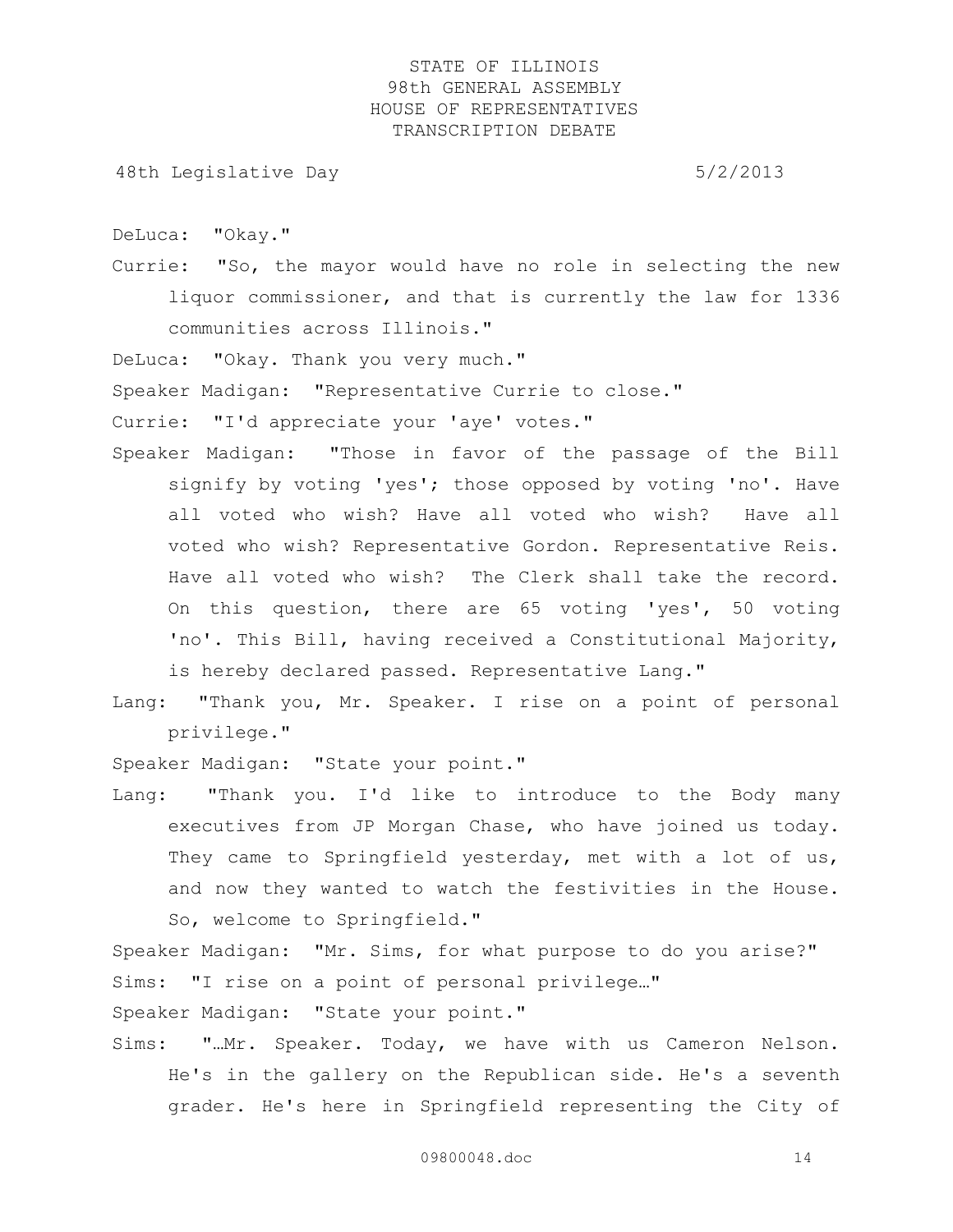48th Legislative Day 6/2/2013

Chicago in the statewide history fair, with his project entitled Brotherhood of the Sleeping Car Porter – Frontiers of the Perfect Union. Please rise and be recognized by the Illinois House, Cameron."

- Speaker Madigan: "Mr. Bost, for what purpose do you seek recognition?"
- Bost: "Thank you, Mr. Speaker. We need the record to reflect that Representative Reis is excused today."
- Speaker Madigan: "Would the Clerk please record that request. Representative D'Amico, for what purpose do you seek recognition?"

D'Amico: "Point of personal privilege, Mr. Speaker."

Speaker Madigan: "State your point."

D'Amico: "Thank you, Mr. Speaker. I just wanted to announce that last night we had the House-Senate softball game, and that… it was a great time, it was had by all. The House won the game 12 to 5, so the trophy stays in the House again. So, I just want to thank everyone for coming out and supporting the team and for everyone that came out and played. It was a great night. Thank you."

Speaker Madigan: "Representative Scherer."

Scherer: "Thank you, Mr. Speaker. I rise on a point of a personal privilege."

Speaker Madigan: "State your point."

Scherer: "I have the two honorary Pages here today. That would be Benjamin and Julia Taraszewski, and if you'll have a

little stand up for us. We appreciate your help today." Speaker Madigan: "Mr. Turner in the Chair."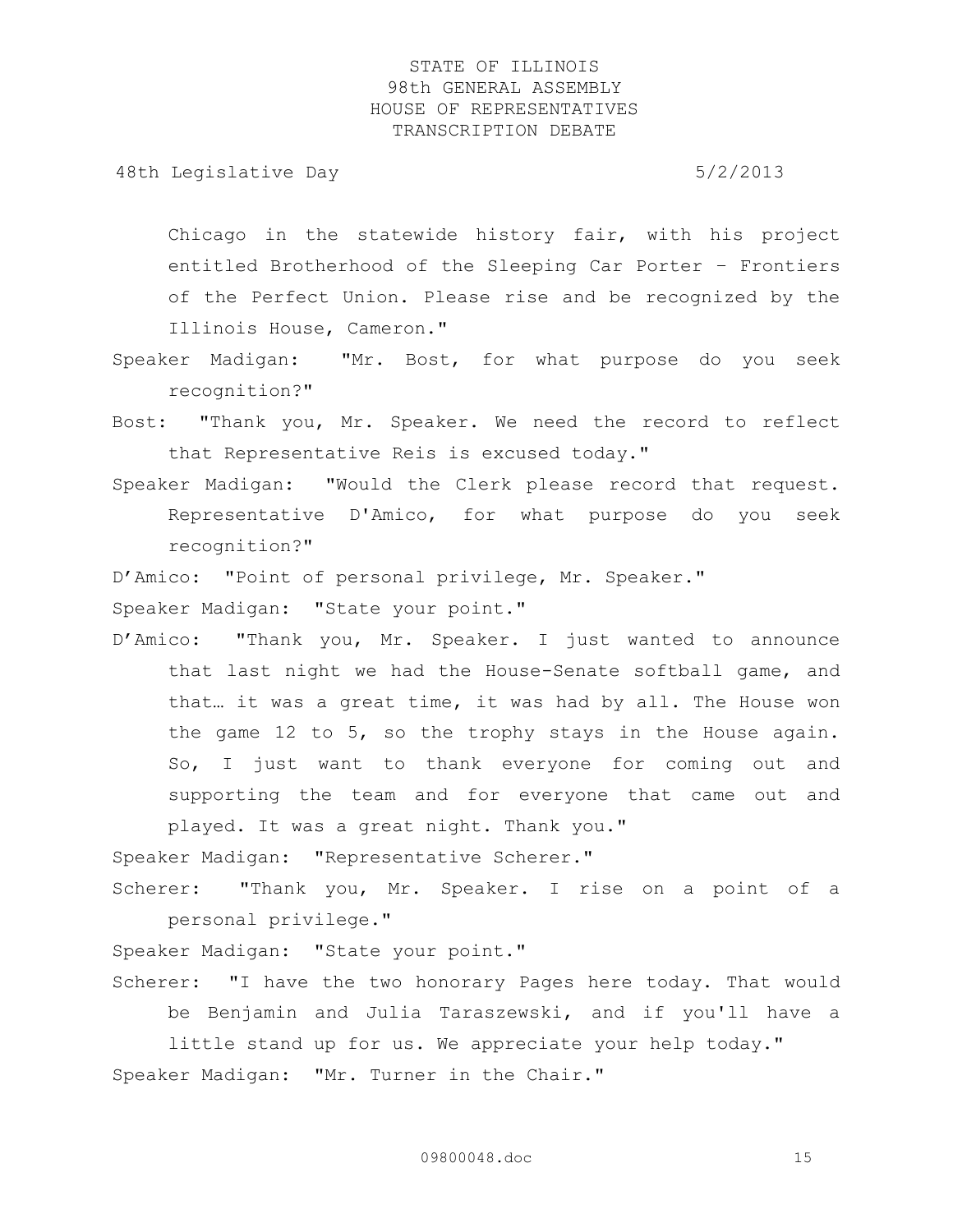- Speaker Turner: "Members, we will begin on the Order of Second Readings, on page 3 of the Calendar, starting with Senate Bill 30. Representative Sacia. Mr. Clerk, please read the Bill."
- Clerk Hollman: "Senate Bill 30, a Bill for an Act concerning government. Second Reading of this Senate Bill. No Committee Amendments. No Floor Amendments. No Motions are filed."
- Speaker Turner: "Representative Sacia. Third Reading. Mr. Clerk, Senate Bill 33, Representative Franks. Mr. Clerk, please read the Bill."
- Clerk Hollman: "Senate Bill 33, a Bill for an Act concerning safety. Second Reading of this Senate Bill. No Committee Amendments. No Floor Amendments. No Motions are filed."
- Speaker Turner: "Third Reading. Mr. Clerk, Senate Bill 47, Representative Will Davis. Mr. Clerk, please read the Bill."
- Clerk Hollman: "Senate Bill 47, a Bill for an Act concerning public aid. Second Reading of this Senate Bill. No Committee Amendments. No Floor Amendments. No Motions are filed."
- Speaker Turner: "Third Reading. Mr. Clerk, Senate Bill 50, Representative Davidsmeyer. Please read the Bill."
- Clerk Hollman: "Senate Bill 50, a Bill for an Act concerning wildlife. Second Reading of this Senate Bill. No Committee Amendments. No Floor Amendments. No Motions are filed."
- Speaker Turner: "Third Reading. Senate Bill 62, Representative Golar. Mr. Clerk, please read the Bill."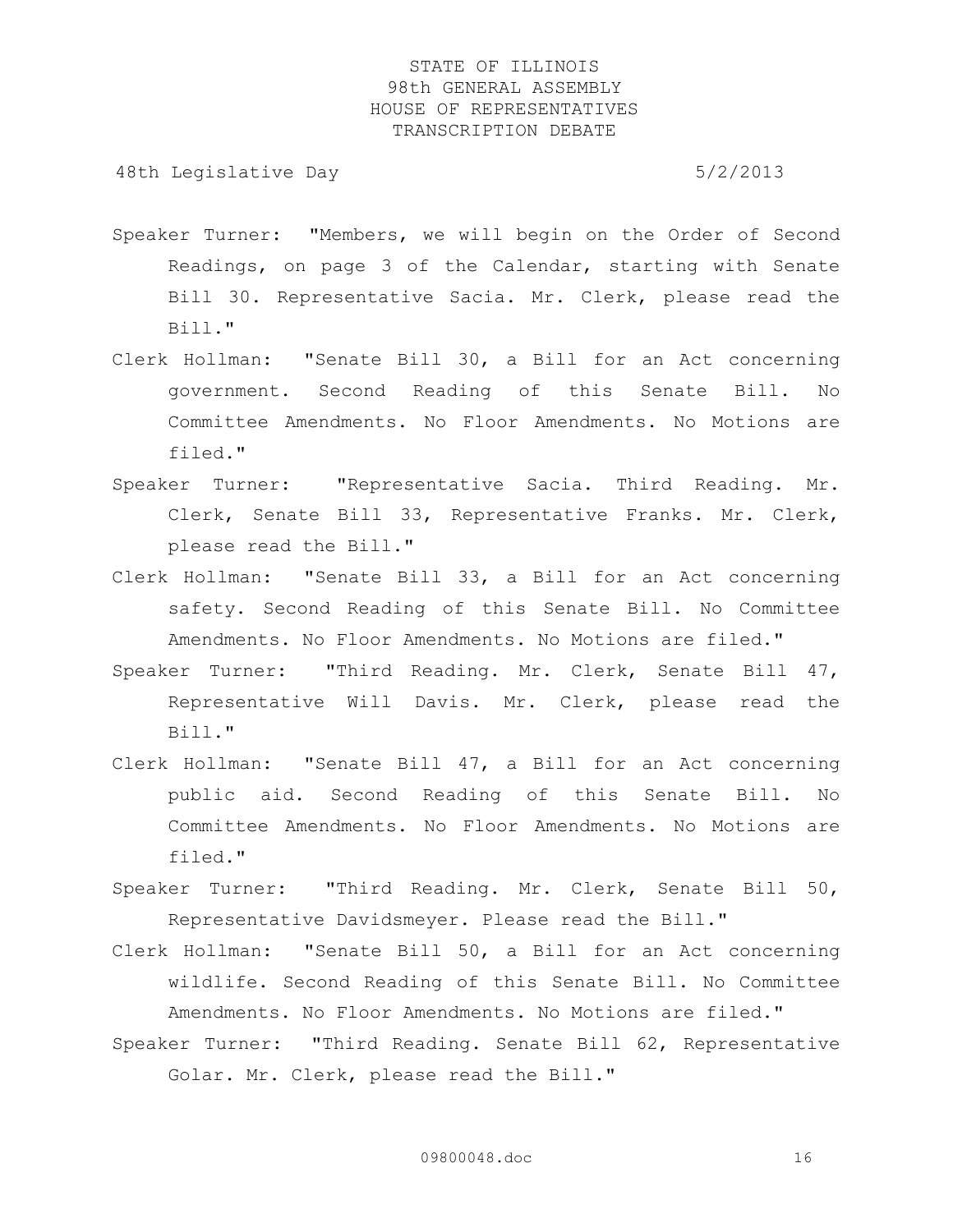- Clerk Hollman: "Senate Bill 62, a Bill for an Act concerning health. Second Reading of this Senate Bill. No Committee Amendments. No Floor Amendments. No Motions are filed."
- Speaker Turner: "Third Reading. Senate Bill 63, Representative Golar. Mr. Clerk, please read the Bill."
- Clerk Hollman: "Senate Bill 63, a Bill for an Act concerning State Government. Second Reading of this Senate Bill. No Committee Amendments. No Floor Amendments. No Motions are filed."
- Speaker Turner: "Third Reading. Senate Bill 72, Representative Tryon. Mr. Clerk, please read the Bill."
- Clerk Hollman: "Senate Bill 72, a Bill for an Act concerning safety. Second Reading of this Senate Bill. No Committee Amendments. No Floor Amendments. No Motions are filed."
- Speaker Turner: "Third Reading. Senate Bill 93, Representative Hammond. Mr. Clerk, please read the Bill."
- Clerk Hollman: "Senate Bill 93, a Bill for an Act concerning State Government. Second Reading of this Senate Bill. No Committee Amendments. No Floor Amendments. No Motions are filed."
- Speaker Turner: "Third Reading. Senate Bill 922, Representative Beiser. Mr. Clerk, please read the Bill."
- Clerk Hollman: "Senate Bill 922, a Bill for an Act concerning transportation. Second Reading of this Senate Bill. No Committee Amendments. No Floor Amendments. No Motions are filed."
- Speaker Turner: "Third Reading. Senate Bill 1169, Representative Mell. Mr. Clerk, please read the Bill."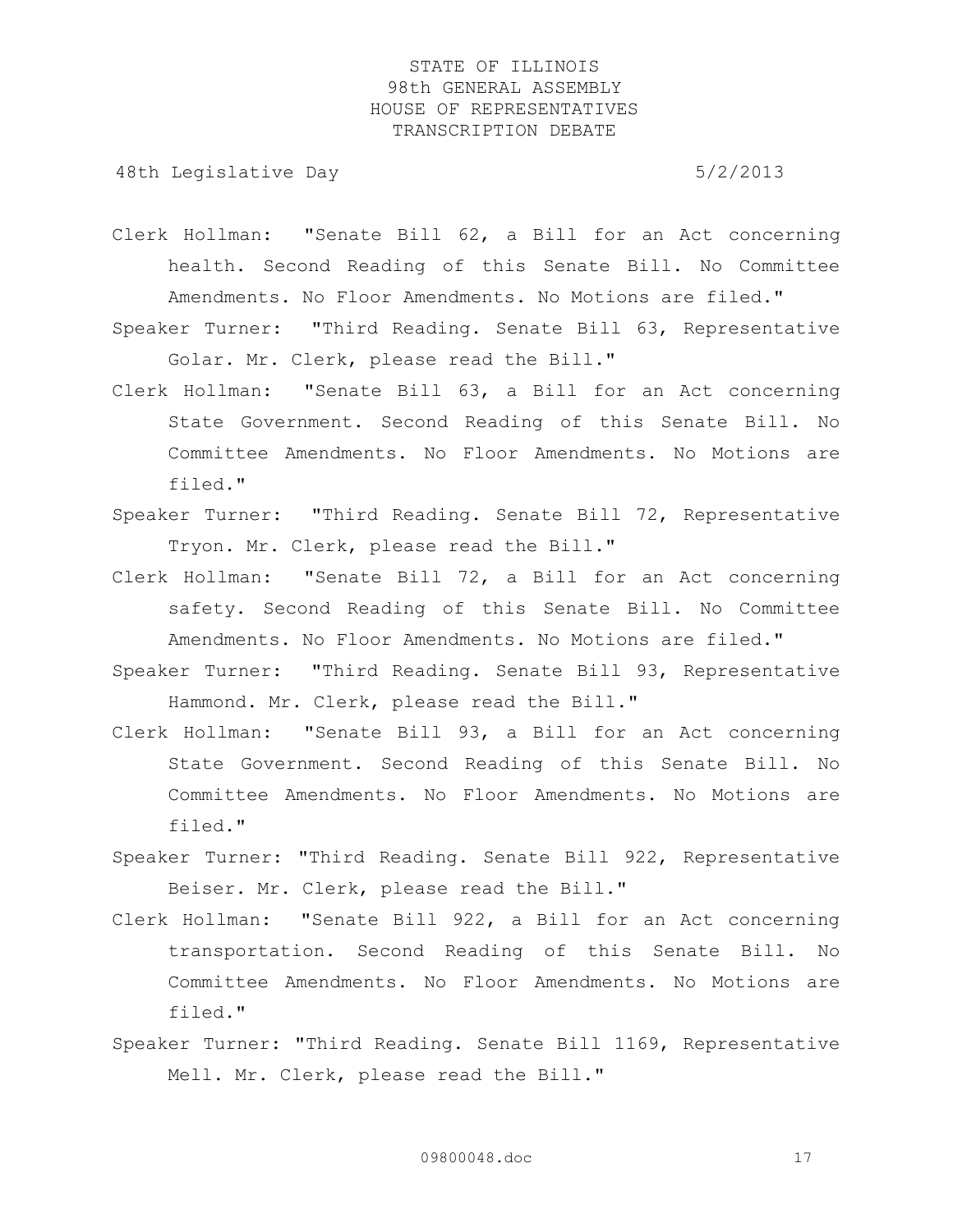- Clerk Hollman: "Senate Bill 1169, a Bill for an Act concerning civil law. Second Reading of this Senate Bill. No Committee Amendments. No Floor Amendments. No Motions are filed."
- Speaker Turner: "Third Reading. Senate Bill 1170. Out of the record. Senate Bill… Senate Bill 1170, Representative Acevedo. Mr. Clerk, please read the Bill."
- Clerk Hollman: "Senate Bill 1170, a Bill for an Act concerning wildlife. Second Reading of this Senate Bill. No Committee Amendments. No Floor Amendments. No Motions are filed."
- Speaker Turner: "Third Reading. Senate Bill 1191, Representative Evans. Mr. Clerk, please the Bill."
- Clerk Hollman: "Senate Bill 1191, a Bill for an Act concerning regulation. Second Reading of this Senate Bill. No Committee Amendments. No Floor Amendments. No Motions are filed."
- Speaker Turner: "Third Reading. Senate Bill 1197, Representative Beiser. Mr. Clerk, please read the Bill."
- Clerk Hollman: "Senate Bill 1197, a Bill for an Act concerning regulation. Second Reading of this Senate Bill. No Committee Amendments. No Floor Amendments. No Motions are filed."
- Speaker Turner: "Third Reading. Senate Bill 1213, Representative Mayfield. Mr. Clerk, please read the Bill."
- Clerk Hollman: "Senate Bill 1213, a Bill for an Act concerning the Department of Juvenile Justice. Second Reading of this Senate Bill. No Committee Amendments. No Floor Amendments. No Motions are filed."
- Speaker Turner: "Third Reading. Senate Bill 1225, Representative Sims. Mr. Clerk, please read the Bill."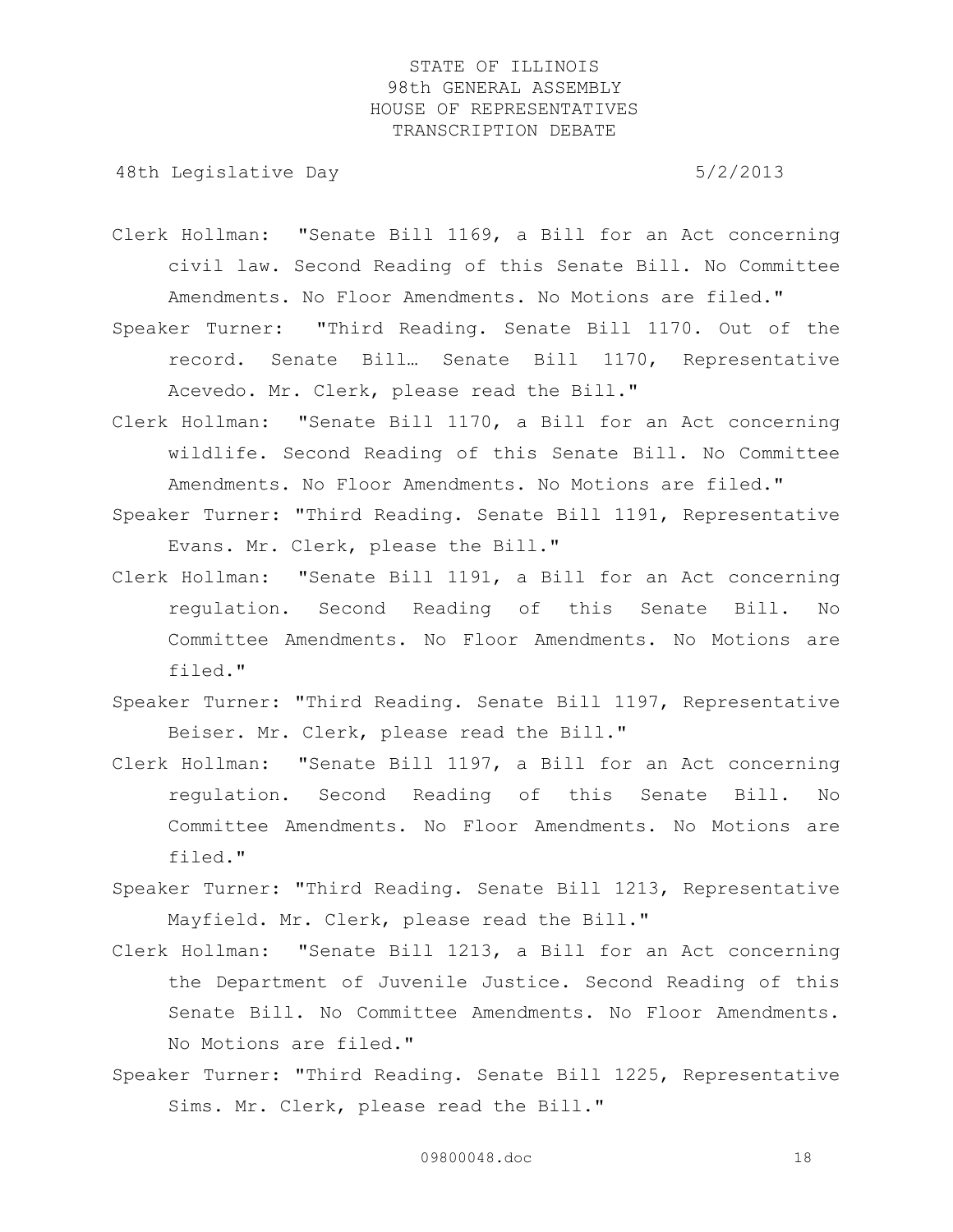- Clerk Hollman: "Senate Bill 1225, a Bill for an Act concerning aging. Second Reading of this Senate Bill. No Committee Amendments. No Floor Amendments. No Motions are filed."
- Speaker Turner: "Third Reading. Senate Bill 1287, Representative Wheeler. Mr. Clerk, please read the Bill."
- Clerk Hollman: "Senate Bill 1287, a Bill for an Act concerning civil law. Second Reading of this Senate Bill. No Committee Amendments. No Floor Amendments. No Motions are filed."
- Speaker Turner: "Third Reading. Senate Bill 1292, Representative Sims. Mr. Clerk, please read the Bill."
- Clerk Hollman: "Senate Bill 1292, a Bill for an Act concerning health facilities. Second Reading of this Senate Bill. No Committee Amendments. No Floor Amendments. No Motions are filed."
- Speaker Turner: "Third Reading. Senate Bill 1293, Representative Tracy. Out of the record. Senate Bill 1303, Representative Lilly. Mr. Clerk, please read the Bill."
- Clerk Hollman: "Senate Bill 1303, a Bill for an Act concerning regulation. Second Reading of this Senate Bill. No Committee Amendments. No Floor Amendments. No Motions are filed."
- Speaker Turner: "Third Reading. Senate Bill 1321, Representative Sims. Mr. Clerk, please read the Bill."
- Clerk Hollman: "Senate Bill 1321, a Bill for an Act concerning public health. Second Reading of this Senate Bill. No Committee Amendments. No Floor Amendments. No Motions are filed."
- Speaker Turner: "Third Reading. Senate Bill 1322, Representative Kay. Mr. Clerk, please read the Bill."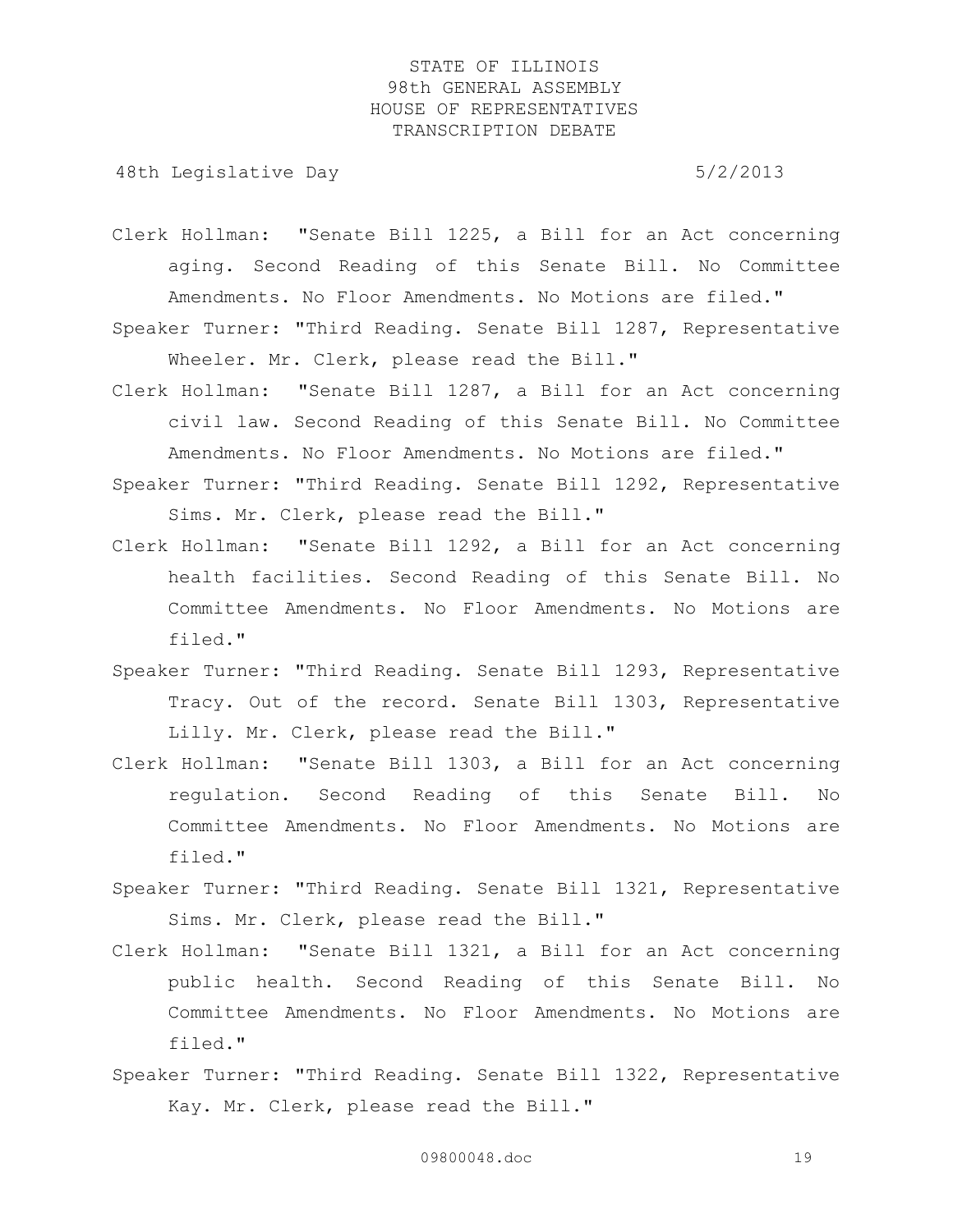- Clerk Hollman: "Senate Bill 1322, a Bill for an Act concerning criminal law. Second Reading of this Senate Bill. No Committee Amendments. No Floor Amendments. No Motions are filed."
- Speaker Turner: "Third Reading. Senate Bill 1340, Representative Zalewski. Mr. Clerk, please read the Bill."
- Clerk Hollman: "Senate Bill 1340, a Bill for an Act concerning civil law. Second Reading of this Senate Bill. No Committee Amendments. No Floor Amendments. No Motions are filed."
- Speaker Turner: "Third Reading. Senate Bill 1293, Representative Tracy. Mr. Clerk, please read the Bill."
- Clerk Hollman: "Senate Bill 1293, a Bill for an Act for warehouses. Second Reading of this Senate Bill. No Committee Amendments. No Floor Amendments. No Motions are filed."
- Speaker Turner: "Third Reading. Senate Bill 1373, Representative Brady. Mr. Clerk, please read the Bill."
- Clerk Hollman: "Senate Bill 1373, a Bill for an Act concerning regulation. Second Reading of this Senate Bill. No Committee Amendments. No Floor Amendments. No Motions are filed."
- Speaker Turner: "Third Reading. Senate Bill 1383, Representative Brauer. Mr. Clerk, please read the Bill."
- Clerk Hollman: "Senate Bill 1383, a Bill for an Act concerning transportation. Second Reading of this Senate Bill. No Committee Amendments. No Floor Amendments. No Motions are filed."
- Speaker Turner: "Third Reading. Senate Bill 1439, Representative Bellock. Mr. Clerk, please read the Bill."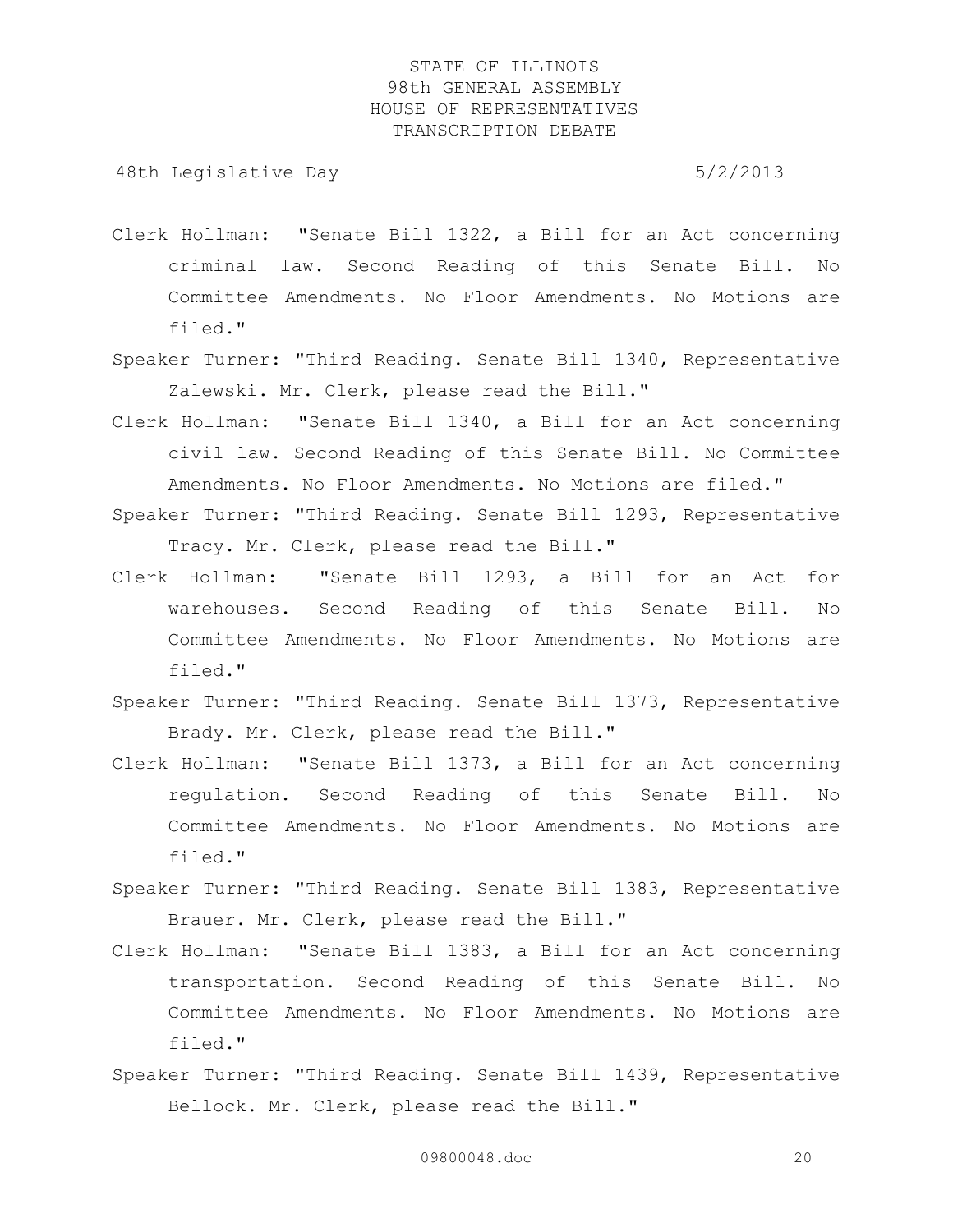- Clerk Hollman: "Senate Bill 1439, a Bill for an Act concerning transportation. Second Reading of this Senate Bill. No Committee Amendments. No Floor Amendments. No Motions are filed."
- Speaker Turner: "Third Reading. Senate Bill 1497, Representative Tryon. Mr. Clerk, please read the Bill."
- Clerk Hollman: "Senate Bill 1497, a Bill for an Act concerning criminal law. Second Reading of this Senate Bill. No Committee Amendments. No Floor Amendments. No Motions are filed."
- Speaker Turner: "Third Reading. Senate Bill 1524, Representative David Harris. Mr. Clerk, please read the Bill."
- Clerk Hollman: "Senate Bill 1524, a Bill for an Act concerning transportation. Second Reading of this Senate Bill. No Committee Amendments. No Floor Amendments. No Motions are filed."
- Speaker Turner: "Third Reading. Senate Bill 1530, Representative Tryon. Mr. Clerk, please read the Bill."
- Clerk Hollman: "Senate Bill 1530, a Bill for an Act concerning transportation. Second Reading of this Senate Bill. No Committee Amendments. No Floor Amendments. No Motions are filed."
- Speaker Turner: "Senate Bill 1620, Representative… Third Reading. Mr. Clerk, can you read the status of Senate Bill 1530, please."
- Clerk Hollman: "Senate Bill 1530 was just read a second time. It's on the Order of Second Reading."
- Speaker Turner: "Third Reading. Senate Bill 1620, Representative Hammond. Mr. Clerk, please read the Bill."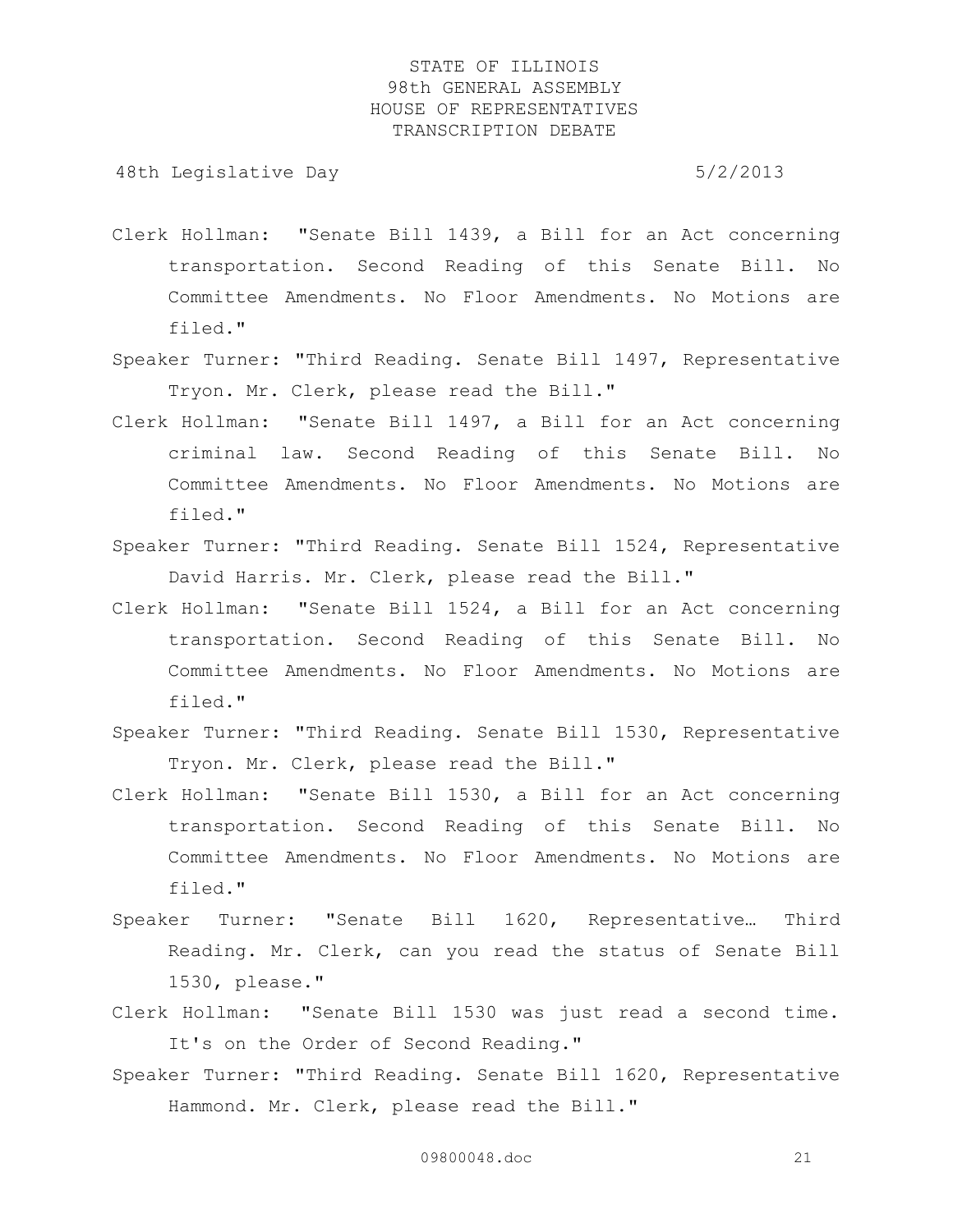- Clerk Hollman: "Senate Bill 1620, a Bill for an Act concerning wildlife. Second Reading of this Senate Bill. No Committee Amendments. No Floor Amendments. No Motions are filed."
- Speaker Turner: "Third Reading. Senate Bill 1538, Representative Halbrook. Representative Halbrook. Mr. Clerk, please read the Bill."
- Clerk Hollman: "Senate Bill 1538, a Bill for an Act concerning wildlife. Second Reading of this Senate Bill. No Committee Amendments. No Floor Amendments. No Motions are filed."
- Speaker Turner: "Third Reading. Senate Bill 1623, Representative Golar. Representative Golar. Mr. Clerk, please read the Bill."
- Clerk Hollman: "Senate Bill 1623, a Bill for an Act concerning health. Second Reading of this Senate Bill. No Committee Amendments. No Floor Amendments. No Motions are filed."
- Speaker Turner: "Third Reading. Senate Bill 1691, Representative Harris. Mr. Clerk, please read the Bill."
- Clerk Hollman: "Senate Bill 1691, a Bill for an Act concerning local government. Second Reading of this Senate Bill. No Committee Amendments. No Floor Amendments. No Motions are filed."
- Speaker Turner: "Third Reading. Senate Bill 1814, Representative Franks. Mr. Clerk, please read the Bill."
- Clerk Hollman: "Senate Bill 1814, a Bill for an Act concerning criminal law. Second Reading of this Senate Bill. No Committee Amendments. No Floor Amendments. No Motions are filed."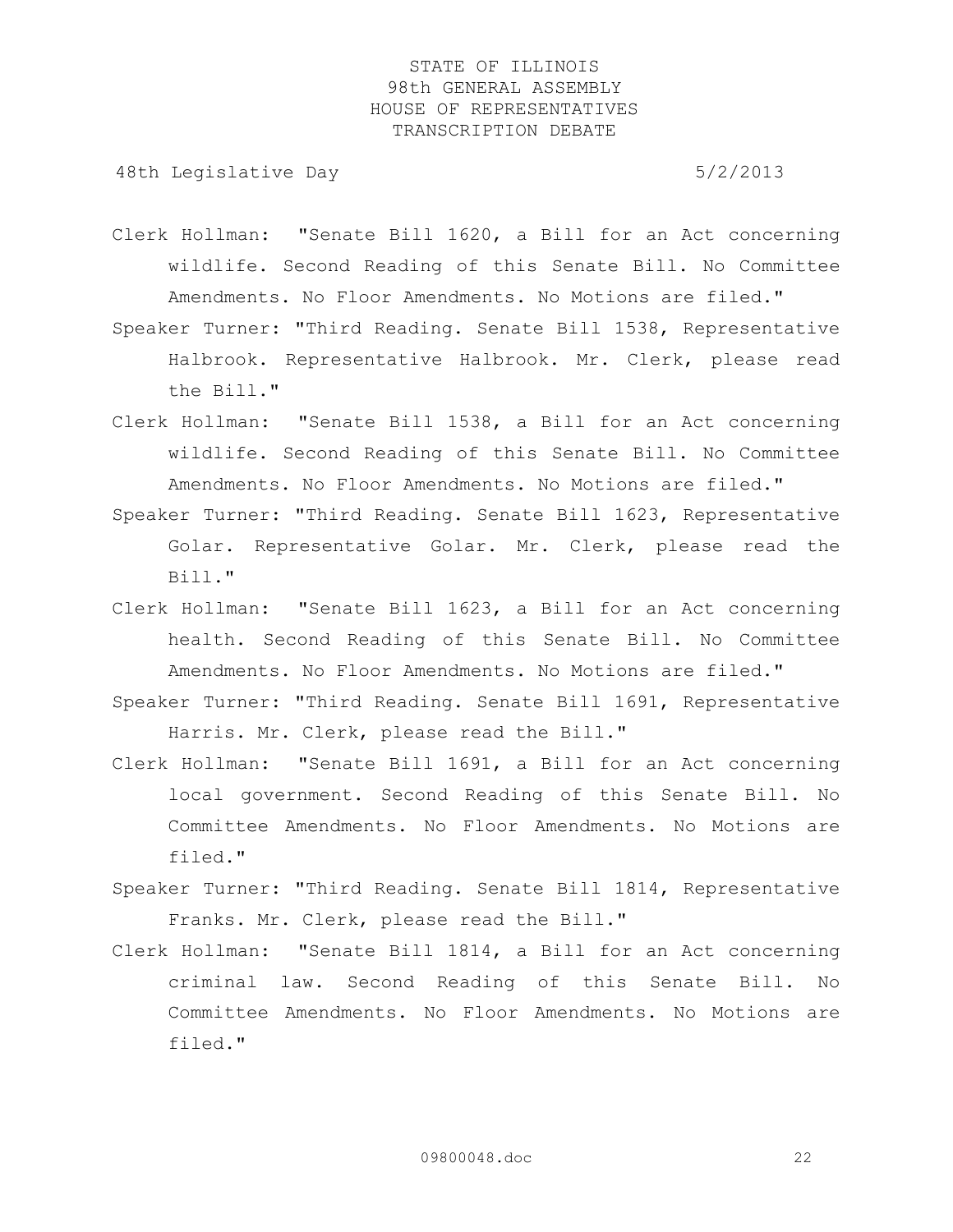48th Legislative Day 6/2/2013

- Speaker Turner: "Third Reading. Senate Bill 1871, Representative Martwick. Representative Martwick. Mr. Clerk, please read the Bill."
- Clerk Hollman: "Senate Bill 1871, a Bill for an Act concerning transportation. Second Reading of this Senate Bill. No Committee Amendments. No Floor Amendments. No Motions are filed."
- Speaker Turner: "Third Reading. Senate Bill 1954, Representative Mayfield. Mr. Clerk, please read the Bill."
- Clerk Hollman: "Senate Bill 1954, a Bill for an Act concerning local government. Second Reading of this Senate Bill. No Committee Amendments. No Floor Amendments. No Motions are filed."
- Speaker Turner: "Third Reading. Senate Bill 1214, Representative Lang. Mr. Clerk, please read the Bill."
- Clerk Hollman: "Senate Bill 1214, a Bill for an Act concerning transportation. Second Reading of this Senate Bill. No Committee Amendments. No Floor Amendments. No Motions are filed."
- Speaker Turner: "Third Reading. Senate Bill 2234, Representative Zalewski. Representative Zalewski. Out of the record. Senate Bill 32, Representative Mussman. Representative Mussman. Mr. Clerk, please read the Bill."
- Clerk Hollman: "Senate Bill 32, a Bill for an Act concerning State Government. Second Reading of this Senate Bill. No Committee Amendments. No Floor Amendments. No Motions are filed."

Speaker Turner: "Third Reading. Mr. Clerk, Agreed Resolutions."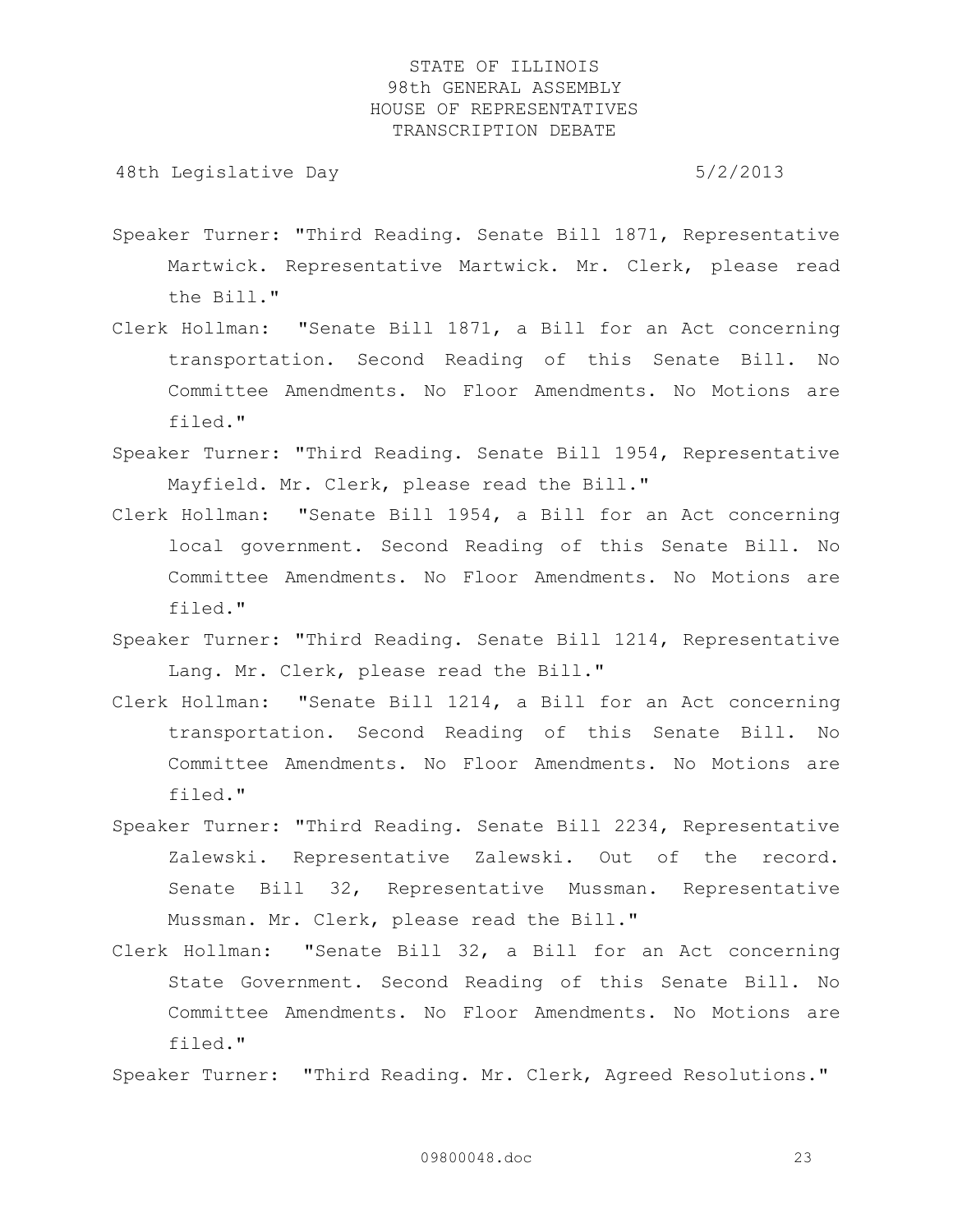48th Legislative Day 6/2/2013

- Clerk Hollman: "Agreed Resolutions. House Resolution 293, offered by Representative Riley. House Resolution 294, offered by Representative William Davis. House Resolution 295, offered by Representative Phelps. House Resolution 297, offered by Representative Poe. House Resolution 298, offered by Representative Manley. And House Resolution 300, offered by Representative Hammond."
- Speaker Turner: "Representative Currie moves for the adoption of the Agreed Resolution. All in favor say 'aye'; all opposed say 'nay'. In the opinion of the Chair, the 'ayes' have it. And the Resolutions are adopted. Mr. Clerk, Senate Bill 1493, Representative Sullivan. Please read the Bill."
- Clerk Hollman: "Senate Bill 1493, a Bill for an Act concerning gaming. Second Reading of this Senate Bill. No Committee Amendments. No Floor Amendments. No Motions are filed."
- Speaker Turner: "Clerk, please hold that Bill on the Order of Second Reading. Mr. Clerk, House Resolution 146, Representative Evans. Please read the Bill."
- Clerk Bolin: "House Resolution 146 encourages drivers in the state not to smoke in a motor vehicle that contains a minor under 13 years of age."

Speaker Turner: "Representative Evans."

Evans: "Thank you, Mr. Speaker. I'd ask your support for House Resolution 146. This Resolution was initially a Bill, which I required individuals or mandated that individuals receive a fine if they smoked in their vehicles with children under the age of 13, and I moved it to a Resolution because we got enough regulations as it is. And I decided to make it a Resolution. I ask your support because yesterday we wore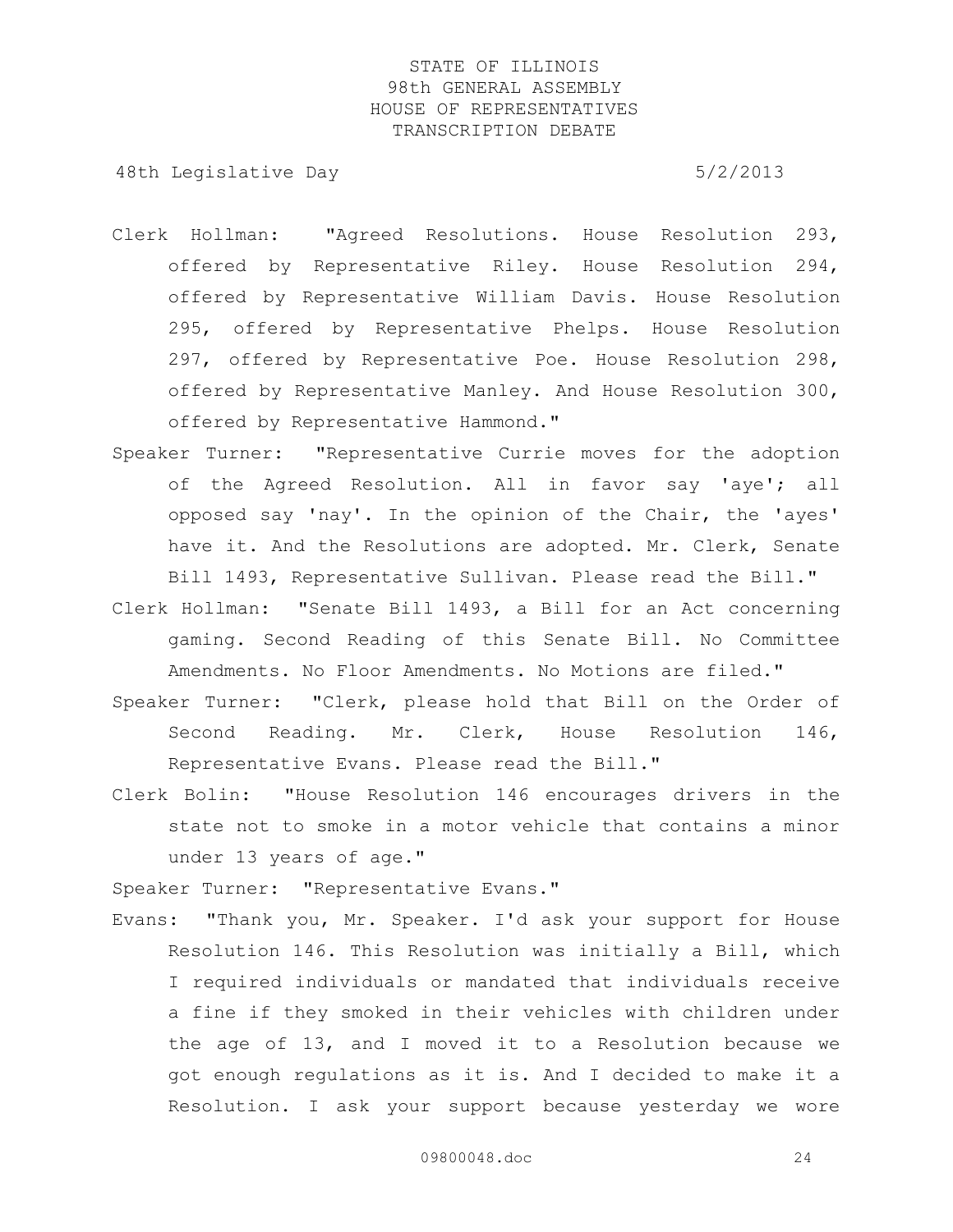48th Legislative Day 6/2/2013

our gym shoes to fight against cancer, to fight for cancer research, and we know that, unfortunately, cigarettes are a cause of cancer and children should have the opportunity, in my opinion, to make the decision of whether or not they want to participate in activities that could potentially be cancerous or cancer causing. So, I ask you, and I ask you to not just support this Resolution, but to communicate to those individuals in your various communities that cigarettes cause cancer and the secondhand smoke is dangerous, particularly, to our children. Let them make the decision to take care of their health or to not do that. We want to encourage healthy living and we want to protect our children, even protect our children from ourselves. So, I ask you for your support for this Resolution. Thank you, Mr. Speaker and Members of this Assembly."

- Speaker Turner: "The Gentleman moves for the adoption of House Resolution 146. All in favor say 'aye'; all opposed say 'nay'. In the opinion of the Chair, the 'ayes' have it. And the Resolution is adopted. Members, Speaker Hastert is down in the well. If you'd like to take a picture, please come down and have your photo taken. Thank you. Leader Acevedo, for what reason do you rise?"
- Acevedo: "Thank you, Mr. Speaker. I rise on a point of personal privilege."

Speaker Turner: "State your point, Sir."

Acevedo: "You know, folks, earlier today we had some policemen out there and their families and it just goes to show you that in this… in one moment lives… so many lives can be changed. I'm going to tell you two stories that happened to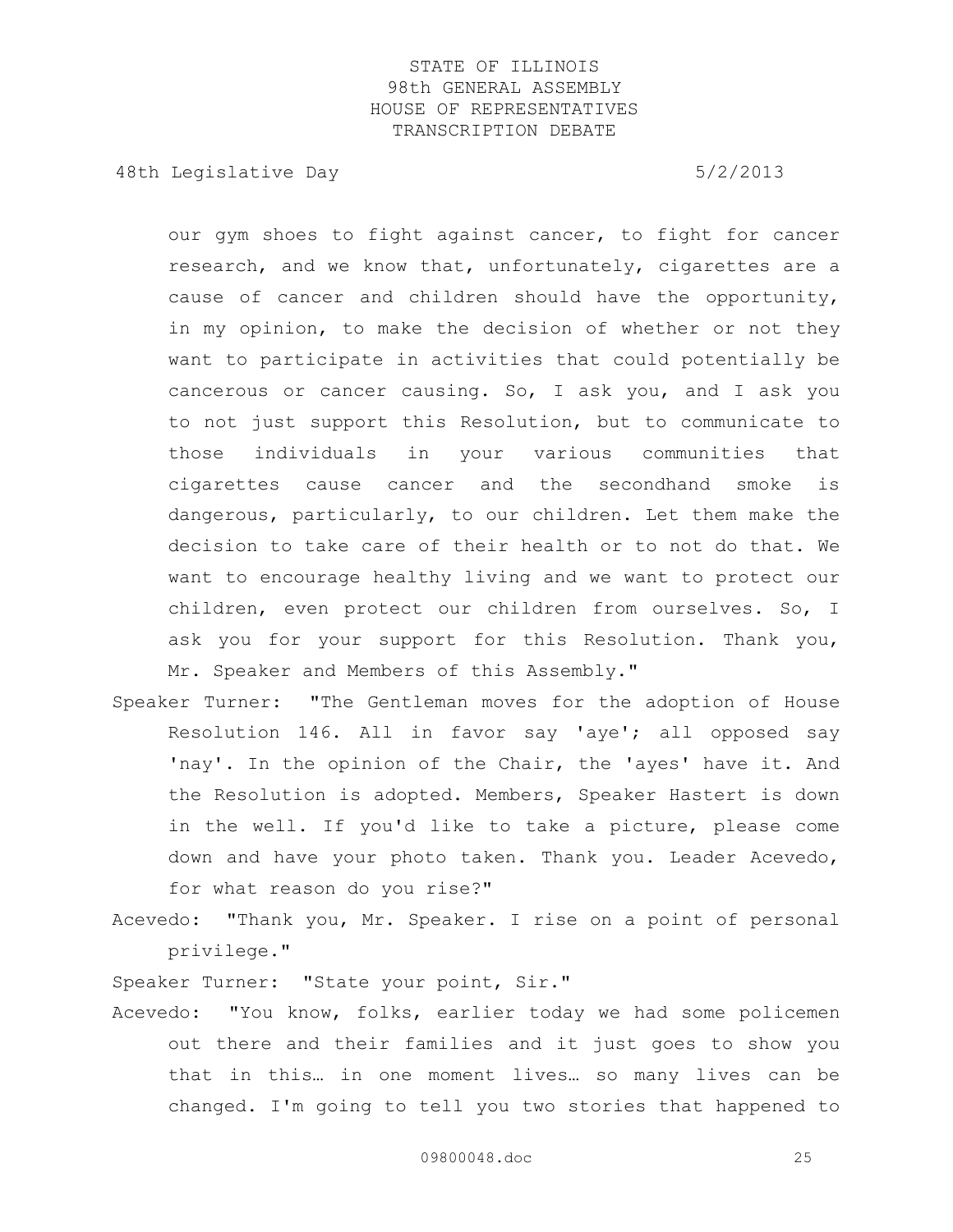48th Legislative Day 6/2/2013

my dear friends. One of them was named Donny Marquez. We worked in the same unit, along with myself and Senator Muñoz. While issuing a warrant, he busted the door down not knowing that the gentleman behind there was fully loaded with about six handguns. Unfortunately, he was killed in the line of duty. They actually even showed it on TV that how long the gunfire lasted while they were… they were having the shootout on trying to save Donny's… grab Donny's body into safety, but unfortunately, he succumbed to his injuries. Another one is a very dear friend of mine, and he was a fraternity brother of my son's in Western University. His name is Alejandro Valdez, 24 years old. He gets a call on the air, shots fired. He responds to shots fired, and as he's doing an investigation, he's in plain clothes, they do a drive-by on the police officers. Imagine that, a drive-by on police officers. Unfortunately, he was killed in the line of duty as well. I was fortunate enough to pass a piece of legislation that would enhance penalties and make sure that these individuals who are carrying weapons, unlawfully, do not get probation but prison time. So, please, just remember the job that these brave men and women do day in and day out, because when they leave their homes, they never know if they're coming back. Thank you so much."

- Speaker Turner: "Thank you, Representative. Representative Reboletti."
- Reboletti: "Thank you, Mr. Speaker, and I know that it's a little bit loud in the… in the gallery but I, too, would like to talk about a friend of mine that was killed in the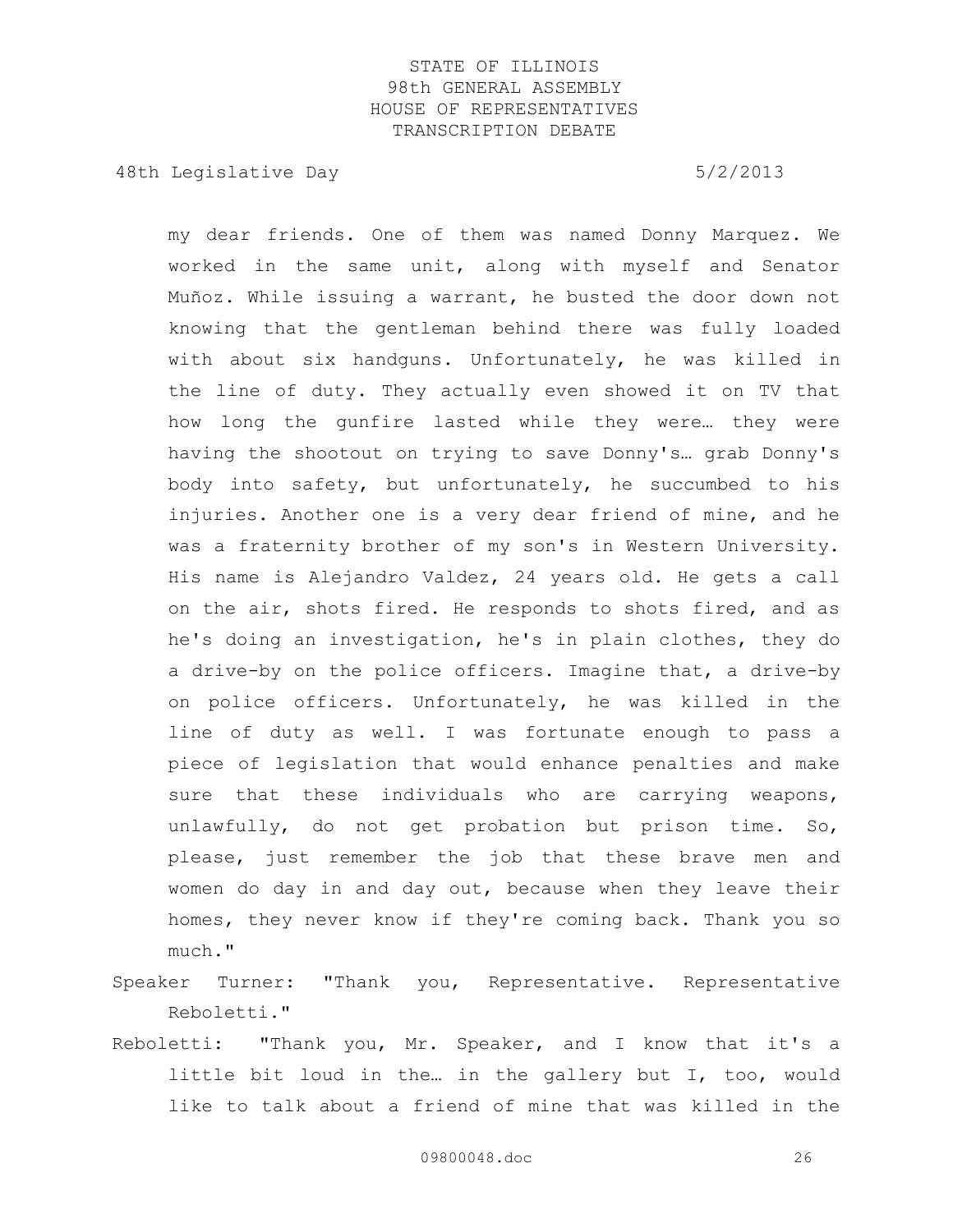48th Legislative Day 6/2/2013

line of duty when I was a prosecutor at the State's Attorneys Office in Will County, and his name was Jonathan Walsh. And on August 20 of 2004, he was responding to a burglar alarm which ended up being a faulty alarm. And on his way to that call, he was hit by somebody who was actually revoked for drunk driving. And as he was broadsided, his squad car was rammed across the street. He was pushed into a trailer, and he died almost instantly when his aorta was severed. He had been on the job for about three and a half years and we had spent time moving up the ranks together from traffic court to misdemeanor court, and up to the felony courtroom. Many folks with Joliet Police Department, from their Honor Guard, from their bagpipes were here today to remember him. His parents were also here. We also had Trooper Deatherage's family here, as they were honored for his service, and they have a long road to hoe for themselves. I would ask that you all keep all of these officers in mind as they go about their jobs every day, keeping ourselves and our families safe. Thank you very much."

- Speaker Turner: "Thank you, Representative. Representative Bost."
- Bost: "Thank you, Mr. Speaker. I… I know that it's a kind of an exciting time and people are moving around the floor, but the last two speakers just spoke about those men who just serve us to the point that they gave the ultimate sacrifice. But yet, the Body doesn't seem to understand that we need to be quiet and reverend at a time when we're offering up respect to those people who have served us and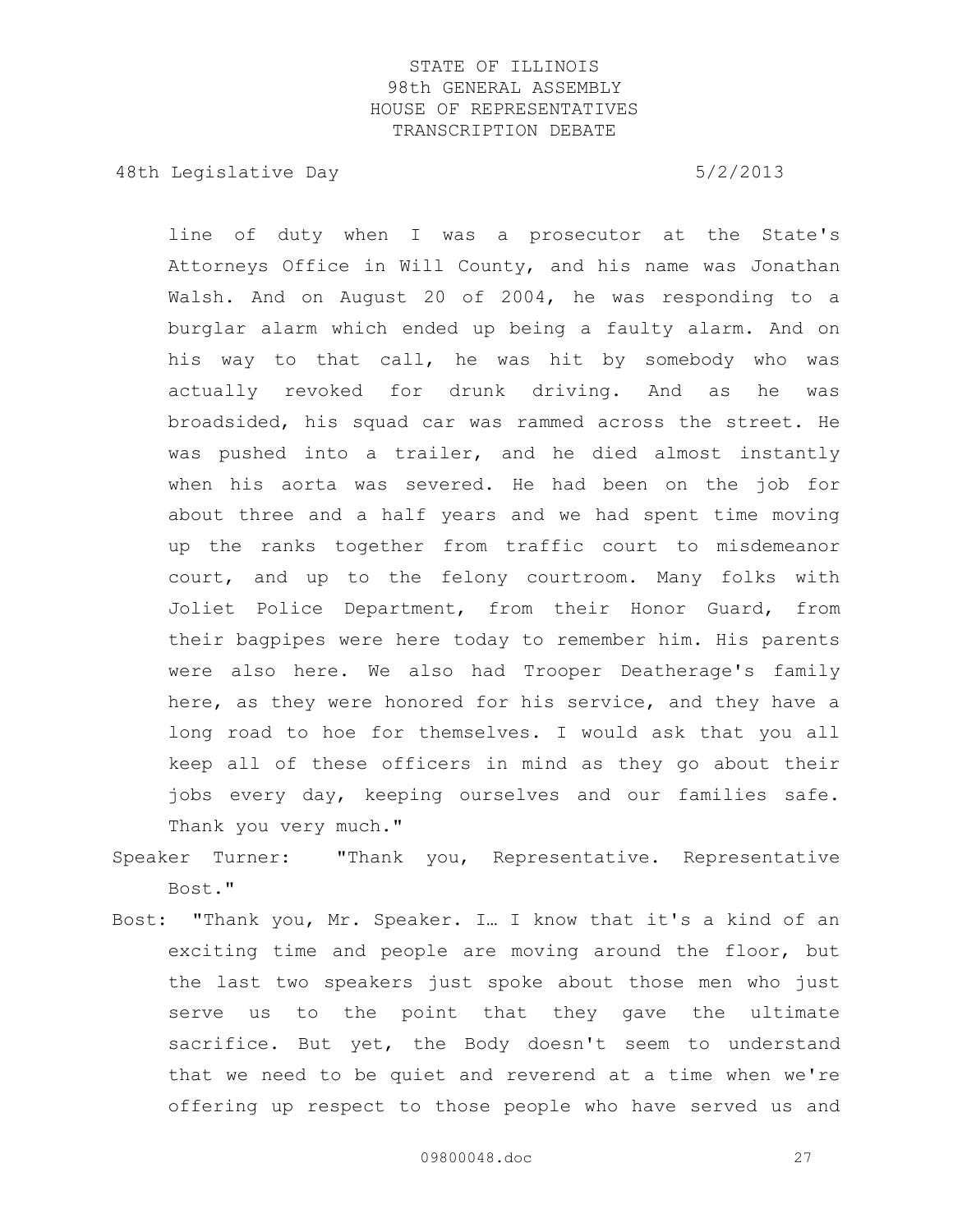48th Legislative Day 6/2/2013

done that, and they're their families and their friends. I would just ask that we… we could pay attention to what we're talking about so when these type items come up, we would give the proper reverence that should be given at that time. Thank you, Mr. Speaker."

Speaker Turner: "Representative Dunkin."

Dunkin: "Thank you, Ladies and Gentlemen and Mr. Speaker. Point of personal privilege."

Speaker Turner: "Please state your point, Sir."

- Dunkin: "Ladies and Gentlemen, if you look over to my right there, there are some wonderful students who were brought down here by their… their teacher, Miss Anna Erickson from Von Steuben High School. Can we welcome them to the House of Representatives."
- Speaker Turner: "Welcome to your Capitol. Representative Monique Davis."
- Davis, M.: "Thank you, Mr. Speaker. I just want to bring special recognition to a wonderful police officer that we lost in Chicago. His father was a police officer. He served two tours of duty in Iraq, Afghanistan. And he comes home to his community in Chatham, and someone trying to steal his motorcycle murdered him. This officer was young; he was a brother, a son, an uncle, and I think we owe him a debt of gratitude for his memorial service in the Army and also his service… service to the police department. His name was Thomas Wortham. Thank you, Mr. Speaker."
- Speaker Turner: "Thank you, Representative. Representative Moffitt."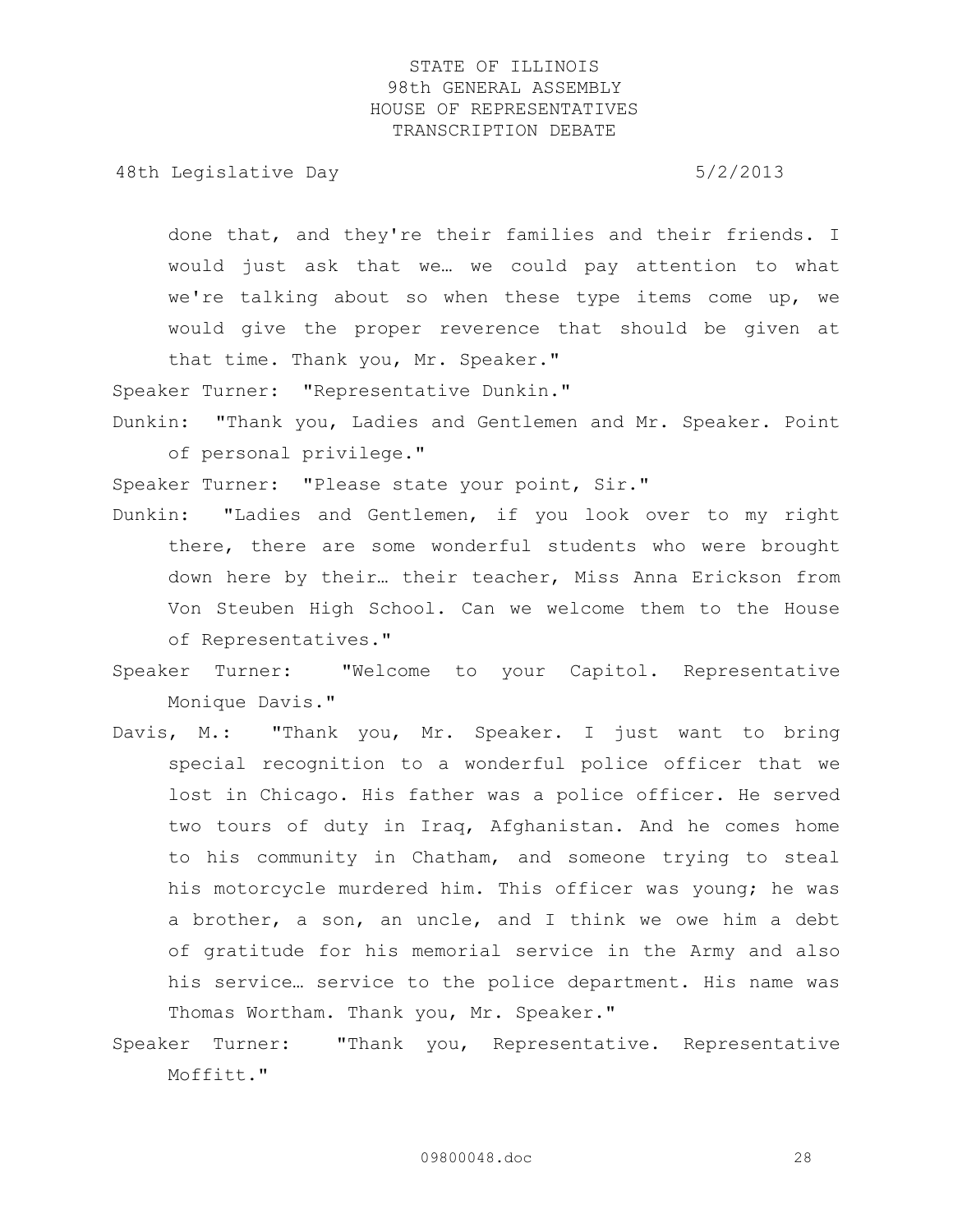48th Legislative Day 6/2/2013

Moffitt: "Thank you, Mr. Speaker. Two things. I want to rise to a personal priv… point of personal privilege, but if we have... I'll... I'll make that first and then, just to offer an idea."

Speaker Turner: "Please…"

- Moffitt: "I'd like to recognize a group that's here at the back of the chamber, in the balcony, over on the Republican side. And this is a group of people whose service all of us hope we never need, but we're so thankful they're there for us when we do need help. I'd like to recognize members of the Illinois State Ambulance Association for the work they do for us in EMS. They have a reception this evening at Saputo's from 5 'til 8. Would you please make welcome members of Illinois Ambulance Association, up here. Thank you."
- Speaker Turner: "Welcome to your Capitol. Representative Moffitt."
- Moffitt: "Thank you, Mr. Speaker. Just the other point. We have acknowledged some people that have made the ultimate sacrifice with different ones that have been mentioned. Normally when we do that, it's a Resolution and we're talking. Today, of course, was the memorial for police officers. I think, with your indulgence, it would be appropriate for a moment of silence for those that have been mentioned, but for all fallen police officers, the ones that were… the one that was honored today and… and throughout our history. Could we do that? Would that be appropriate? Those that…"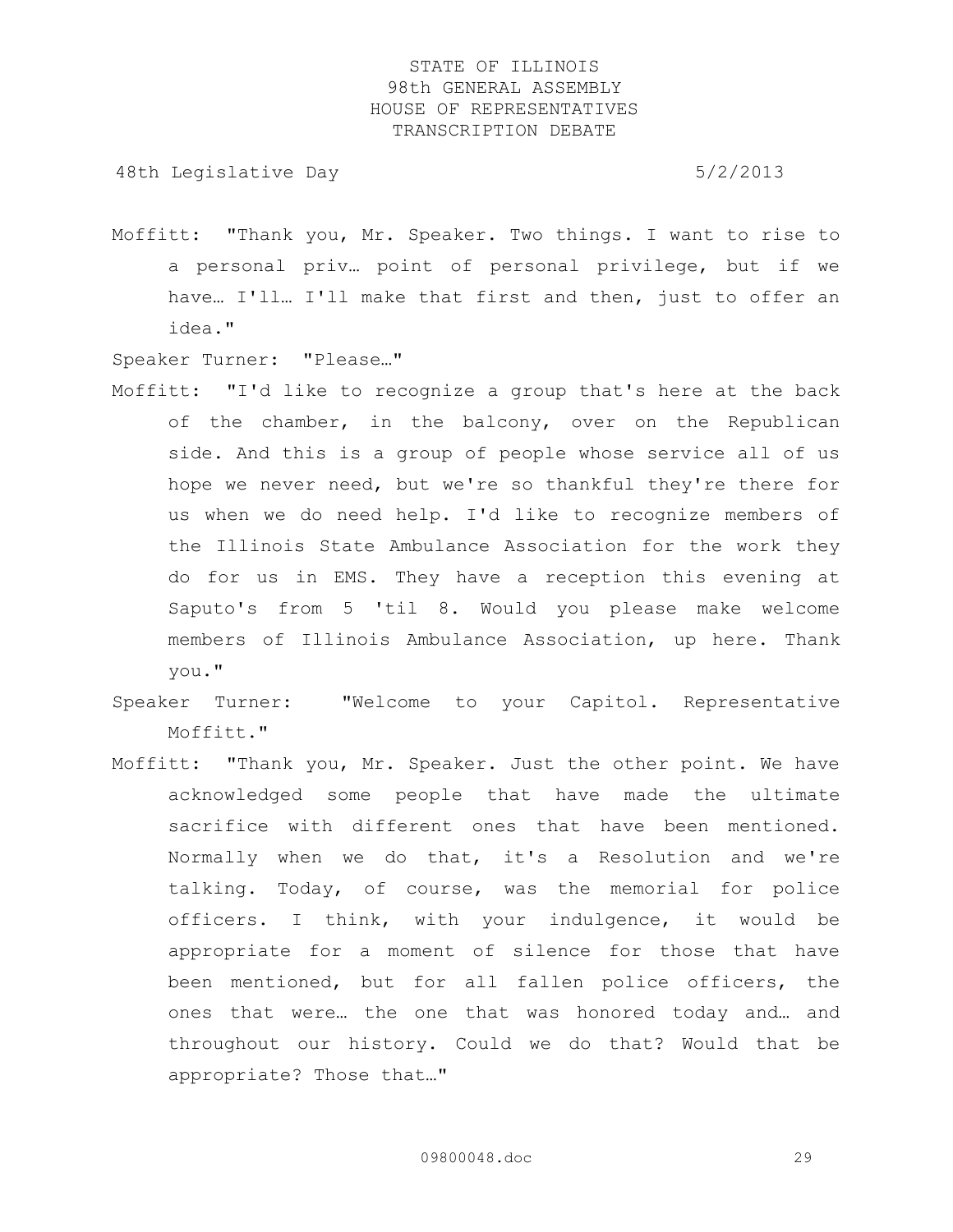48th Legislative Day 6/2/2013

Speaker Turner: "Yes, Sir. Will all Members rise for a moment… for a moment of silence. Thank you, Representative Moffitt."

Moffitt: "Thank you, Mr. Speaker. And thank…"

Speaker Turner: "Representative Sandack, for what reason do you seek recognition?"

Sandack: "Good afternoon, Mr. Speaker. A point of personal privilege, please."

Speaker Turner: "Please state your point, Sir."

- Sandack: "Thank you, Mr. Speaker. Ladies and Gentlemen, I have a good group of constituents, friends, from Superior Ambulance. I think they're somewhere in the gallery. If they'd rise, and we give them a nice, warm welcome to Springfield, I'd be appreciative."
- Speaker Turner: "Welcome to your Capitol. Mr. Clerk, Senate Bill 48, Representative Soto. Can you please read the Bill."
- Clerk Hollman: "Senate Bill 48, a Bill for an Act concerning civil law. Second Reading of this Senate Bill. No Committee Amendments. No Floor Amendments. No Motions are filed."

Speaker Turner: "Third Reading. Representative Bost."

Bost: "Thank… thank you, Mr. Speaker. Just a point of personal privilege, if I might. I know it was brought up about the softball game earlier and I'm not sure that this was mentioned, but during the softball game, we actually made a major trade with the opposing team last year. And we actually, now… Representative, former Senator, Sandack was the most valuable player and… and was amazing in… in what he did. And… and it was really nice because we traded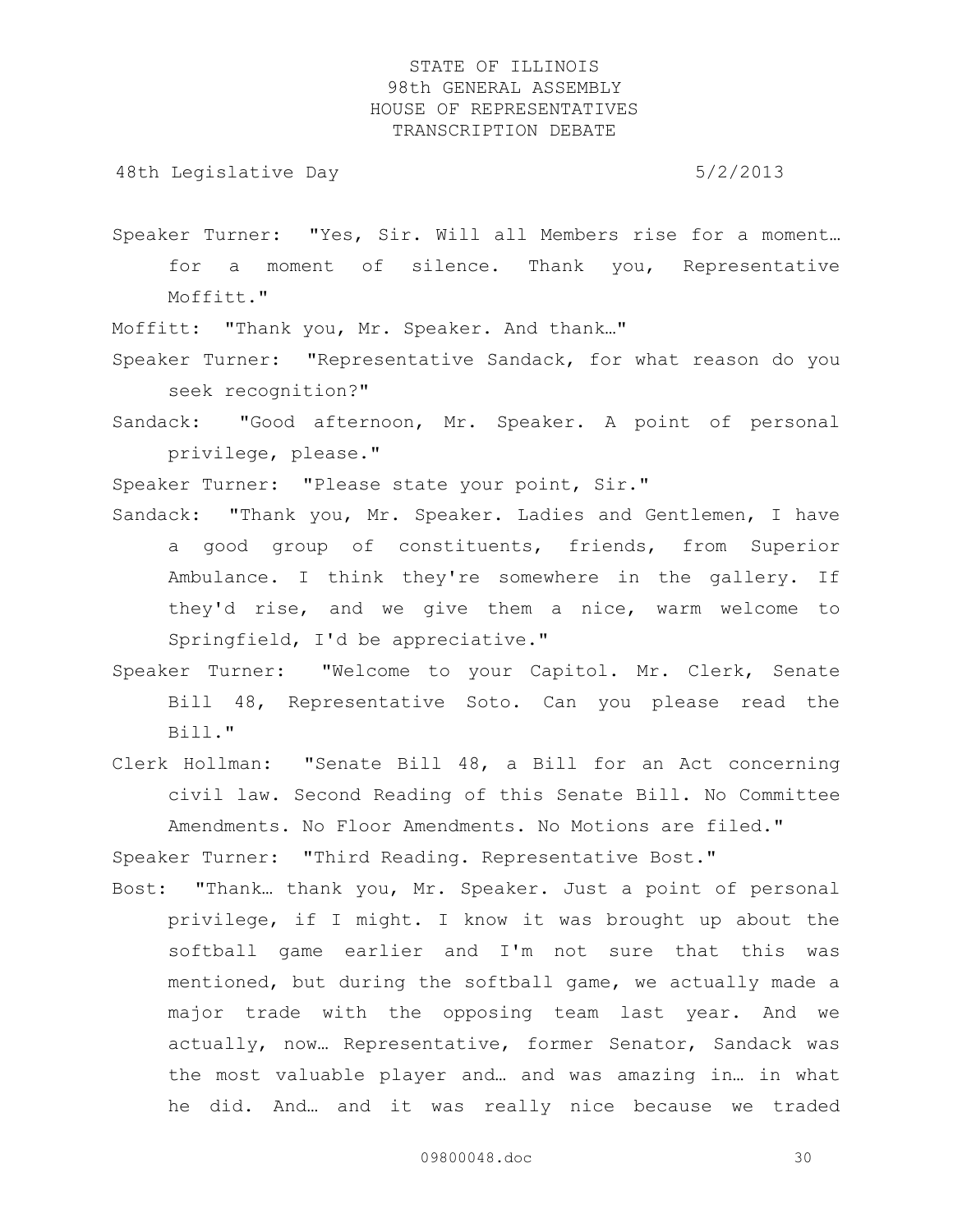48th Legislative Day 6/2/2013

Senator Connelly, who probably didn't do a lot for the Senate and… and we were glad to go ahead and send him over. And… and so, we're… we are glad to have Ron here to help us and Connelly over there not to help them."

Speaker Turner: "Representative David Harris."

Harris, D.: "And… and to amplify what the previous speaker just said, we traded three of us to get one of him."

Speaker Turner: "A good trade. Representative Bost, for what reason do you seek recognition?"

Bost: "Thank you, Mr. Speaker. An inquiry of the Chair."

Speaker Turner: "Please state your inquiry, Sir."

Bost: "We're just wondering if maybe we were waiting on the Age of Aquarius to come back before we do anything, or we just… What is the plan?"

Speaker Turner: "It sounds like a good idea to me."

Bost: "You probably don't remember the Age of Aquarius, but that's all right."

Speaker Turner: "Mr. Clerk."

Clerk Hollman: "The Rules Committee will meet immediately. The Rules Committee will meet immediately."

Speaker Turner: "Mr. Bost."

Bost: "Thank you, Mr. Speaker. The House Re… I will wait."

Speaker Turner: "Thank you, Representative. Mr. Clerk."

Clerk Hollman: "Committee Report. Representative Barbara Flynn Currie, Chairperson from the Committee on Rules reports the following committee action taken on May 02, 2013: recommends be adopted, referred to the floor is Floor Amendment #3 to Senate Bill 1; and approved for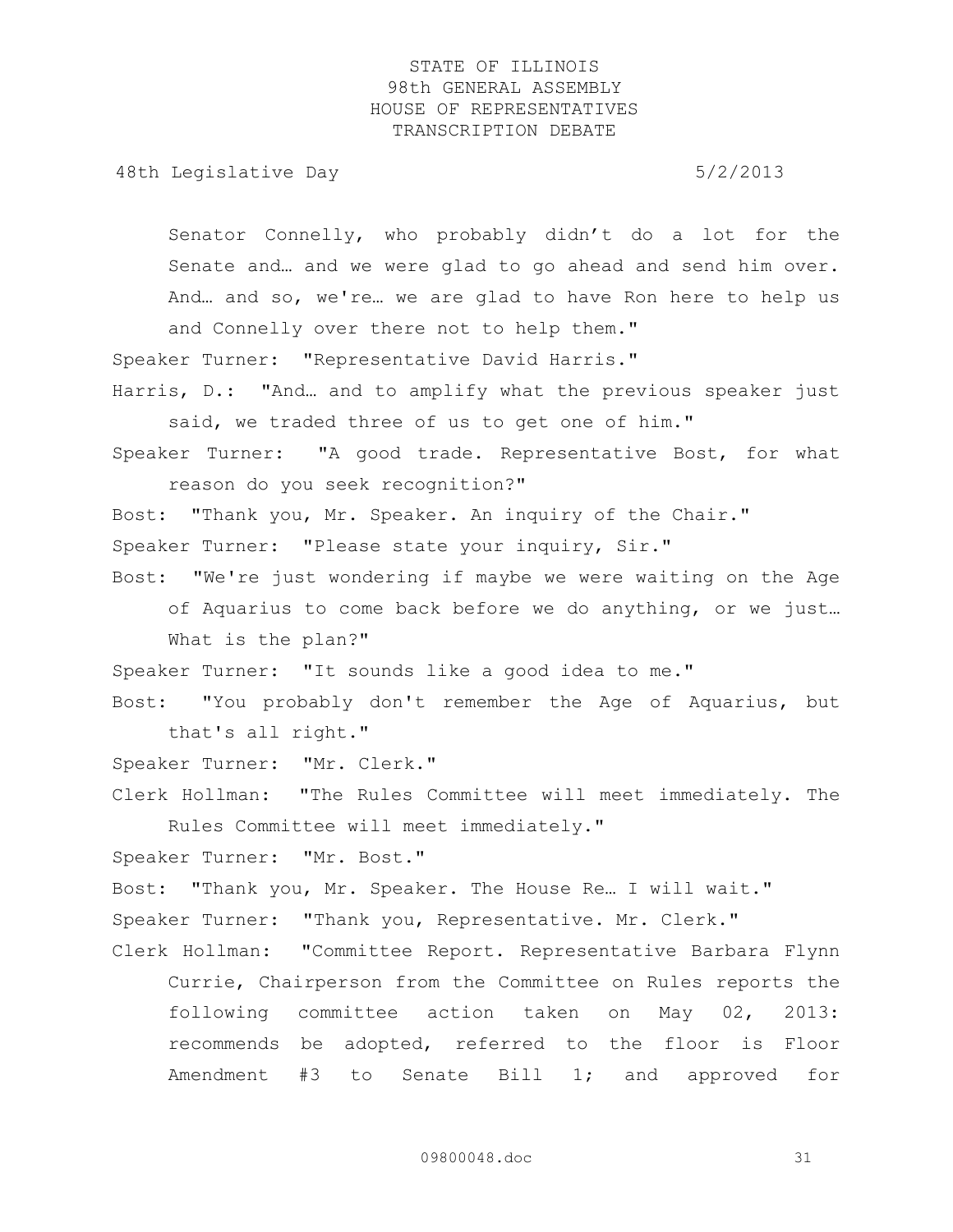48th Legislative Day 6/2/2013

consideration, referred to the Third Reading is House Bill 2562."

Speaker Turner: "Representative Bost."

- Bost: "Thank you… thank you, Mr. Speaker. We would request an immediate Republican caucus in Room 114, and if the Members could hurry there as quick as possible so that we can get started."
- Speaker Turner: "The Republicans will caucus in Room 115… 114 immediately, 114, Republican caucus."
- Speaker Lang: "The House will be in order. Representative Lang in the Chair. The Chair recognizes Leader Currie."
- Currie: "Thank you. Please add Representative Jakobsson to the list of excused absences from this point forward."
- Speaker Lang: "Mr. Clerk, Senate Bill 1 on the Order of Second Reading. Please read the Bill."
- Clerk Hollman: "Senate Bill 1, a Bill for an Act concerning public employee benefits. This Bill was read a second time on a previous day. Amendment #1 was adopted in committee. Floor Amendment #2, offered by Speaker Madigan, has been approved for consideration."

Speaker Lang: "Speaker Madigan."

Madigan: "Mr. Speaker, would you withdraw Amendment #2?"

Speaker Lang: "Amendment #2 is withdrawn. Mr. Clerk."

Clerk Hollman: "Floor Amendment #3, offered by Speaker Madigan, has been approved for consideration."

Speaker Lang: "Leader Cross."

Cross: "I thought you were going to make a Motion to waive the time… time requirement, which is why I was going to speak, which I… I'm… I agree to that… to do that."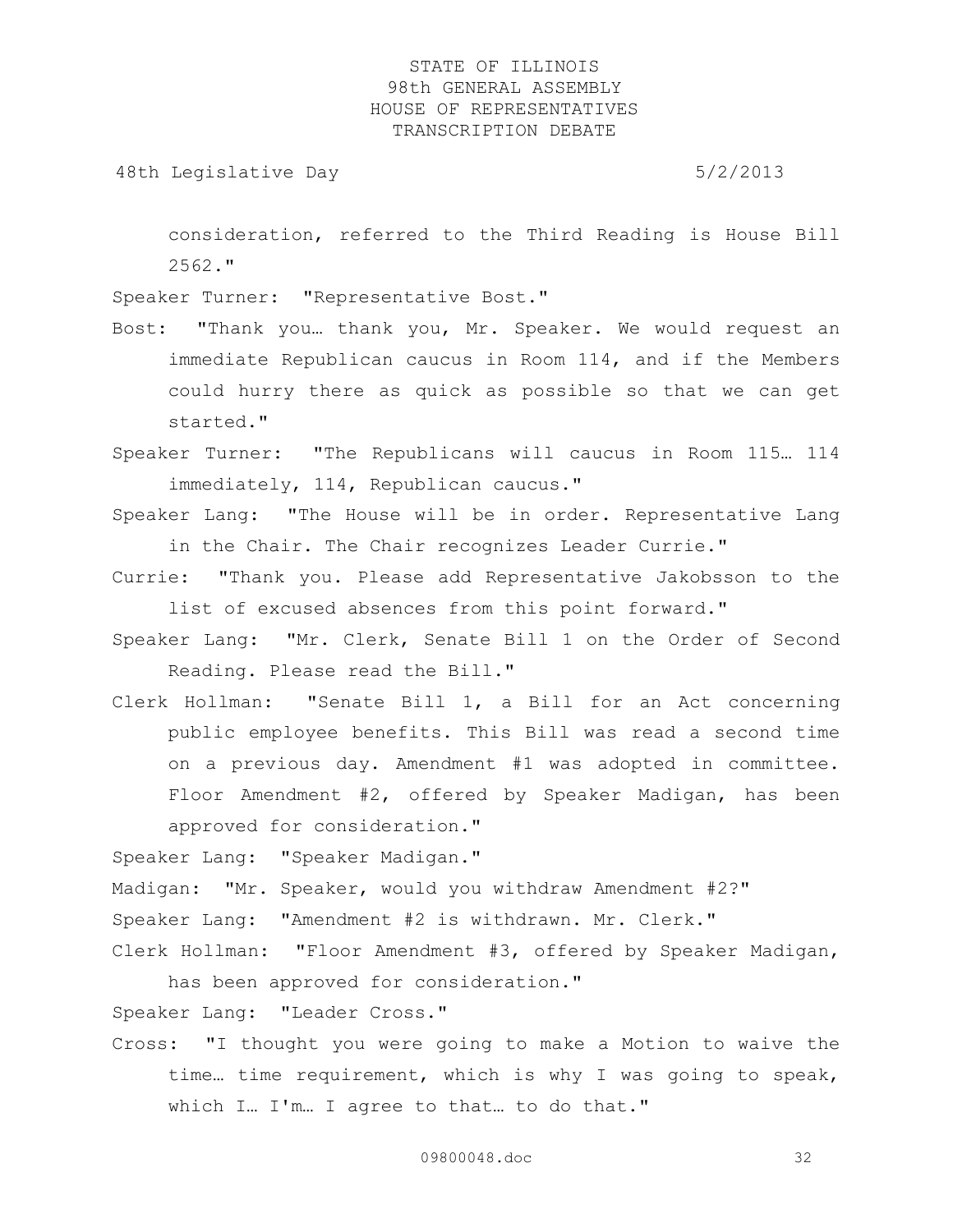48th Legislative Day 6/2/2013

- Speaker Lang: "Madigan moves to suspend the appropriate rules to allow this Bill to be heard now. And those in favor say 'yes'; opposed 'no'. The 'ayes' have it. And the Motion is adopted. Speaker Madigan."
- Madigan: "Mr. Speaker, I would move to adopt Amendment #3, adopt the Amendment on Second Reading, move the Bill to Third Reading, then consider the Bill on Third Reading."
- Speaker Lang: "Those in favor of the Amendment say 'yes'; opposed 'no'. The 'ayes' have it. And the Amendment is adopted. Mr. Clerk."
- Clerk Hollman: "No further Amendments. No Motions are filed." Speaker Lang: "Third Reading. Please read the Bill."
- Clerk Hollman: "Senate Bill 1, a Bill for an Act concerning public employee benefits. Third Reading of this Senate Bill."

Speaker Lang: "Speaker Madigan."

Madigan: "Mr. Speaker and Ladies and Gentlemen of the House, this is the comprehensive Bill on pension reform that we have all worked on now for several weeks. It incorporates numerous provisions and I will detail those shortly. But before I get to the provisions, let me first thank and compliment, first, Leader Tom Cross; next, Representative Nekritz; next, Representative Senger; next Senator Biss in the original group of 21 Members who came together to work cooperatively on this legislation, and all of whom will have played a critical role in the drafting of the legislation and the passage of the legislation. There are 14 main items in this Bill that I would like to set out for you. So to begin, number one, the Bill would provide a new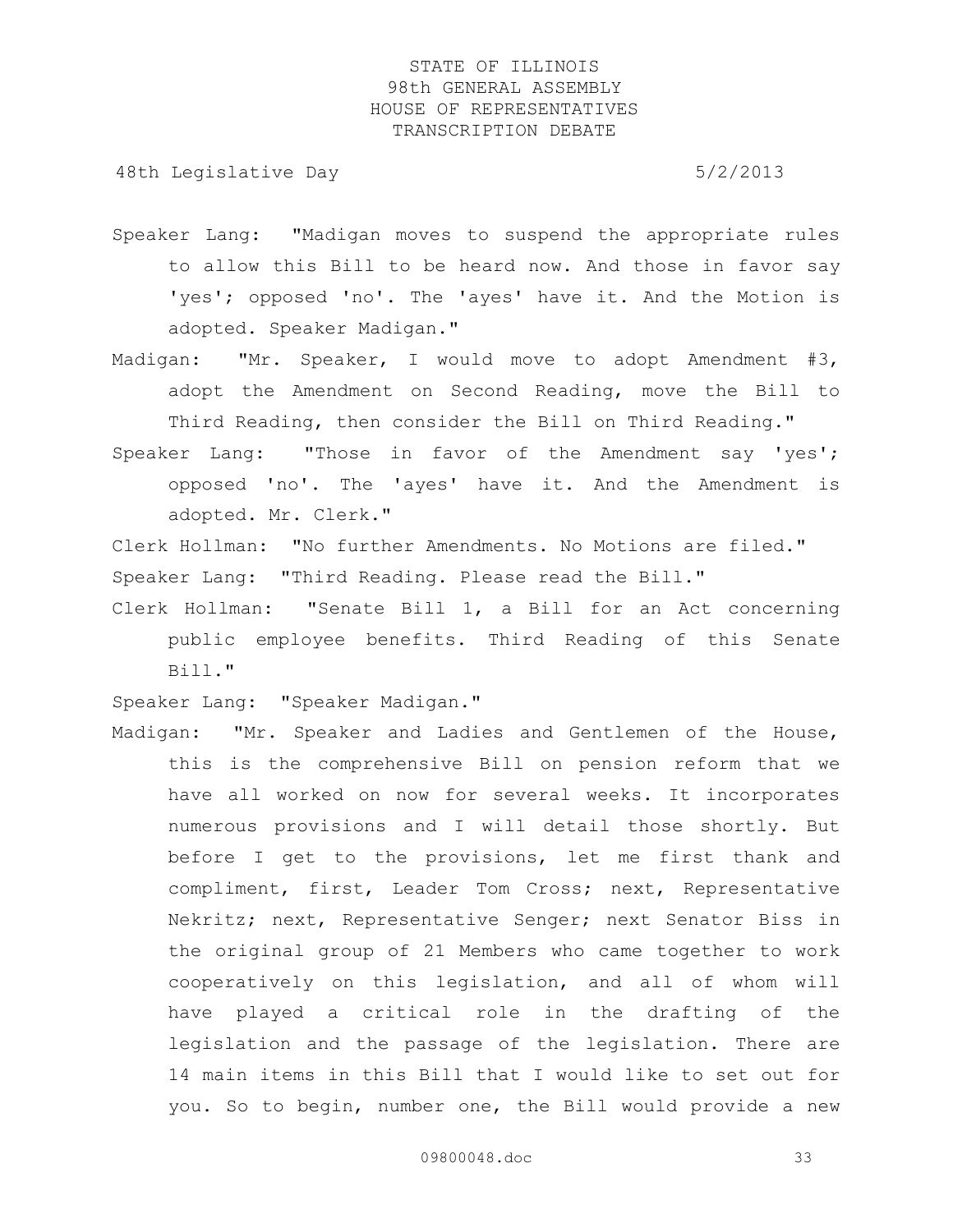48th Legislative Day 6/2/2013

funding schedule for the four state pension systems, bringing those systems to 100 percent funding in 30 years. Next, there would be a new method of certifying contributions. This method has already been approved by the House in House Bill 1277 sponsored by Representative Senger. Three, there will be supplemental contributions to the pension systems beginning in Fiscal Year '20. The state is currently making payments on pension obligation notes from 2010 and 2011. In 2019, the state will make a final payment on these notes. At that point, this Bill would commit the state to annually contribute 1 billion in addition to the state's scheduled contributions to the four state pension systems. This is an idea which has been advanced successfully by Representative Fortner. Number four, the Bill would provide a funding guarantee so that if the state and the Legislature fails to make the required payments, the pension systems will have a right under the statute to bring a mandamus action to compel the state to make the appropriate payment. Number five, the pensionable salary cap for Tier I employees would become the current pensionable salary cap for Tier II employees. Number six, there would be a new method of calculating the COLA. The COLA would be based on 3 percent of a maximum annuity amount based on the years of service, and the cap will be \$1 thousand for each year the employee has worked. This idea was originally proposed by Senator Radogno and is now part of the Bill. In addition, there'll be a delay in the implementation of the COLA. Retirees who are age 67 or older would be unaffected by this delay. Those under age 67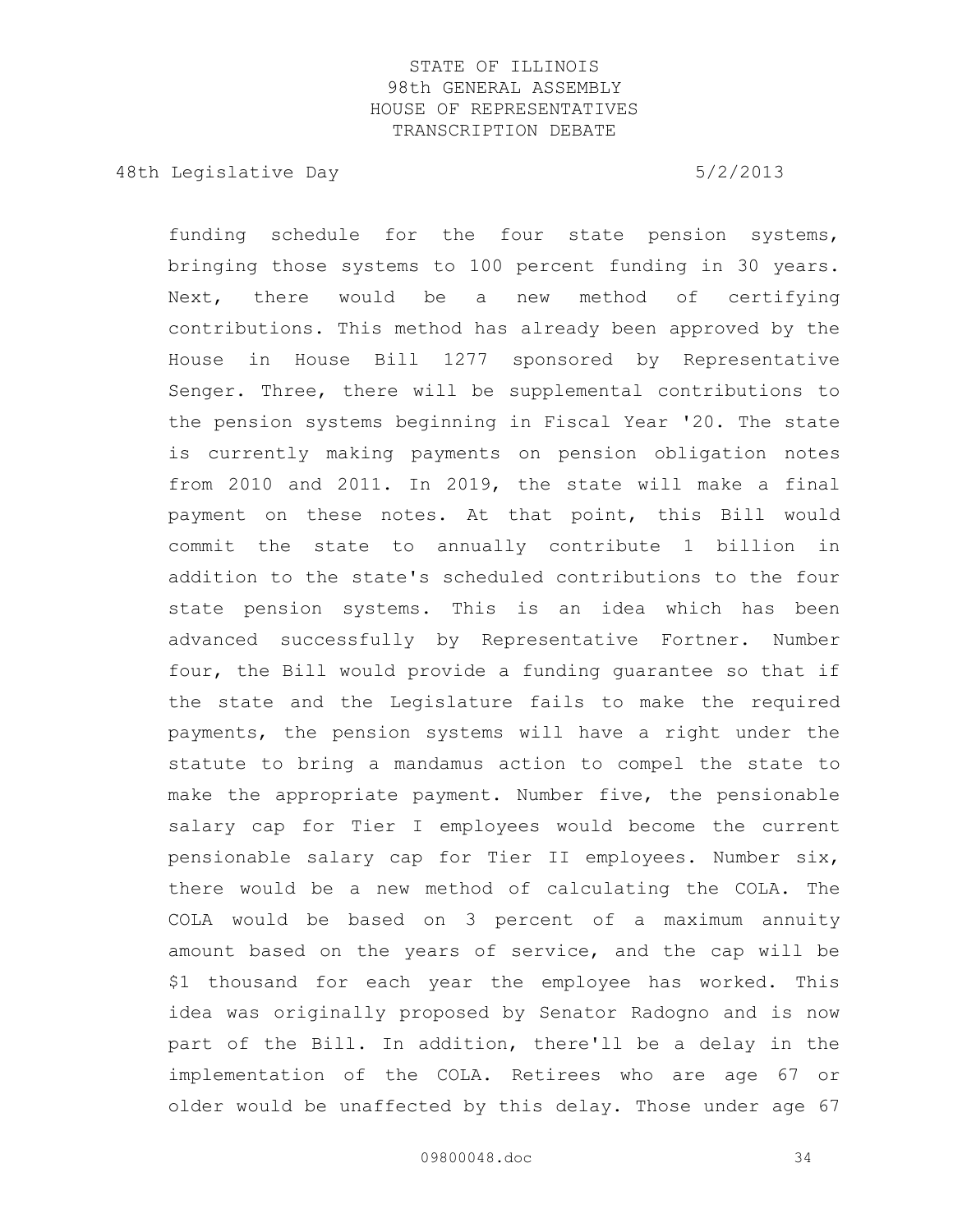48th Legislative Day 6/2/2013

would have their COLA paused until either they reach age 67 or until the fifth anniversary of their retirement, whichever comes first. Number seven, the Bill would increase the retirement age for those 45 years old or under. This has already been approved by the House in House Bill 1166. Number eight, there would be an increase in employee contributions by 2 percent. Number nine, the Bill would eliminate the subject of pensions from collective bargaining. Number ten, there will be an adjustment in the COLA for Tier II Members of the General Assembly Retirement System. This would lower the General Assembly Retirement System down to one half of CPI, to bring it in line with the other systems. Number eleven, it would prohibit nongovernmental organizations from participating in state systems. Number twelve, it would change the effective rate of interest for university and community college employees hired before 2005. Number thirteen, it would prohibit the use of pension funds to pay the costs associated with health care. And finally, number fourteen, it would require a separate appropriation request for the employer normal cost in the amortization of the unfunded liability, when that request is submitted by the Governor's Office as part of the budget making process. Those are the 14 highlights in the Bill. This Bill has been worked deciduously by many, many people. Obviously, it does not meet every request. Obviously, it does not make everybody happy. I think we're all familiar with the severe fiscal problems of our state, and the fiscal problems of the pension systems are a large, large part of that broader problem. In my judgment, this is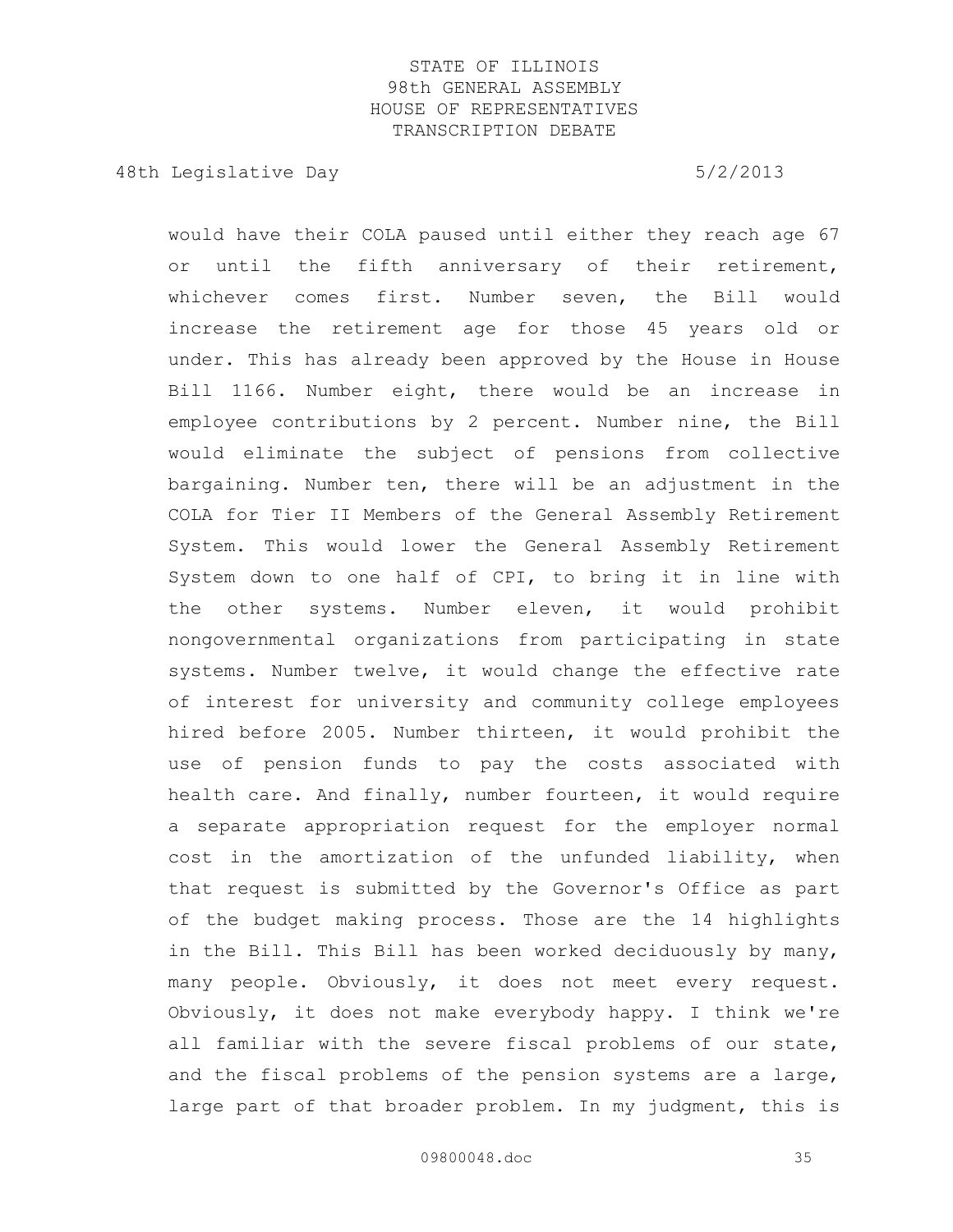48th Legislative Day 6/2/2013

a critical action that must be taken now, must be taken for future budget making, must be taken for the fiscal wellbeing and reputation of the State of Illinois. And I would recommend an 'aye' vote, and I'm available for questions."

Speaker Lang: "Speaker Madigan has moved for the passage of

Senate Bill 1. The Chair recognizes Representative Ives."

Ives: "Thank you. Will the Sponsor yield?"

Speaker Lang: "Speaker Madigan yields."

- Ives: "I am a freshman here, and I was just wondering if you could give me some idea, some bit of background, about the factors that led us to this pension crisis."
- Madigan: "The factors that led us to the pension crisis would consist of lack of proper funding by the Legislature and the Governor's Office. There were instances in the past where the payment was not fully made. There may have been instances where it wasn't made at all. In addition, there were enactments by the Legislature, signed by prior Governors, that greatly enhanced the benefit levels in all of these systems. Next, there was a severe downturn in the condition of the stock market, which affected the investment income of all of these systems. And then I would add in conclusion, the attitude of many people who have come to the Legislature over the years with the view that the Illinois Government has been a very welcoming government. And so, over many years, why, many supplicants would come before the Legislature with requests. All sounded pretty good, but they all cost the state money, and then it accumulated over several years. And then finally, came to roost. So, I would say that those were four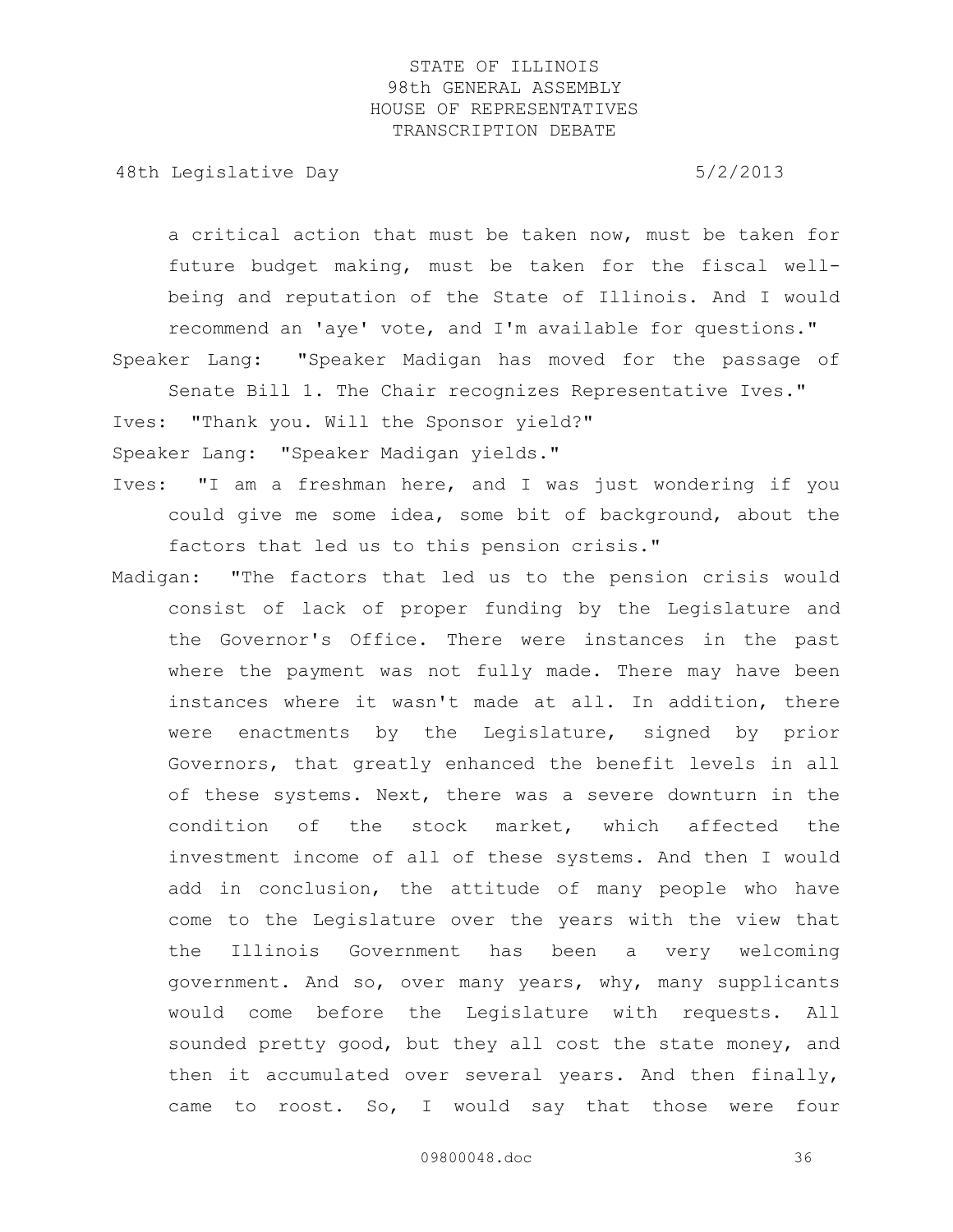48th Legislative Day 6/2/2013

reasons, or maybe more that I can't recall right now, but four good reasons."

- Ives: "Okay. My next question is, can you describe briefly how this Bill and its funding guarantee will affect future budgeting processes? We're going to look at paying debt service first, and then are we going to… what's the calculation we're going to make to provide the normal cost and then, will that be the de… the decision that's made, then everything else will fall below the line for the budget?"
- Madigan: "As we move forward, why, the systems will continue to certify to the Legislature the amount of money that the Legislature would be required to appropriate. There'll be no change in that. What the Bill does is to give the systems the authority under the statute to file a mandamus action to compel the Legislature and the Governor to make the payment as certified by the systems. The Bill puts pension payments second in line after debt payments. So, the statute today provides that first in line on appropriations would be debt service. Number two, would be the pension payments. And so, you're correct. Said a little differently, would take these two items and put them above the line, take them out of the area of discretionary spending."
- Ives: "And could you tell me, do you have any idea, perhaps, just roundly, what the cost would be for FY14?" Madigan: "Please understand, this is just an estimate…" Ives: "Sure."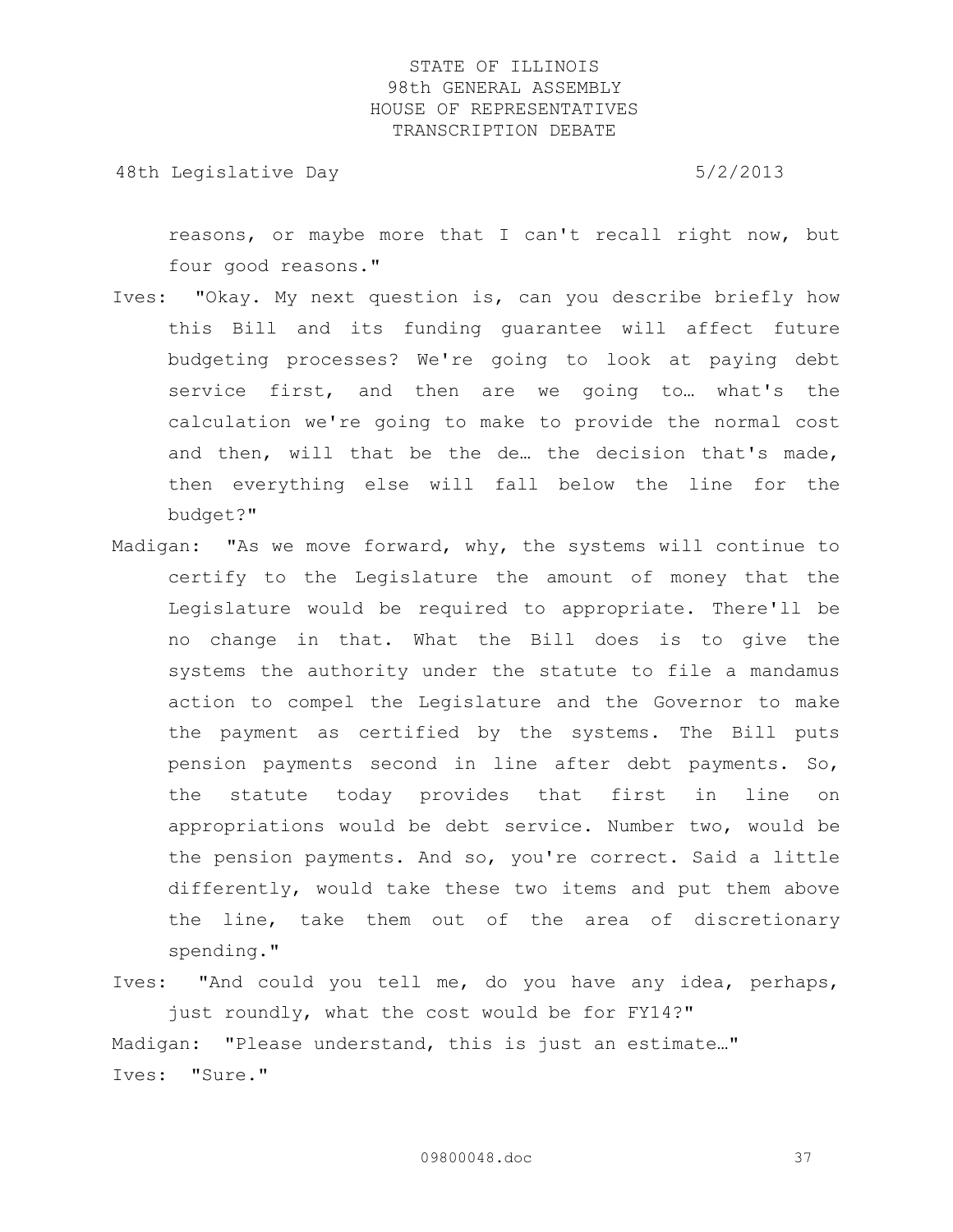48th Legislative Day 6/2/2013

- Madigan: "…but for FY14, the payment to the pension systems is estimated to be between 19 to 20 percent of general revenue."
- Ives: "Yeah… yes. That's an… an astounding number. And under your Bill, it still stays 19 to 20 percent is what… under your Bill, it's 19 to 20 percent. Is that correct, of general revenue?"
- Madigan: "Can you help me understand your question? Is it still on FY14?"
- Ives: "Yeah, for FY14."
- Madigan: "This doesn't affect FY14."
- Ives: "Okay. So, FY15 then? Is this affecting FY15?"
- Madigan: "All right…"
- Ives: "It would be about 19 percent?"
- Madigan: "We're esti… we're estimating that for FY15, the payment would be 1.5 billion less."

Ives: "Less than what's projected right now?"

Madigan: "FY14."

Ives: "Okay. Then FY14. And I'm not trying to be difficult here. I just think it's important that we understand that… then in FY16, we really don't know what the cost is going to be, do we? Because we'd have to know all the inputs. We'd have to know what the market returned on the fund. We'd have to know if there were any benefit enhancements passed by Legislators. We'd have to know if actuarially, they decide that people are living longer, so longevity was a factor. And the biggest thing that we have absolutely no control over, we have to figure out if there were lots of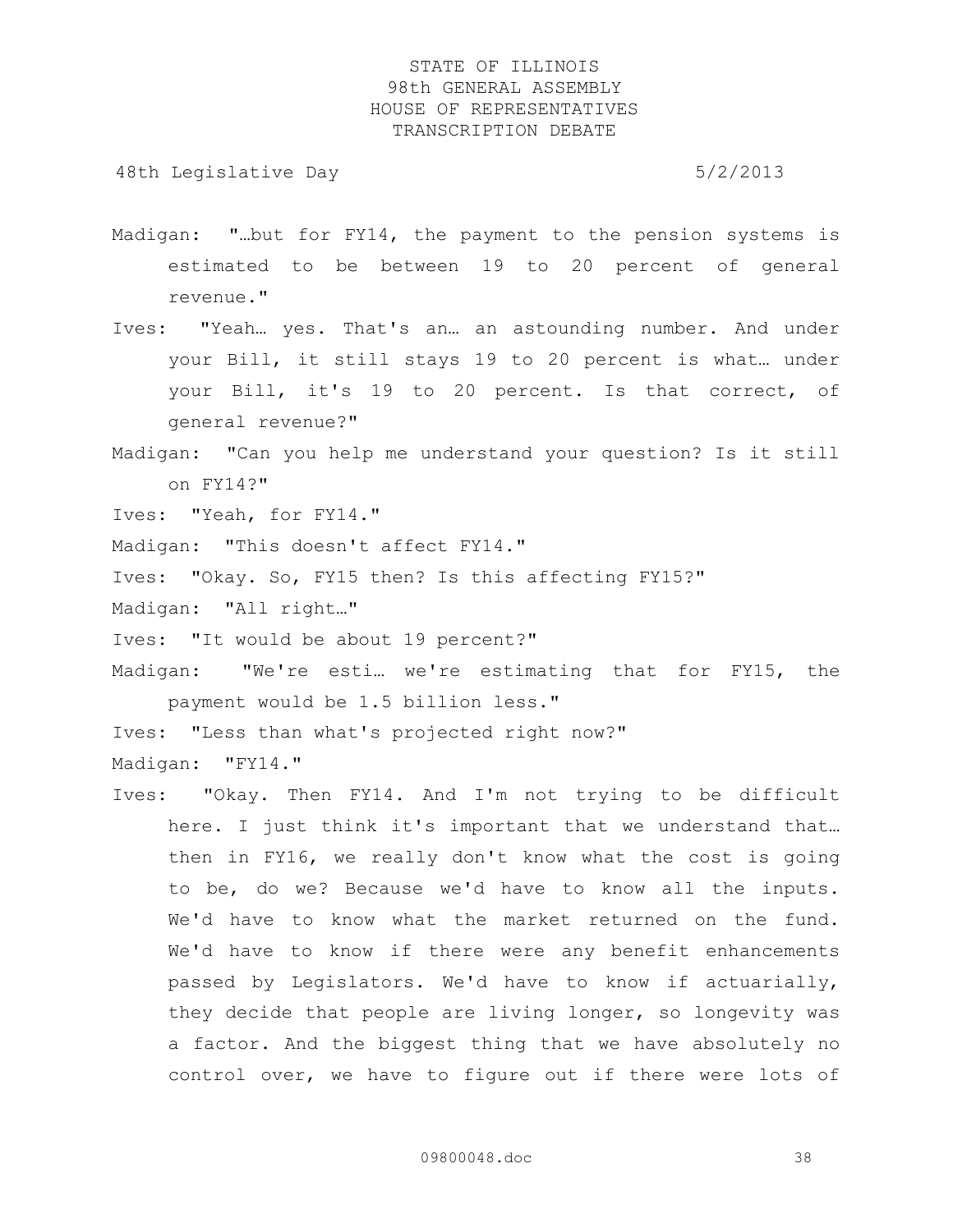48th Legislative Day 6/2/2013

salary increases granted at the local level. Is… is that true?"

Madigan: "That's all true."

Ives: "Okay. I… I just want to make sure that we understand when we pass this Bill that the funding guarantee means that every single year, we really don't know how much we're going to have to fund because there's a lot of inputs out there that we have no control over in this State Legislature. And while I think your Bill does add towards reform, I… I'm just very suspect of not knowing how much we're going to have to pay every year. Would you agree?"

Madigan: "I would. Yes."

- Ives: "The next question I did have is, why are judges excluded and do you plan on doing a specific Bill that covers them in the future?"
- Madigan: "Judges were excluded as a practical decision. We anticipate this matter to go before the Illinois court system and the Illinois Supreme Court. And the absence of the judicial pension system in the Bill will, let's say, relieve them of the burden of dealing with a conflict of interest."
- Ives: "Okay. For the initial take for them to look at. And I would agree. We need to pass something so that we can get this idea of whether… whether it's constitutional or not, kind of out there in the open and make a decision. The next question I have is, do you plan in the future to approach a cost shift idea?"

Madigan: "I do."

Ives: "Okay. Thank you."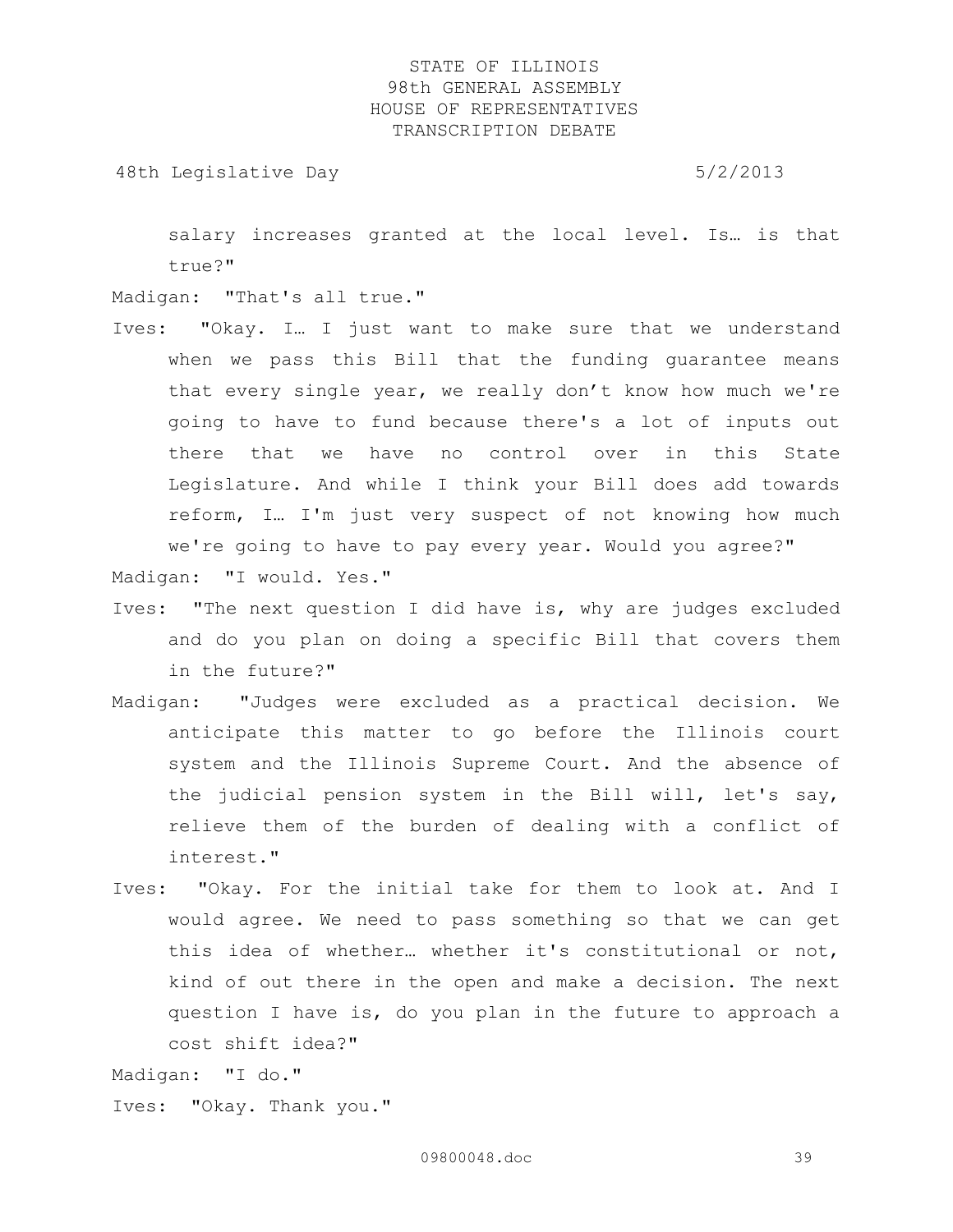48th Legislative Day 6/2/2013

Madigan: "Thank you."

Ives: "That's all my questions."

Speaker Lang: "Mr. Durkin."

Durkin: "Will the Speaker yield?"

Speaker Lang: "The Speaker yields."

- Durkin: "Speaker, just this one provision, if you can just give me some explanation on is this severability clause. I… I read it in my analysis that some parts are severable, other parts aren't. Could you just give us an idea of how that is going to work 'cause we know that if this does pass, it will be a challenge and we'll be anxiously awaiting a decision from a court, and possibly the Supreme Court."
- Madigan: "Mr. Durkin, let me read something that we had prepared for this purpose. You will see in the legislation that we have tied the COLA provisions to the new funding schedules and funding guarantee provisions. In other words, we have provided through a partial inseverability clause that if the COLA provisions are invalidated by a court, then the new funding schedule and the funding guarantee provisions must be invalid as well. The reason we have done this is a practical one. Without the cost savings, we would achieve from the COLA provision, the state would be unable to meet the obligations of the new funding schedules or satisfy those funding guarantees. Thus, if a court were to hold that the COLA provision is unconstitutional, the funding schedules and guarantees in this legislation simply could not exist and would not have been enacted. Without the COLA provisions, they would actually have the effect of worsening the state's fiscal crisis. While we have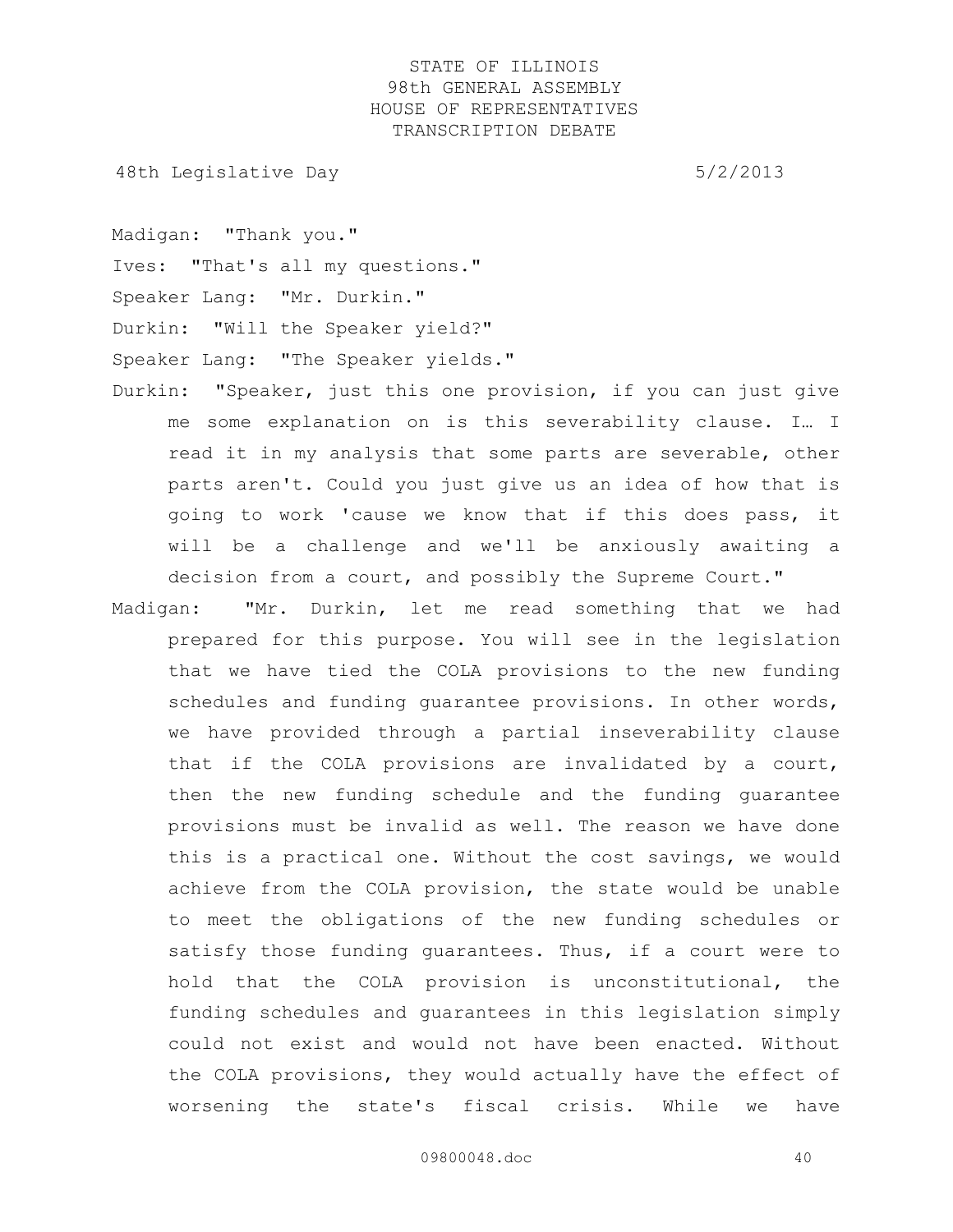48th Legislative Day 6/2/2013

carefully considered these issues and believe this legislation is constitutional, this provision is needed to make sure we don't find ourselves in a position where we are making funding promises we cannot keep."

Durkin: "Thank you. One last question, there is a provision regarding private employees who are currently earning pensions through IMRF, SERS and TRS. If this Bill is signed into law, I presume that those pensions will cease at that point, and whatever they've earned up until that moment, they will be able to capture as a benefit and be… earn as… they… they would be paid out as a benefit upon retirement."

Madigan: "This provision would only affect new employees."

Durkin: "Okay. But the people who are currently the private employees who are in those systems will still continue moving forward to participate in IM… IMRF, SERS and TRS?" Madigan: "There is no effect on current employees under this

provision."

Durkin: "Okay. Thank you."

Speaker Lang: "Mr. Zalewski."

Zalewski: "Thank you, Mr. Speaker. To the Bill. First of all, I want to praise the Speaker and… and Leader Nekritz, and Leader Cross to… for the… for the work they've put into what's on the board today. We've been criticized a lot in the last four or five months for our… the House's approach to the pension issue. And for what it's worth, I think any number of us feel that by building, sort of, momentum and… and our Members engaging in the process and knowing the stakes, we've able to come forth with a proposal that, hopefully, will receive a Majority and will set the pat…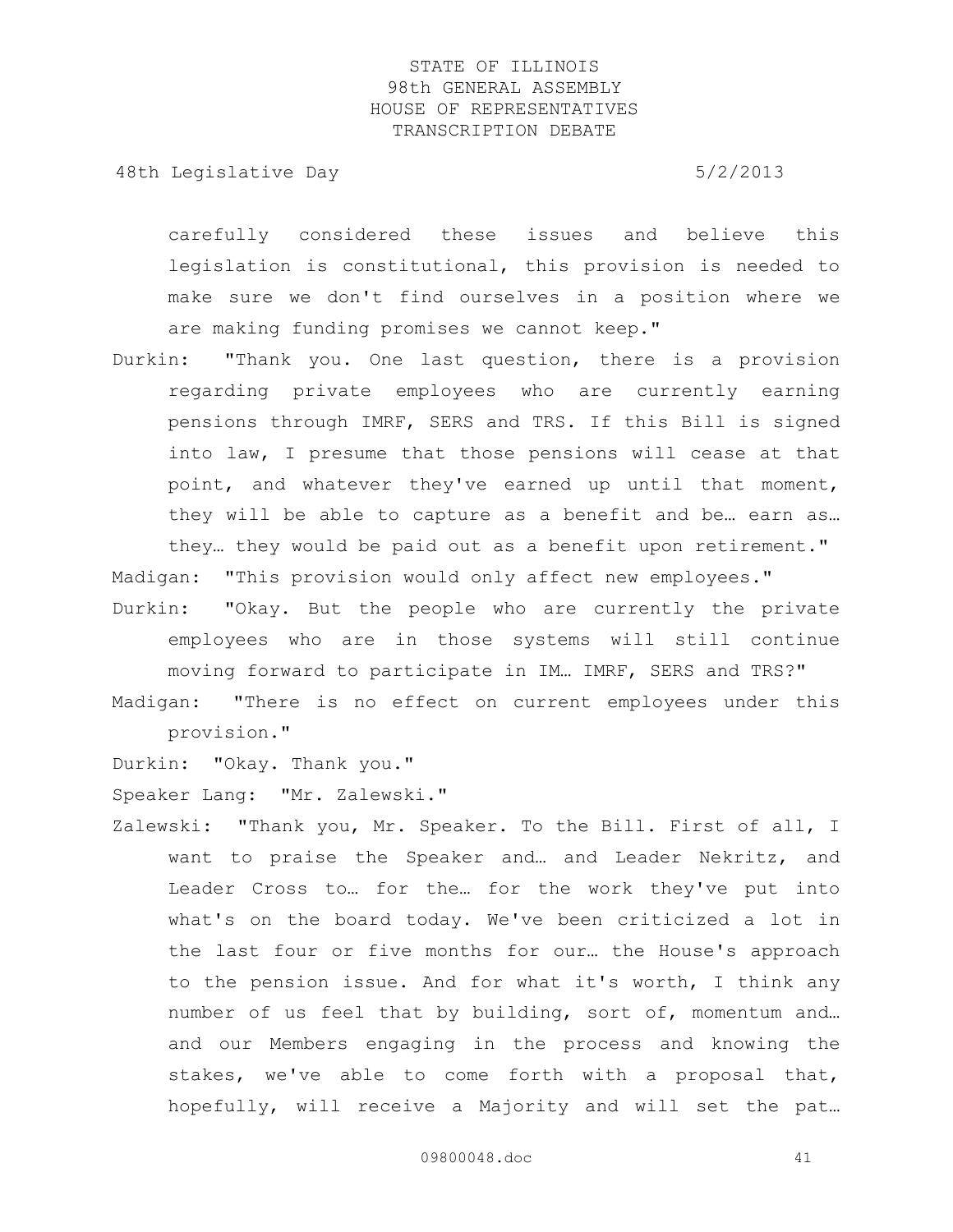48th Legislative Day 6/2/2013

the state forward on a path to fiscal stability. There was some discussion in… in this morning's papers about the toughness of this vote and if it's… whether it's a tough vote or not. And I… I feel like it's important that everyone realize it for a lot of us that support this Bill, this is probably as tough a vote as we can take. There's nothing that any of us relish about producing benefits for teachers that aren't a beneficiary of Social Security and have worked their whole lives and paid into a system that, in the end, won't be able to do the things they expected to do unless we make these changes. There's those of us who a couple of years ago, in January, supported a Bill that raised the Illinois income tax two percentage points to bring the state back from the brink of fiscal calamity. And that was a tough vote. So, I just feel as though it's important for the Body to realize that this vote is as equally as important as any vote we'll take in this chamber to put this state back on the path of fiscal stability. It's also important to note, when it comes to the funding guarantee and the pension stabilization fund that these are things that will ensure the stability of this systems. These are important parts of the Bill that ensure that retirees will be able to go to court if in the future the state's unable or unwilling to make the payments that the systems need. So, it's important to bring those things forward and know that there's important parts of this Bill that strengthen the systems and bring forth fiscal stability. So then, I'd like to thank the Speaker. I'd like to thank Leader Cross and Leader Net… Nekritz. For those of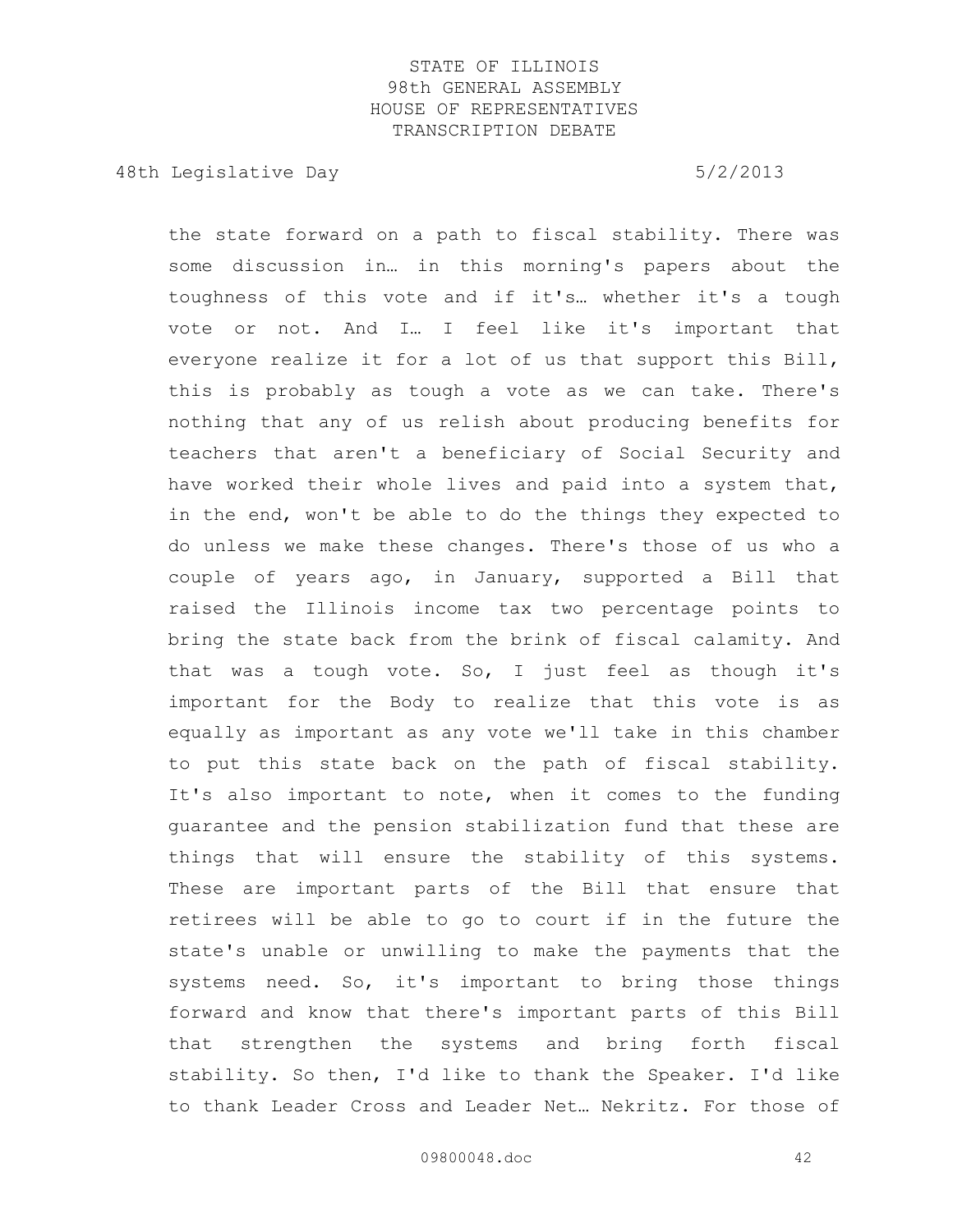48th Legislative Day 6/2/2013

us who have been on… tried to be on the right side of bringing this state back and setting it forth on a path toward the future, I… I'd respectfully ask for an 'aye' vote."

Speaker Lang: "Mr. Morrison."

Morrison: "Thank you, Mr. Speaker. Will the Speaker yield?" Speaker Lang: "Mr. Madigan yields."

- Morrison: "The comment by the Representative from Chicago, Mr. Zalewski, he said this was a… this was a tough vote, or this is going to be a tough vote. This is a tough vote for me but there are very few people in this chamber who have the same reasons I have. I think it's a tough vote because the taxpayer seems to be underrepresented in this Body. The taxpayer who's not in a public sector union. And so, I would just ask, Mr. Speaker, why in this Bill the… the hybrid portion was taken out? Why the defined contribution components were taken out of the Bill?"
- Madigan: "Because I had planned to come back on that issue on another Bill."
- Morrison: "That's fair. I guess that would be… I was going to ask what… what the next steps were and we might not hear a detailed answer on the floor, but I… that's something that I wonder out loud and in private, what are the next steps for our state? Because there is still, even if this Bill passes, even if it becomes law, there's still an enormous unfunded liability that remains. And Representative Ives brought up some good questions, I thought, that we have huge unknowns in the future. None of us has a crystal ball. So, how do we pull those… the… the remaining tens of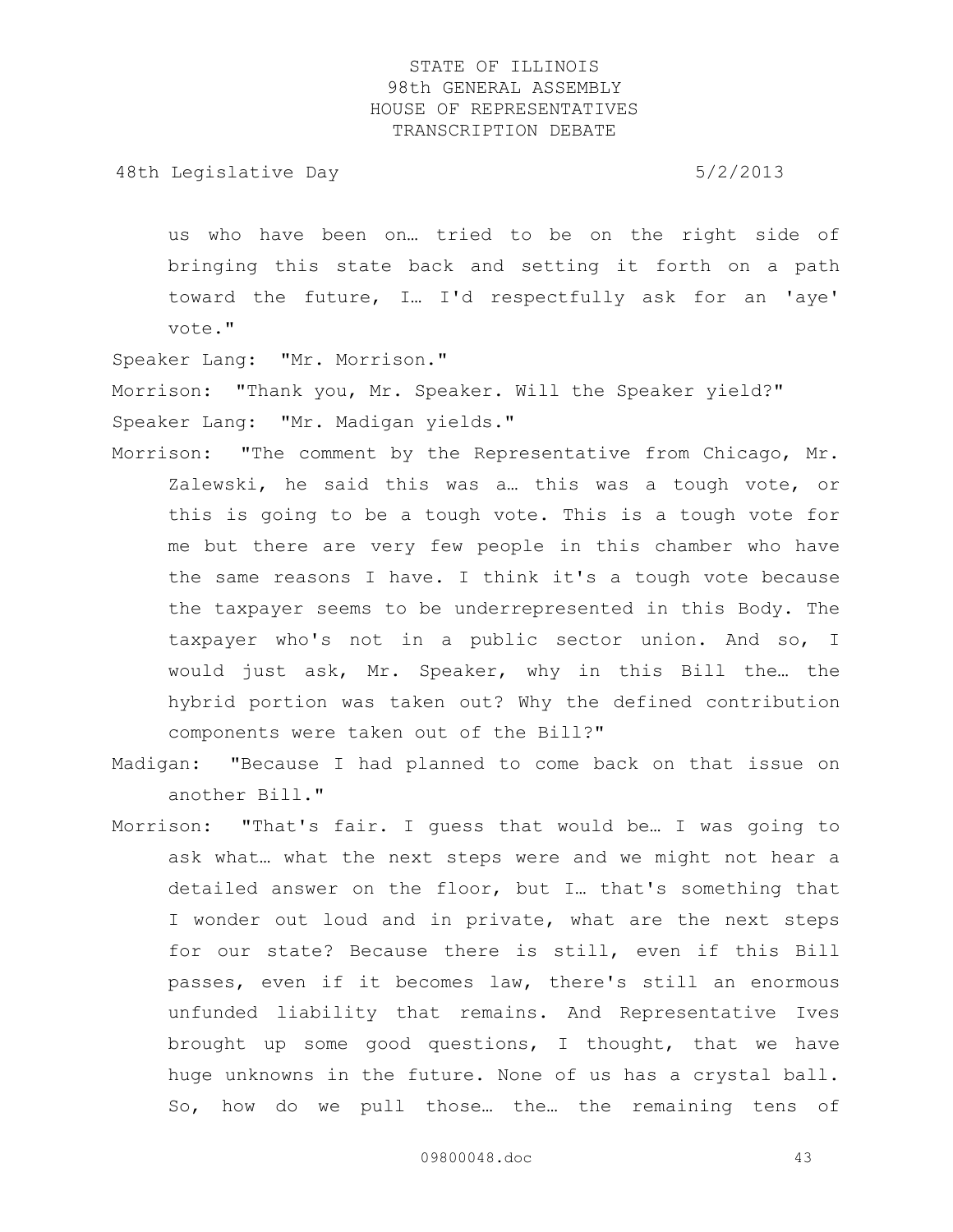48th Legislative Day 6/2/2013

billions of dollars of… and according to some estimates, maybe still, even over a 100 bil. even if this passes, maybe still even over 100 billion dollars in unfunded liabilities. How do we pay that down?"

Madigan: "I'm sorry. Was that a question?"

Morrison: "It was… that actually was a question, yes."

- Madigan: "All right. Well, let me say that this is a first step. As you have said, there's much work to be done, and I think we all acknowledge that we have a huge problem on our hands and so, this will be a tough vote, but there'll be more tough votes ahead. So, I… I know you'll be anxious to work with all of us to get the job done."
- Morrison: "Okay. Thank you, Mr. Speaker. To the Bill. I've… I've introduced a Bill, House Bill 3303. It would move the state toward a modernized pension system. Other states have gone down this road. On… in committee yesterday, it was mentioned that Rhode Island was a state that passed a significant pension reform plan. Their problems were, and in many other states, there are huge, huge problems with defined benefit systems. The private sector has moved toward defined contribution plans. Our constituents, you may not be hearing from them, but they're out there. You may not be hearing from them because they're so busy trying to keep their heads above water. They're so busy trying to provide for their families, keep a roof over their heads, pay for food. The public sector unions have been very outspoken. They've been very well organized, fighting to maintain a system that we all acknowledge is not sustainable. I think there are some good reforms in this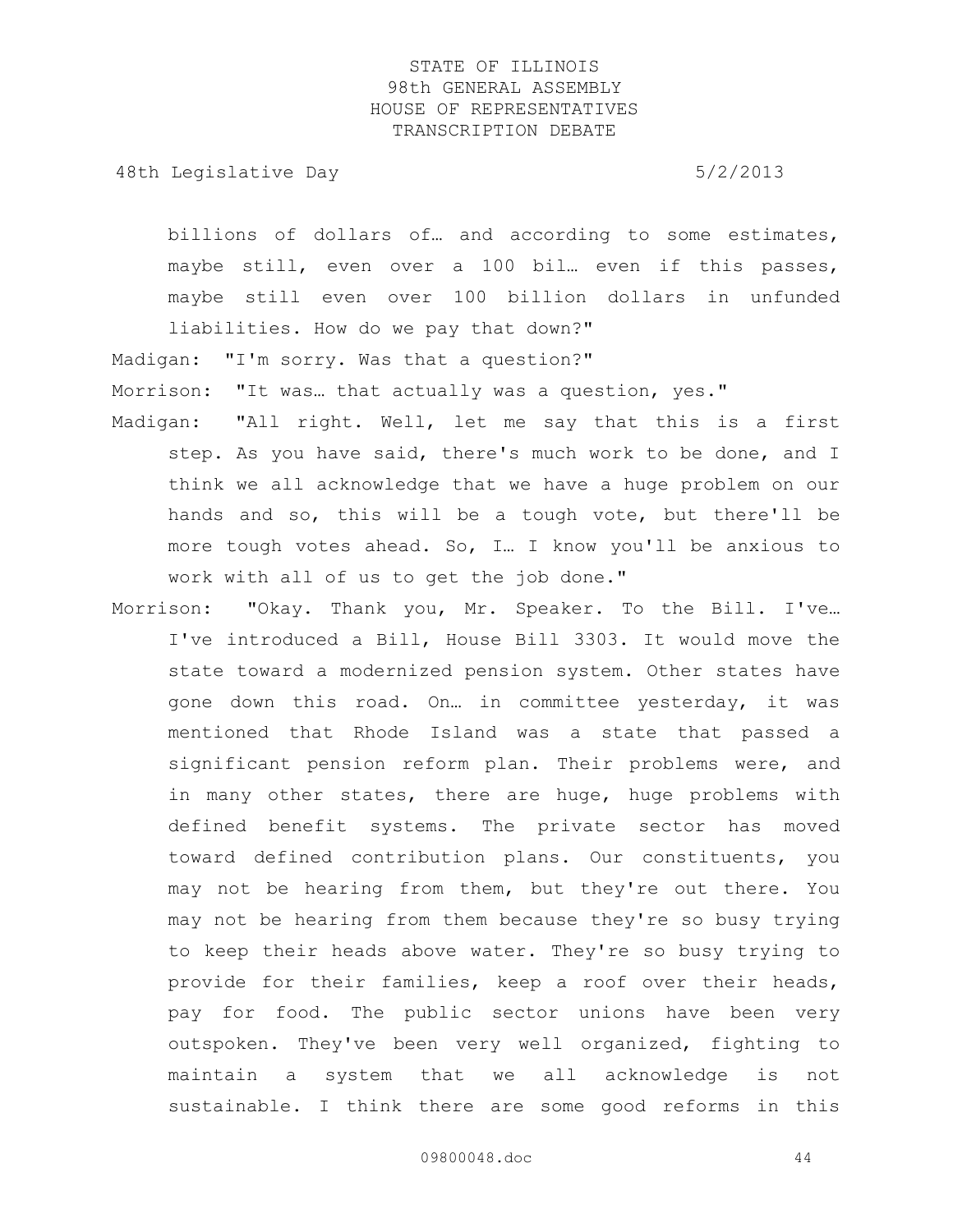48th Legislative Day 6/2/2013

Bill. I wish it would go significantly farther. I think we owe it, even to the members of these pension systems, to go significantly farther, 'cause I still am not confident that passing this Bill is going to fulfill a promise to those workers who are counting on them. I hope that this Body will… will consider my Bill or… or major components of it, 3303, because I think it is the fairest for those who are in these systems, but also for the other roughly 95 percent who aren't, who we are counting on to continue to pay the taxes to support this, and none of us can guarantee that. No one in here can tell me 10 years, 20 years from now, 30 years from now, what the… what's going to be the population in Illinois. What's going to be the… our business climate? What's going to… the unemployment rate going to be? What's the life expectancy going to be? Nobody can answer those questions. And so, that's why I still have… have some concerns. I'm going to continue to listen to the debate, but I appreciate the time."

Speaker Lang: "Mr. Fortner."

Fortner: "Thank you, Mr. Speaker. Will the Sponsor yield?" Speaker Lang: "The Sponsor yields."

Fortner: "Mr. Speaker, first of all, I want to thank you for the recognition of some of the work I had done which relates to the pension stabilization fund. I'm glad to see that that is part of this effort. I do have some questions. I want to understand how the funding guarantee works in connection with this since I see those were parts that were bound together. If I'm reading this correctly, and I just want to make sure I am, this guarantee is related to the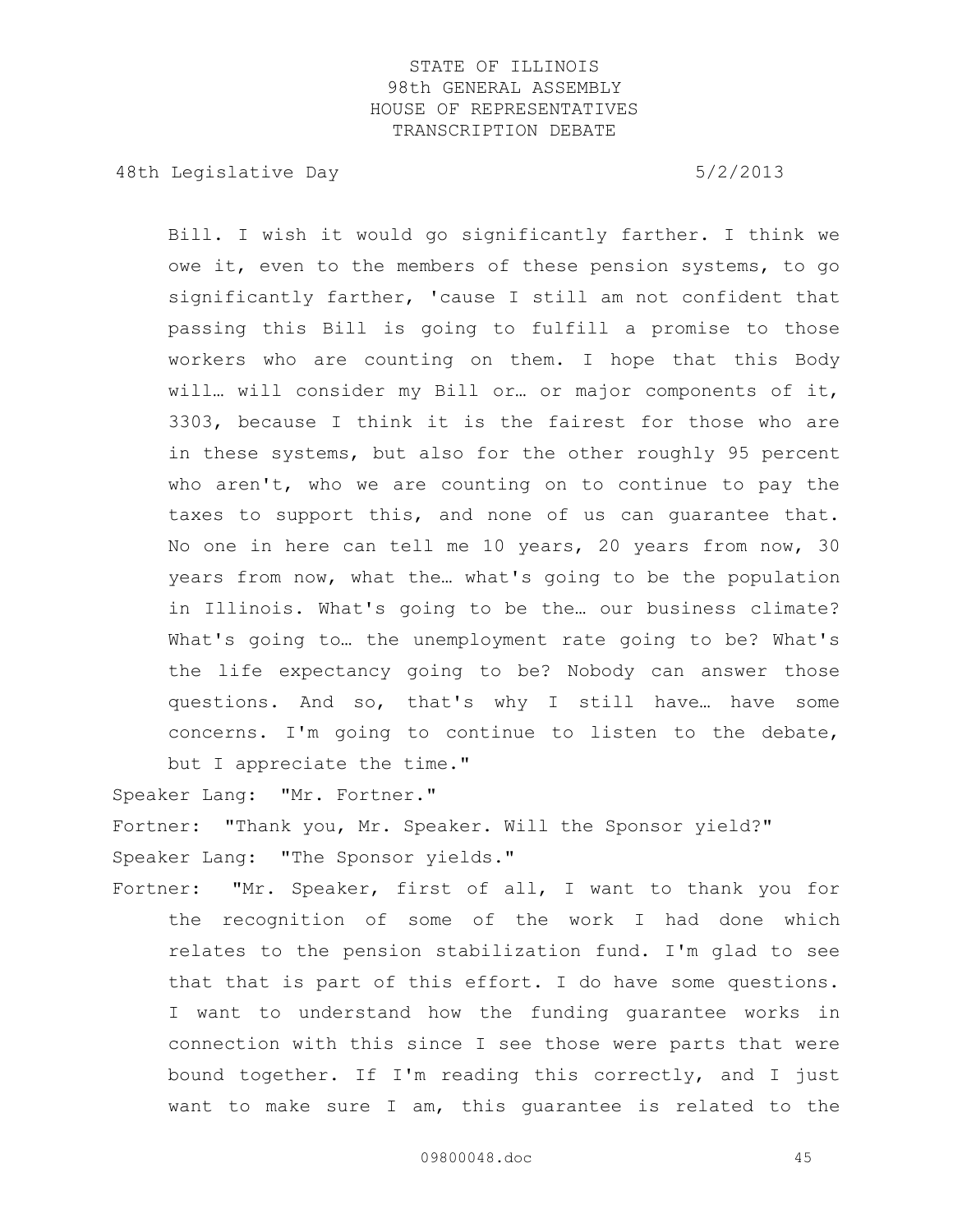48th Legislative Day 6/2/2013

calculation of both the normal cost and the unfunded liability as determined by law. And then it becomes the obligation of the boards of trustees of those funds to then bring an action should the Legislature… should the state fail to make those payments to the… to the boards. Is that correct?"

Madigan: "That's correct."

- Fortner: "If it is simply pursuant to law, is there anything in this that then binds a future Legislature from changing that law, as it… as it would affect what those payments would be?"
- Madigan: "The answer is no."
- Fortner: "So, it's entirely possible that any future Legislature should, whether it be directly by law or through the budgetary process through a 'bimp' Bill, could essentially change the method of computation as it affects law for that year and in so doing, change what the required payment would be? Is that…"

Madigan: "The answer is yes."

Fortner: "Thank you. To the Bill. That… that gives me a little bit of pause, I have to say. It… I find to be a weak guarantee. One reason I think we've gotten into this problem is that there have been occasion in the past where this Body has approved budgets and approved procedures that have left us on the hook for a much greater cost in the future. When I've offered language for Bills over the last couple of General Assemblies, I've tried to make sure that we didn't get into that problem again. And it… I have some concern here in the language that we're being presented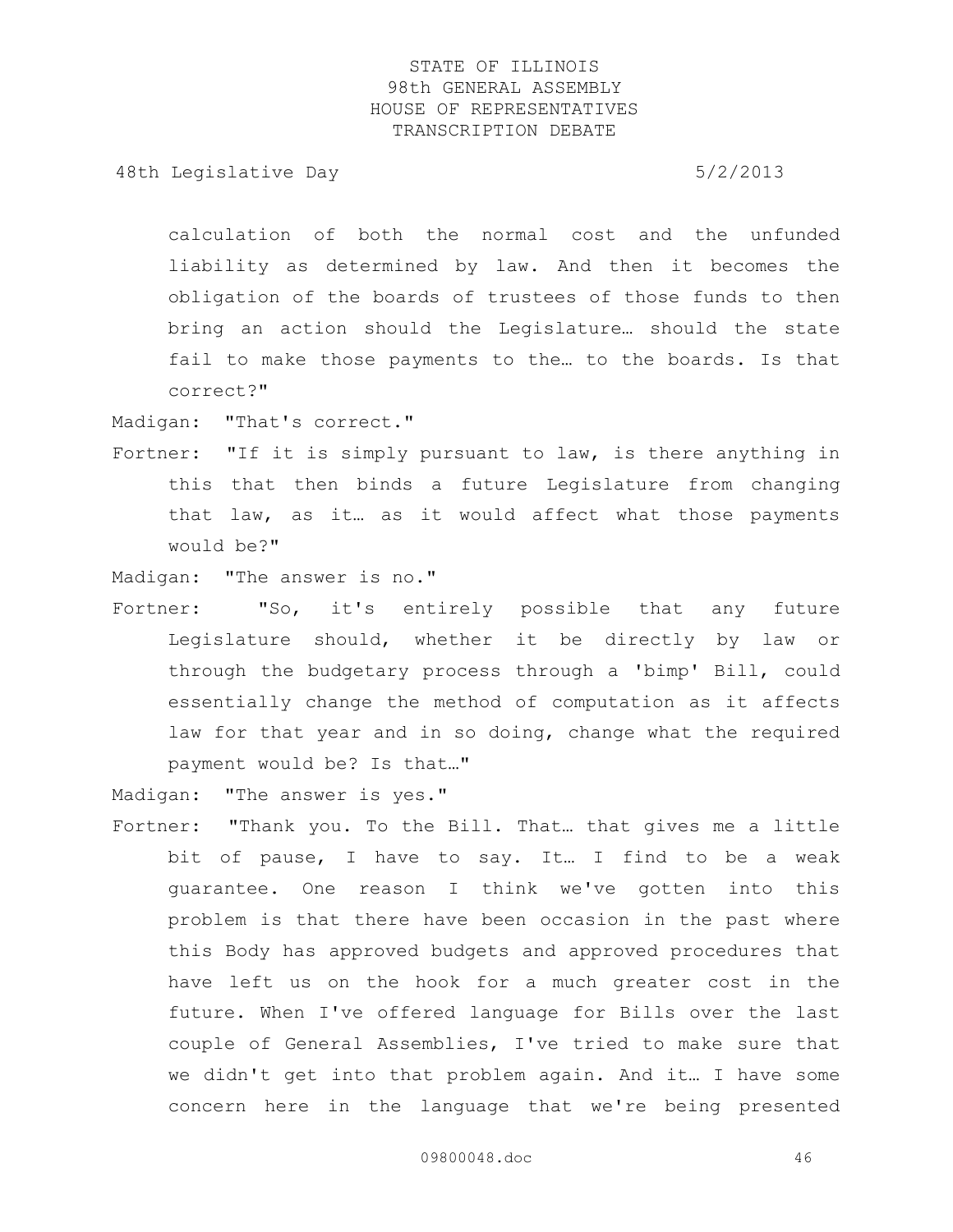48th Legislative Day 6/2/2013

with today, we do not have a real guarantee, in fact… the fact that we can change it through our budgetary implementation process gives me the concern that a future Legislature will do very much the same things that we have seen happen all too many times in the past decades under a variety of different administrations that put us in the hole because we don't do the full computation, we don't really make the payment that we need to get this thing moving forward. I leave with… with those concerns but I think those are substantial concerns and I think those are concerns this Body really needs to address if we're ever going to have a lasting solution to the pension problem. Thank you."

Speaker Lang: "Mr. Kay."

Kay: "Thank you, Mr. Speaker. Will the Speaker yield?" Speaker Lang: "Speaker Madigan yields."

Kay: "This is a pretty serious matter and I think, Speaker, you've addressed it in a serious way. I'm… I'm kind of reminded of a, and I may not remember this correctly, but people who like to watch sausage making and respect the law should never, ever watch either one being made because it's pretty doggone messy. And I think this is messy even though it's somewhat understandable. I share some of the concerns that my colleagues have expressed and I have because many of them have covered the questions I had. I'm just going to simply go to the ones that remain. But I am curious, you mentioned that you intend to pursue the cost shift, and may I ask you why?"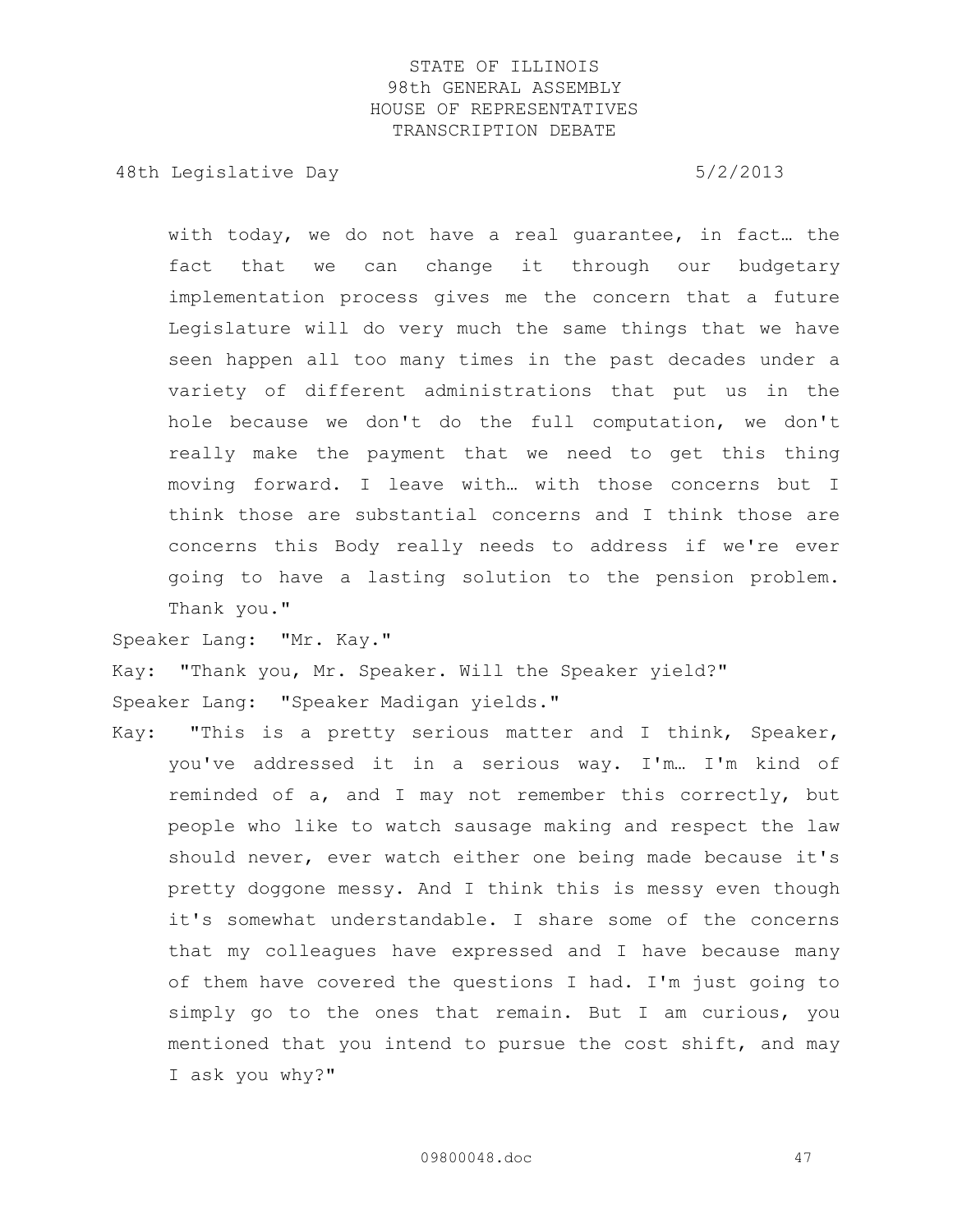48th Legislative Day 6/2/2013

- Madigan: "I intend to pursue the cost shift because I think we have a situation today where one person makes a spending decision and sends the Bill to a second person to pay the Bill, and I think that's a bad policy, but especially a bad policy for governments."
- Kay: "Okay. I, in fact, happen to agree with the, conceptually, with the fact that we've allowed for years, and years, and years, local counties and school districts to negotiate our liability. That's not a very good business practice, and that's the simple truth. Would you agree, when it comes to our inability to pay our bills; however, that we have added on to our constitutional requirements that were laid out in 1970, a number of enhancements? In fact, 17 enhancements which have brought us to the table, to this point today, where we can't pay our bills. Is that a fair statement?" Madigan: "I think it is."
- Kay: "Okay. So, that should be, Speaker, a lesson that I'm getting from you, as you answer that question, that we should never, ever do that again. Is that fair?"

Madigan: "The answer is yes."

Kay: "Thank you. I… coming back to Mr. Fortner's question about guarantees, it seems to me like in addition to the 17 enhancements that we've added on to the underlying constitutional requirement, that we've relied on TRS to give us a lot of math, statistical information that we've relied upon with respect to funding or underfunding our pension liability. And in many cases, what I've discovered is that we have understated our liability because we have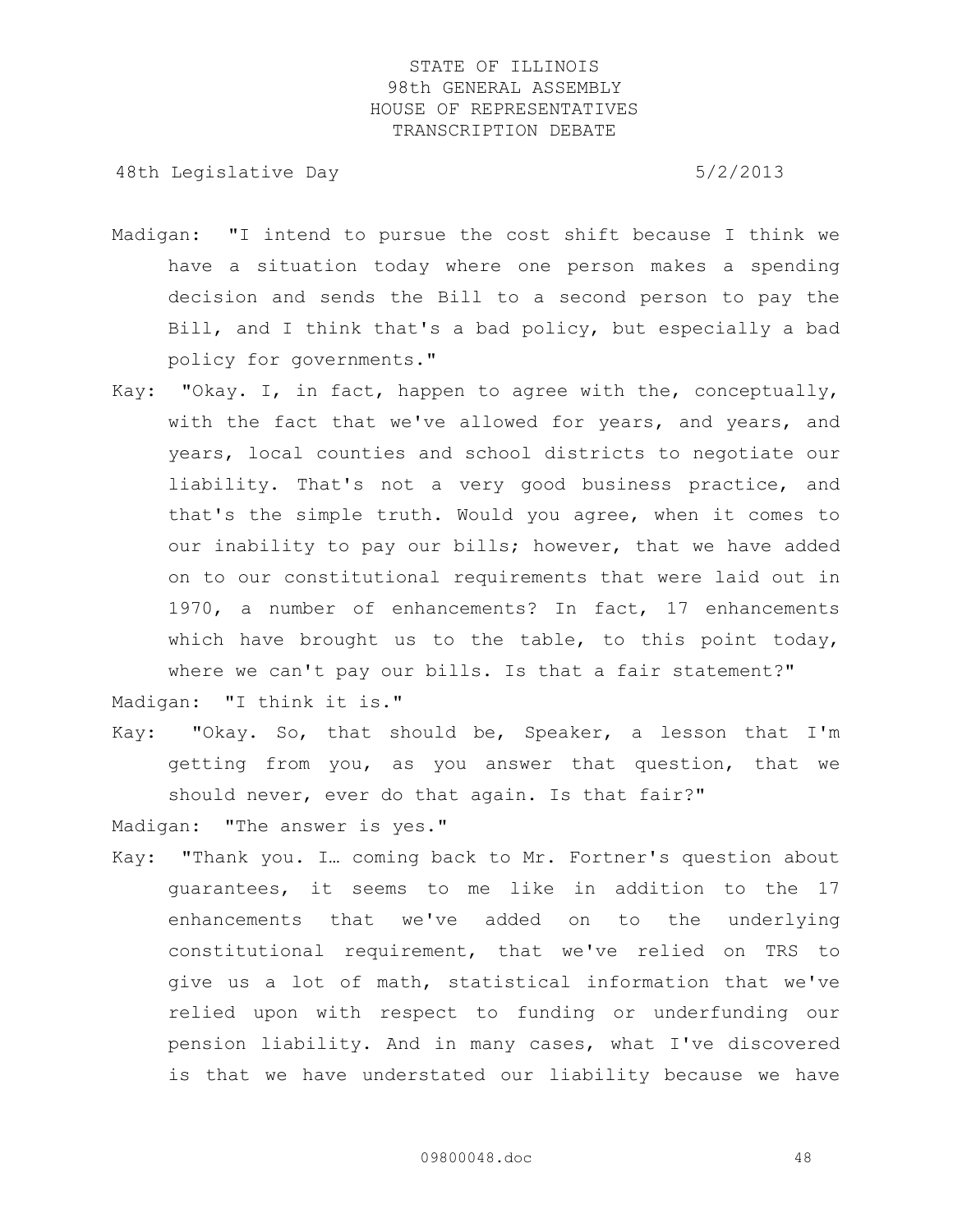48th Legislative Day 6/2/2013

overstated what we thought was coming through the door from TRS investments. Is that what you understand too?"

- Madigan: "I agree with you that the… the performance of the funds and their investments has… has been short of our expectation."
- Kay: "So, my question is, are we going to guarantee, from this point forward, projected losses or projected gains? I mean, I don't think TRS is going to come through and say we're going to… we're going to project the loss, but what I'm afraid of and when I see the word guarantee, I'm afraid that we're going to say, TRS, it makes little or no difference what you do or what you invest in or what the return is or what risk you take, we're going to guarantee that."
- Madigan: "Mr. Kay, that's exactly the reason why I played a role in the Legislature and the Governor, providing that… that there would be a state actuary as part of the Office of Auditor General. As you know, the Office of Auditor General is a legislative office selected by the Legislature, and today, there is in place, at the Auditor General, a section of that office which acts as the state actuary. And these systems are required under the statute to get clearance from the state auditor before they proceed to do the things they do in sending the bill to us."
- Kay: "So, I'm gathering from your statement, and I… I somewhat see where you're going here and I think the segue between maybe two people or two heads is better than one is a philosophy that is… is going to work. I hope it does because TRS has certainly been a part of the problem here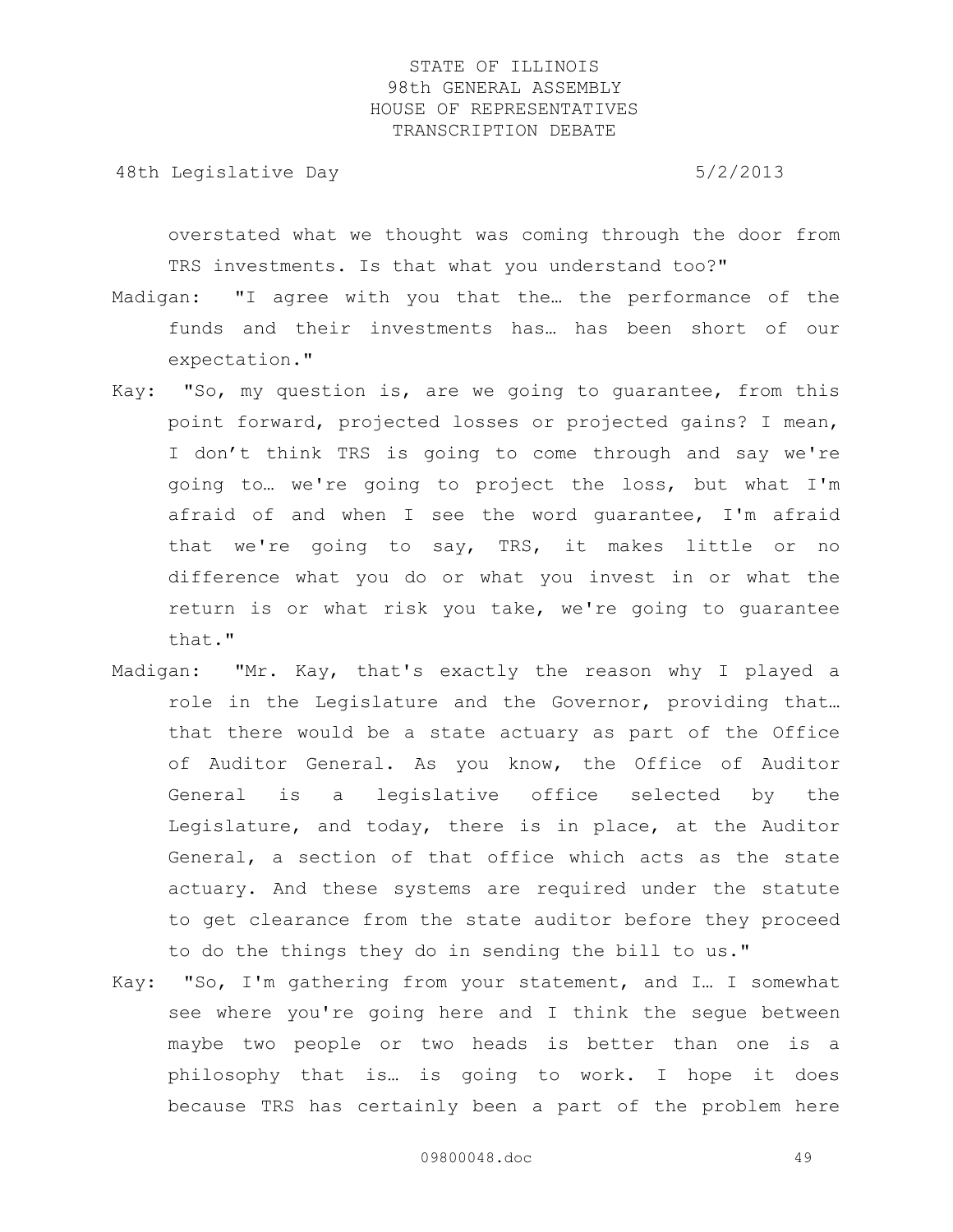48th Legislative Day 6/2/2013

and it goes back long before I came here, and it's something that needs to be addressed if we're going to guarantee some things. I'm curious, there's been several references by Representatives on our side of the aisle about the legitimacy of what we're doing here today and it's no reflection on you, Speaker, because I'm rising today to support your Bill. But I think the reputation of the State of Illinois is poor and I think our handling of money is bad, and I think our accounting has been lacking. And again, it's not a reflection on you, it's a reflection on the state of the… State of Illinois. And so, when I… I speak today, I go back and I think about, and I can think back to '84 or '85 when we began in the state to promise this and then we promise that, and then we come back and refine it and at the end of the day, we never lived up to our end of the bargain. How do we restore confidence in government with respect to keeping our end of the bargain with respect to the Bill that you bring to us today?"

- Madigan: "Mr. Kay, I think that we all have to resolve that the mistakes of the past should not be repeated, and that we should all work together to make sure that we keep our commitments, but at the same time, not spend money that we don't have and not continue to take on obligations that we can't afford to pay for."
- Kay: "I… I certainly agree. Speaker, in all due respect, having said that, do I have your word, since I support your Bill, that you will do nothing to change this Bill and you will do everything to promote it as long as you're in the General Assembly?"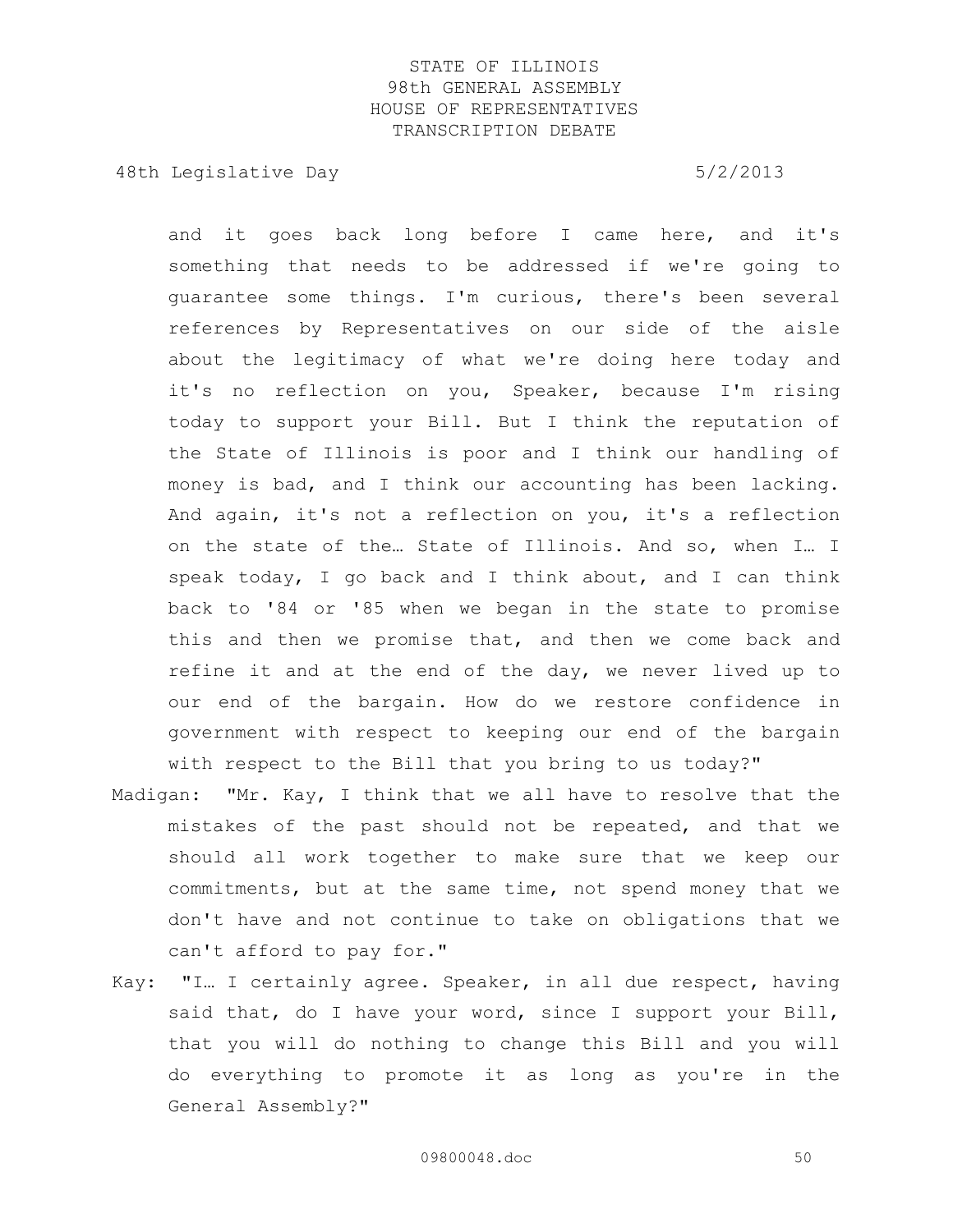48th Legislative Day 6/2/2013

Madigan: "So, the answer is yes."

Kay: "Thank you. I appreciate that. To the Bill. I've heard a lot of comments today about, expressly, what the future looks like, what we can project, and what we might not project, and I've heard comments about uncertainty. Well, there is a lot of uncertainty and this Bill doesn't speak to every need. Indeed, there are… are many things that cannot be answered and I think the Speaker has done pretty well in trying to address a lot of our concerns. I think the fact that he's given me his word today that he's going to live by this Bill and see it through and make it work makes this Bill more worthy, at least it does to me. But I think we need to bear in mind today, for everyone who has not made a decision about this Bill, that this state is in crisis. What we're doing today is not an easy move, but it's a move that if we do not take, I sense that we will fail. And we will fail quickly, and we will fail completely. A state the size of Illinois with the un… income we have, the revenues we generate, cannot operate solely on a cash flow. We can't burden the taxpayers any further with our incompetence and lack of managing money. It just simply can't happen. So, forget the uncertainty, get off the fence if you don't mind. I understand that some people will feel compelled to vote 'no'. I understand that. But I think you should feel compelled today to… to remember that you're not necessarily sent here just to represent your district, but you're sent here to represent the best interest of the State of Illinois. And there's no question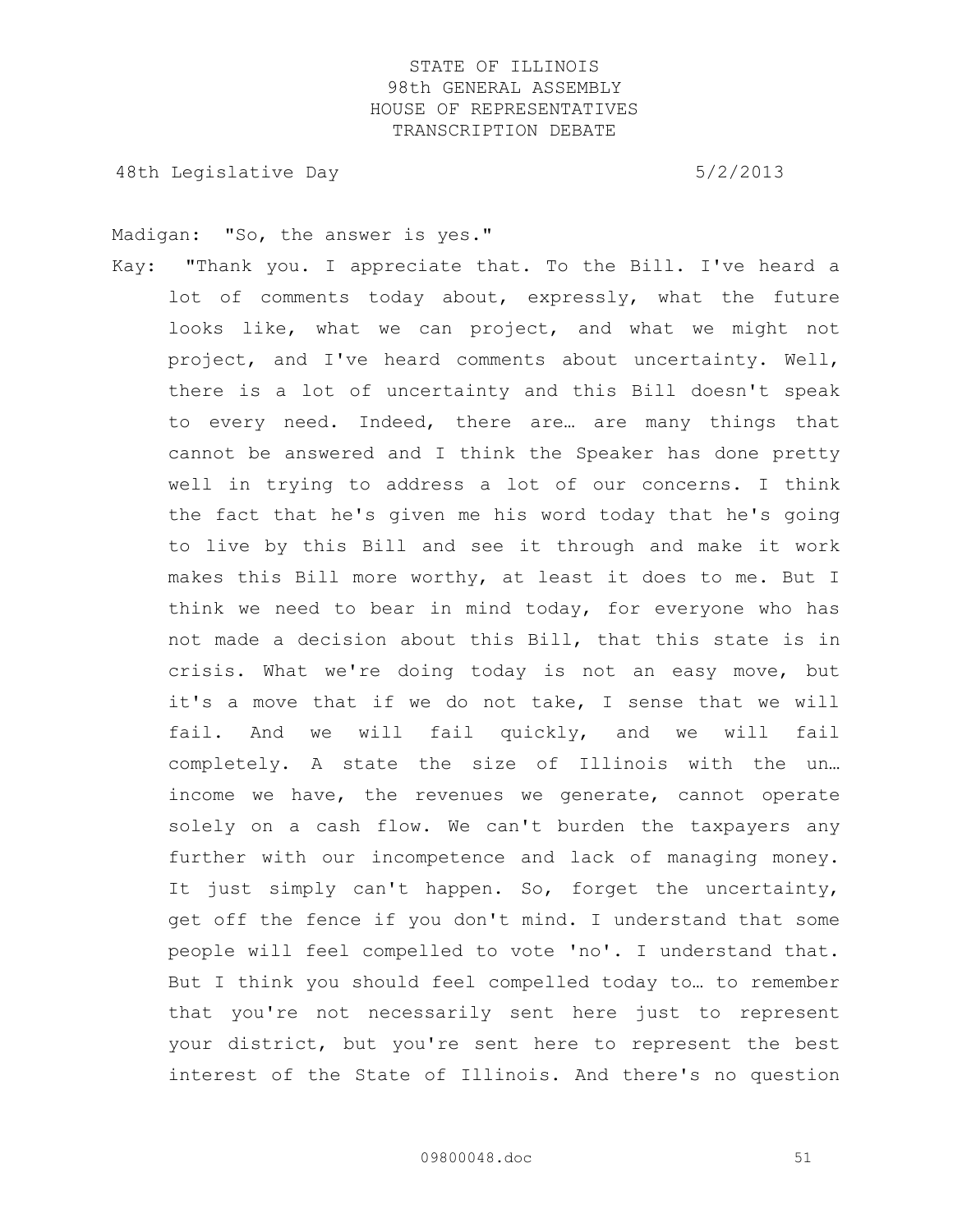48th Legislative Day 6/2/2013

in my mind that this Bill does just that. Thank you, Mr. Speaker."

Speaker Lang: "Mr. Arroyo."

Arroyo: "Thank you, Mr. Speaker. Will the Sponsor yield?"

Speaker Lang: "The Sponsor yields."

- Arroyo: "Mr. Speaker, Mr. Madigan, is this the best we could do with this pension Bill?"
- Madigan: "My answer would be that this is the result of intense work over several years. And there would be people in the Body that would feel that we could do better, or do it different, but our goal here is to pass a Bill. Therefore, we've worked with everybody in the House and the Senate and we've come to this point where we're prepared to pass this Bill. Could there be modifications? The answer is yes, but I would not recommend that today because I think we've pretty well settled that this is what we want to do."
- Arroyo: "Ladies and Gentlemen, there are some parts of this pension Bill that I'm not comfortable with, but we have to take the hardest vote we're going to have in this General Assembly this year. This is the quietest time of this year that I've heard this whole Body. Everybody is paying attention to this Bill, everybody has concern to this Bill. I want to thank Speaker Madigan, Elaine Nekritz, and Tom Cross for working together. This is the way the General Assembly should work when we have these hard decisions to make. I think that this is one of our hardest Bills this year. I believe that we should vote for this Bill. I'm not comfortable with some of it, but I think that I want to be part of passing this pension reform this year, in this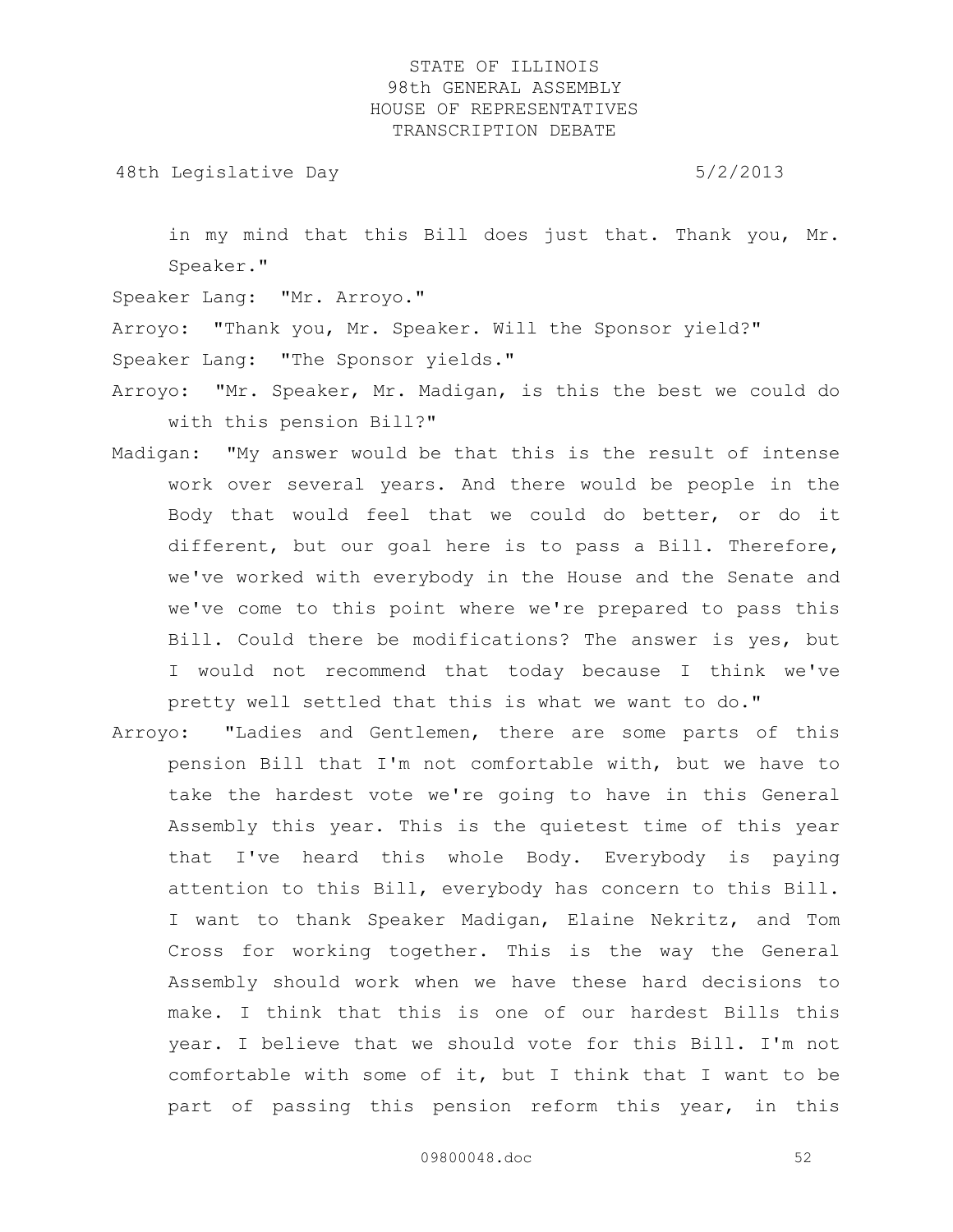48th Legislative Day 6/2/2013

General Assembly. A lot of the Members that have a problem with it, we got to represent the whole State of Illinois. And this is the time to say 'present' and support this Bill and pay attention to what we're doing here because this is going to be very important for the State of Illinois and this General Assembly. Thank you very much."

Speaker Lang: "Mr. Bradley."

Bradley: "To the Bill. I am the son of teachers. I was raised by teachers. My family is composed of teachers. For us to hide under our desks or to act like that this system is going to be sustainable without us taking some type of action, is not realistic. I'm also the chairman of the Revenue Committee. More and more of our budget goes each and every year to paying for the mistakes of the past. We are cutting K through 12. We are cutting human services. We are cutting Medicaid. We are cutting all of the programs of government. In the last five years, since we underwent the constitutional crisis of removing a Governor of our own Party from office, we've done education reform. We've done comp reform. We've done unemployment reform. We've done Medicaid reform. We've done ethics reform. We've done procurement reform. We have changed the way that we do budgeting. Most, if not all of these, have been bipartisan efforts. But at the head of every train, you have to have leadership. We have had leadership on this issue from Leader Cross. We have had leadership on this issue from Elaine Nekritz. And we have had leadership on all of these issues from Speaker Madigan. We didn't get sent here to make easy votes. We didn't get sent here to disregard the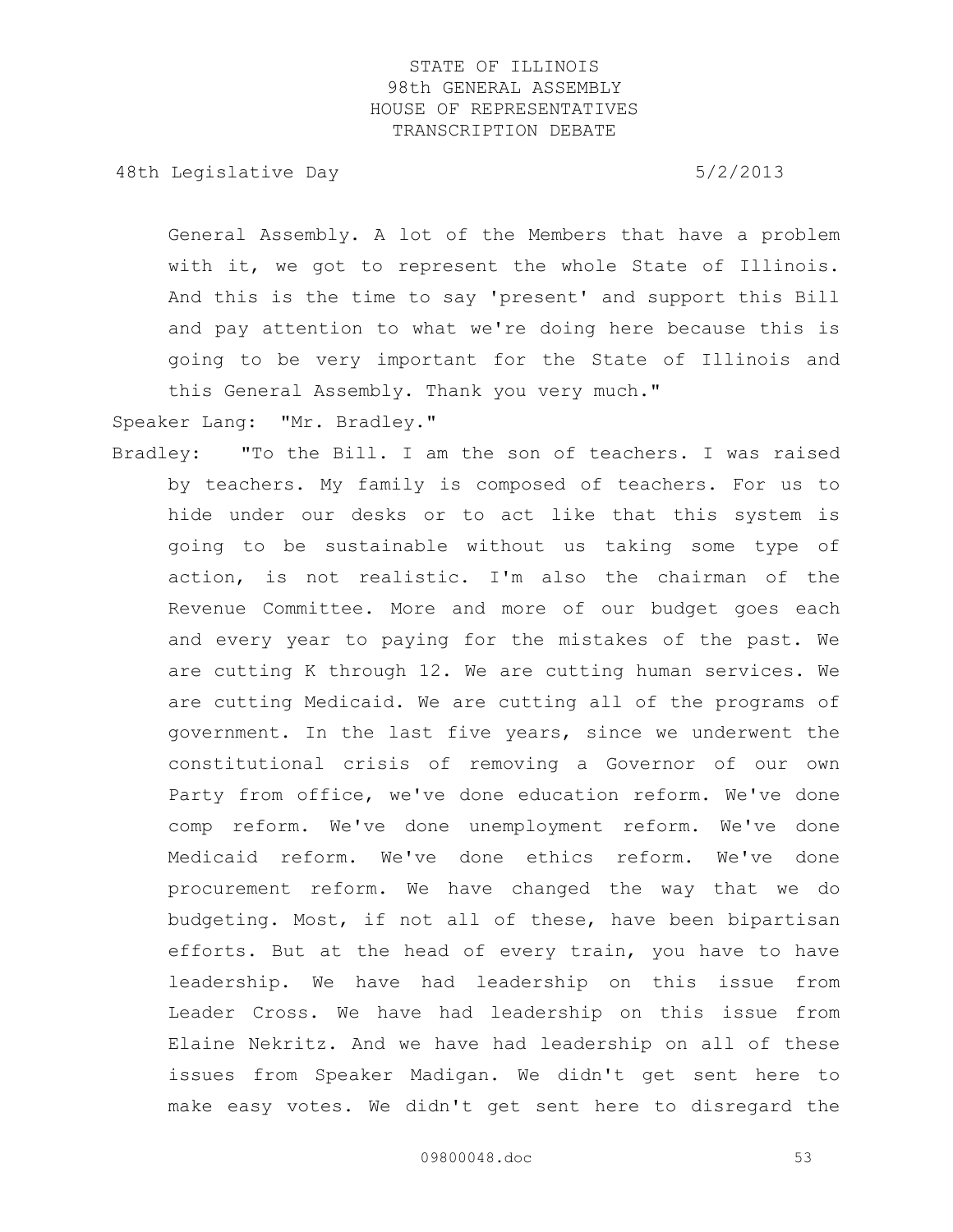48th Legislative Day 6/2/2013

reality of the situation. We didn't get sent here to play to the home crowd. We got sent here to fix problems. Nobody likes this. Nobody really wants to do this. Nobody wishes that they lived in this time where we have to do this. But what choice do we have? The system has to be sustained. As the son of teachers, I was taught that we think about the next generation. If we don't do something, there will be no pension for the next generation. Take the lead, reform our own pensions. Take the lead, show the rest of the world and this state that the General Assembly continues to work to solve these long-term, 50-year issues. Take a courageous vote. Stand up. Stand up, 'cause I guarantee at the end of the day, we'll be judged by these reforms we make. And this is an opportunity to show the courage of serving in the same chamber as Stephen Douglas and Abraham Lincoln, and being a Representative in the State of Illinois, in the House of Representatives. Thank you, Speaker Madigan, for having the leadership to take on these tough issues. Thank you, Leader Cross, for standing with us on many of these. Thank you, all the Members of the General Assembly, for having the courage to do hard things when hard things have to be done."

Speaker Lang: "Mr. Mitchell."

Mitchell, C.: "Thank you, Mr. Speaker. With a very heavy heart, I rise in support of this Bill. I want to emphasize that this is personal for me. I have a mother who's been a nurse for many, many years and in her 26th year, her job shifted everyone who had been there for less than 30 years to a defined contribution plan and she lost so much of what she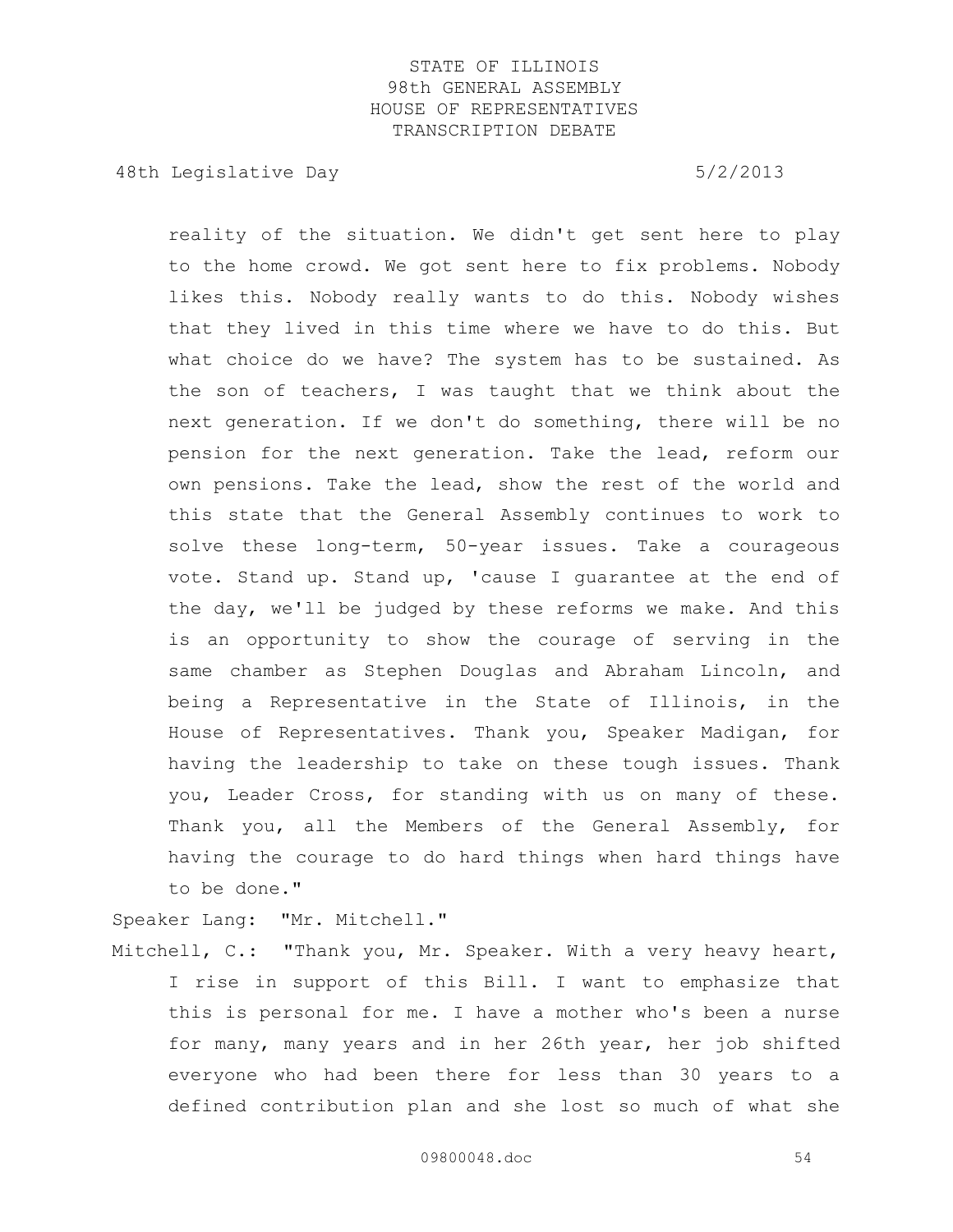48th Legislative Day 6/2/2013

worked for. There's no doubt that this is difficult. There is no doubt that in some ways it's unfair. Every analysis will show you that the lion's share of this problem was created by state underfunding, 50 to 60 percent. But the bottom line is that we're here now. We're here now in a situation where the increase above normal cost of our pensions this year is two to three times the cost of what we're going to be cutting from education, which we have cut by over a billion dollars in the last three fiscal years. This is a problem that demands a solution now. This is a better and fairer proposal than Senate Bill 512 and its predecessors. It rewards longevity and loyalty, which is especially important because our most loyal employees tend to be those with lower incomes. It has an ironclad funding guarantee going forward, on par with the kind of guarantee that we give to our bond holders. This needs to happen as unfortunate and painful as it is. But it is my hope and fervent prayer that for all of us in this chamber, we will heed the words of the Speaker in saying that this is a beginning and not an end; that this is part of a necessary step to save our state, but it is only one step. We have gotten to this place because we chose to forgo our pension payments and effectively use them as a line of credit to cover for a structural budget deficit, budgeting out of habit and tradition instead of for performance. We have a regressive and archaic Tax Code that puts too much of a burden on working families, has too many holes, confuses corporations and small businesses, and fails to raise the revenue that we need in the 21st century. We have been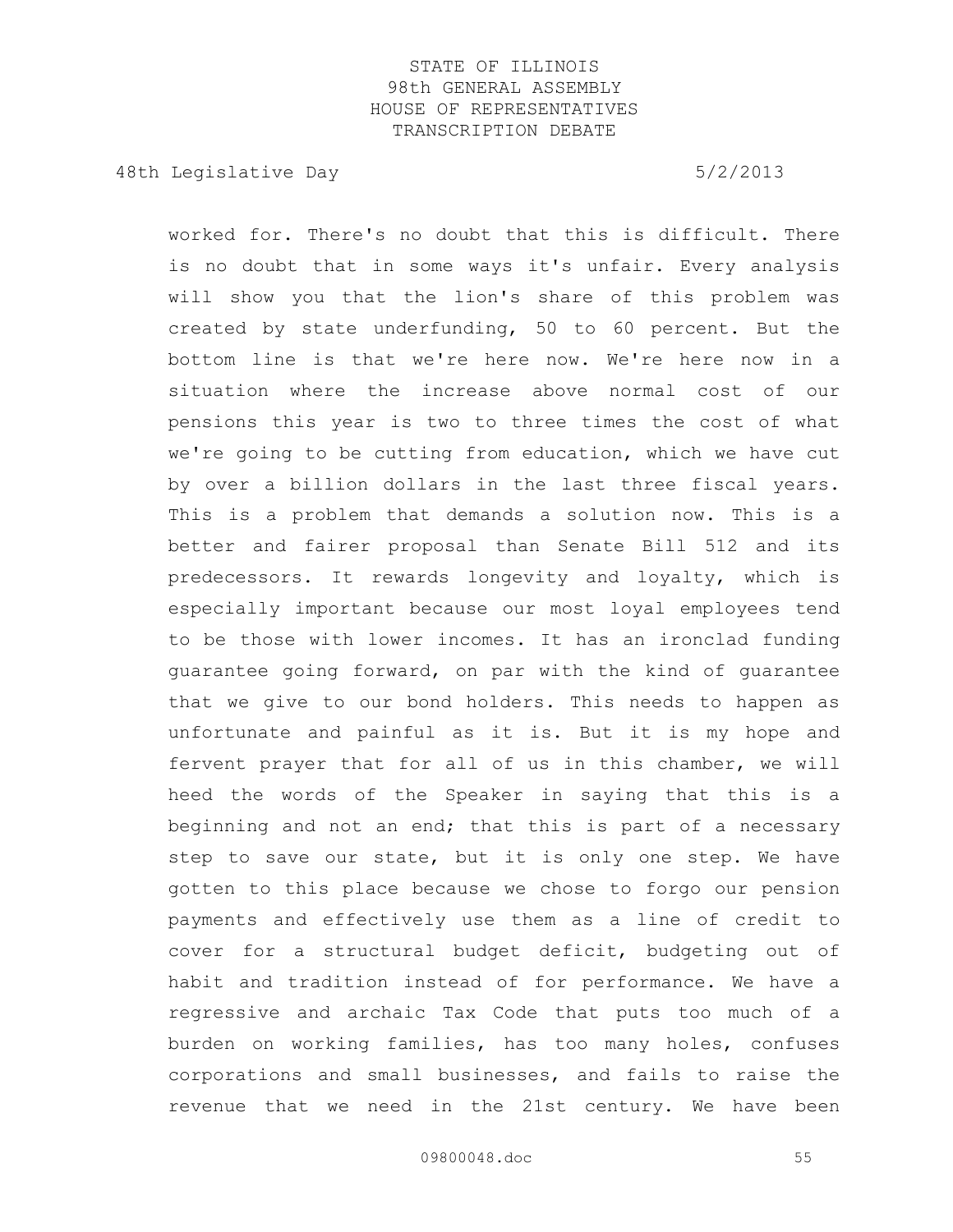48th Legislative Day 6/2/2013

reactive, lurching from year to year without a real strategic plan and we are seeing the consequences for our roads and our bridges and our schools and today, we're seeing the consequences for workers who have given their blood and their sweat and their tears for so many years to this day. I hope that we will resolve to move forward together, to have a real conversation about the difficult choices we need to make on spending and revenue for the 21st century. This is a first step. I hope that together we will decide that we will never find ourselves in this position again. I urge an 'aye' vote."

Speaker Lang: "Mr. McSweeney."

McSweeney: "To the Bill. Let's face facts. The state isn't solvent. Paul Volcker, the former chairman of the Federal Reserve put out a report and said the state's been insolvent since 2008. We could argue all day long about who created the mess. My view is that if we don't enact real pension reform today that the state is not going to be able to borrow money. Three months ago, the state had to pull a \$500 million bond deal. Six weeks ago, the state borrowed money, \$800 million at three times the cost on a spread base as the State of California. And what does that mean? That means that we will not be able to fund basic social services. That means that the hard-working small business people who are trying to create jobs will be facing higher taxes. This is not a perfect Bill, but I rise in strong support of this legislation because it is a first step towards getting our fiscal house in order. I am here to help save the pension system. I am here to help create jobs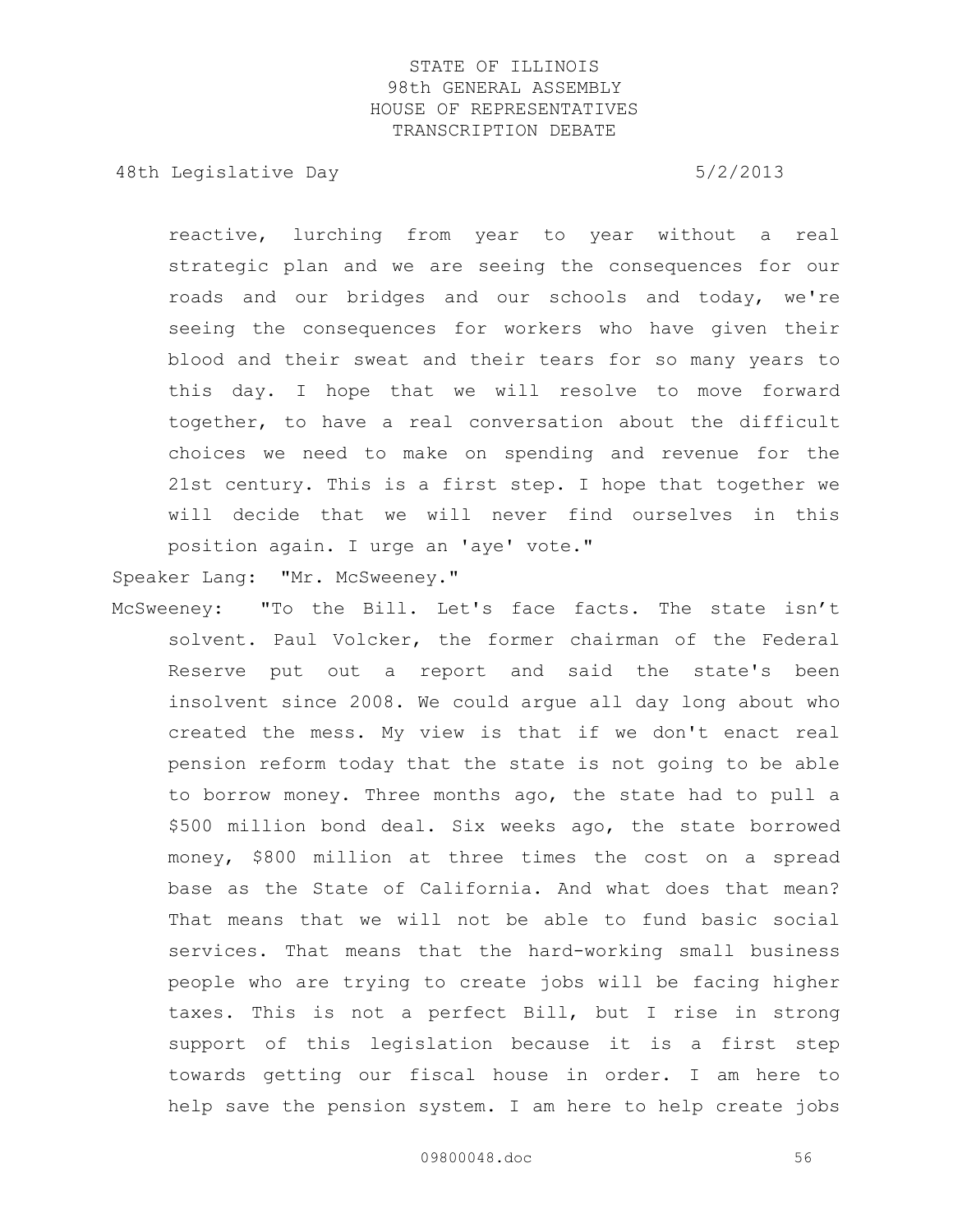48th Legislative Day 6/2/2013

in Illinois. And I am going to vote 'yes', and I encourage all my colleagues to be courageous. Let's save the pension system. Let's create jobs in the State of Illinois. Thank you."

Speaker Lang: "Mr. Reboletti."

Reboletti: "Thank you, Mr. Speaker. Will the Sponsor yield?" Speaker Lang: "Speaker Madigan yields."

- Reboletti: "Speaker Madigan, I just have one question. In anticip… anticipatory of this passing the House, and if it passes the Senate, the Governor signs this, obviously, all of us here have no doubt that the public sector unions will challenge this in court and it could be there from… anywhere from one to two years. If that were to occur, are we then required on our budgetary process to make pension payments? If it takes two years to resolve this, because it's not worth changing the entire pension system, are we making pension payments for the next two fiscal years moving forward?"
- Madigan: "Mr. Reboletti, our expectation is that there will be a challenge. And our further expectation is that as part of the litigation, there would be a stay entered against the effect of the Bill which would mean that we would have to continue to make the pension payments pursuant to the current statute without this Amendment."

Reboletti: "Thank you, Mr. Speaker."

Speaker Lang: "Before we move on, by mutual agreement, Representative Nekritz and Leader Cross will comment before the Speaker closes. So, there are no other lights on. Is there any other Member that wishes to speak on this Bill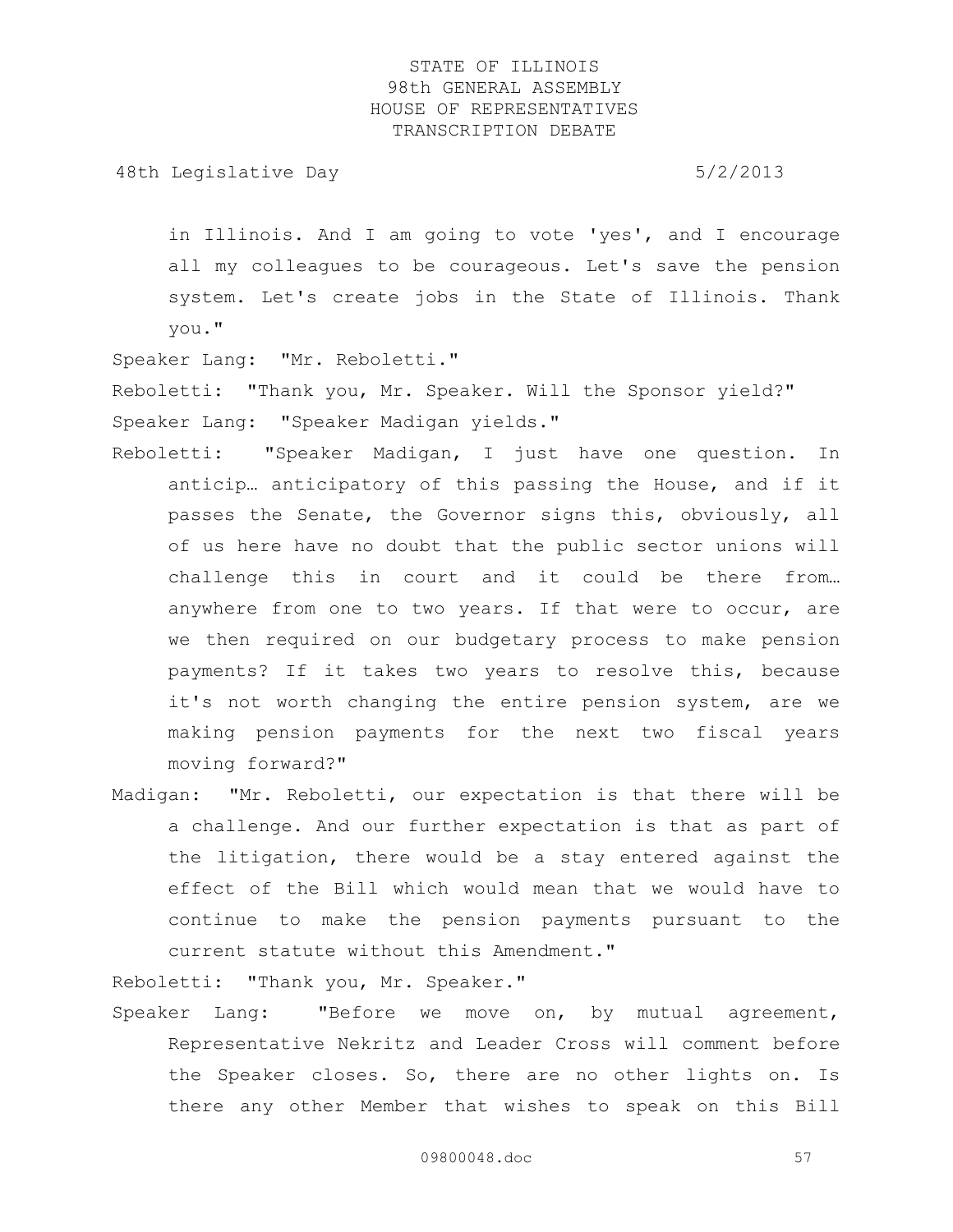48th Legislative Day 6/2/2013

before we move to Representative Nekritz? Representative Nekritz."

Nekritz: "Thank you, Mr. Speaker. Today, we are very much taking a historic step to getting Illinois back in fiscal order. And this Bill is historic in two ways. It's historic because of the dramatic nature of the legislation itself. These are steps none of us relish taking, but we feel… but we know we should. It's also historic because we, as a Body, today are sending a very clear message. We are putting necessity ahead of political expediency and doing the right thing over the easy thing. We've taken a lot of steps in the past to address our fiscal crisis. We raised the income tax, we've made significant cuts, but the pension payment has consumed almost all of what we took in when we raised the income tax. And the increased revenues that we're experiencing are again consumed by the increase in the pension payment. We already devote significantly more revenue to the pension payment than any other state and governmental Body in the country. That's not a sustainable path for us. The math simply doesn't work. And I believe that the math in this Bill does put us on a path where it can work in the future. And those numbers are important, but the most important thing this Bill does is for the first time in history and the history of the State of Illinois and its pension systems, we are going to be using… instead of Illinois fuzzy pension math, we are going to be using actuarially sound practices. And it is that alone, I think, that will allow us to move forward in a fiscally sound fashion. Previous efforts at… at pension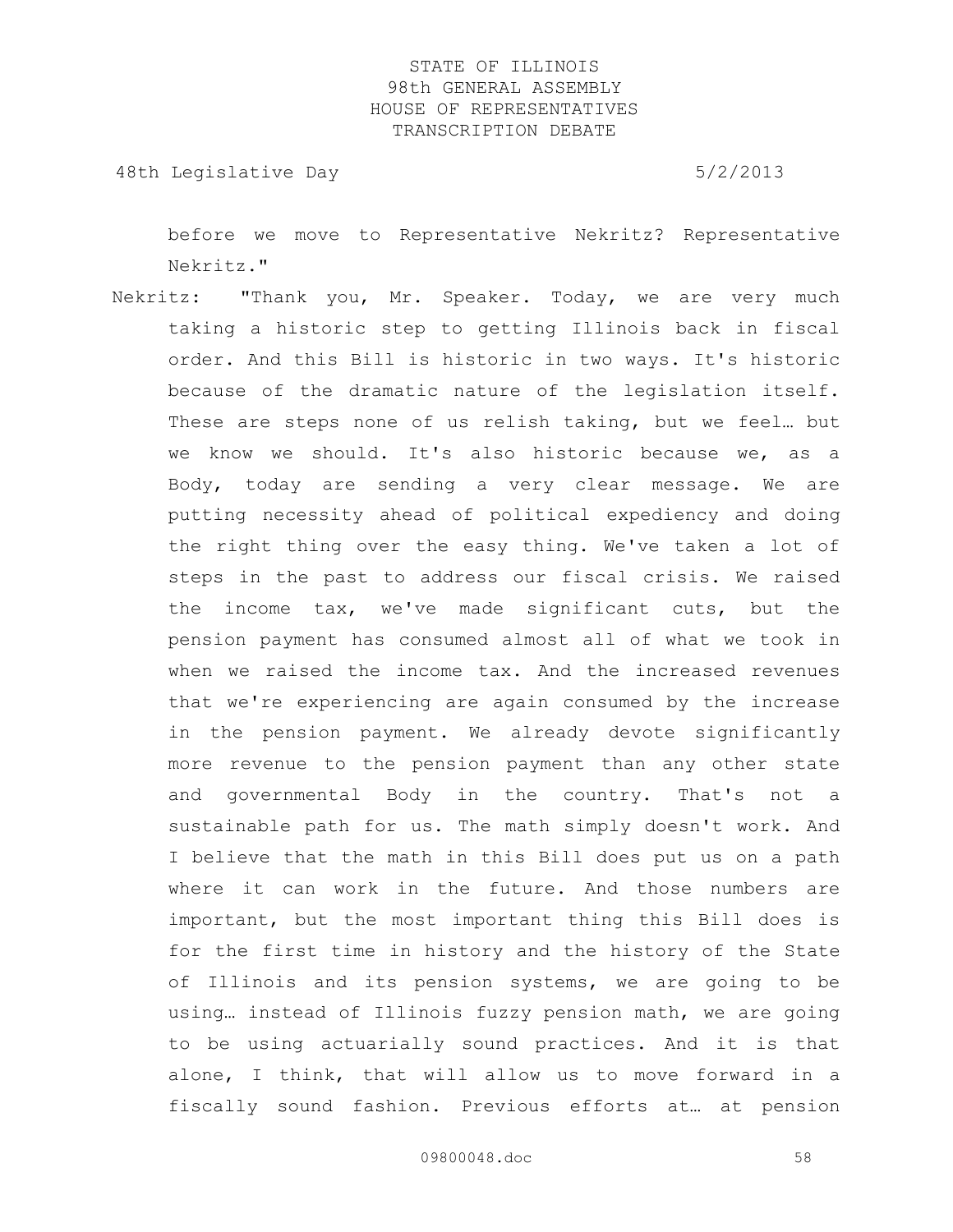48th Legislative Day 6/2/2013

reform have not used that actuarial science, and we all see today the effects of where that got us. I think we can all agree… all serious… completely agree about the serious nature of this problem and it will get worse if we don't act this Session. But another aspect of this is that the… is we need to know that the solution truly matches the problem. Other solutions that have been put forward in the last couple of years, in my view, do not address the depth of the problem. We must provide for everyone, ourselves, taxpayers, and particularly workers and retirees, the certainty that this will, in fact, address the problem and that we won't be back in this position in a few short years, asking for yet more changes, and apologizing again for doing what is right. Also, I just want to spend a couple of… say a few words about the constitutional question because that's been a very, very important part of this debate. I believe we have a very strong case in this Bill before us as to why this Bill is constitutional. Just as though… just like under the First Amendment, which is a very absolute statement that you're… that your freedom of speech cannot be abridged, you can't, under that, still be allowed to shout fire in a crowded theater. And I believe that the courts will not force us, in this instance, to put pension payments above every other constitutionally required and constitutionally encouraged priorities that… that this state has. We are striking a balance here and for me, throughout this entire debate, this has been about balance, about seeking balance. But I think we have here is a… is a balanced view that the court will view as… as a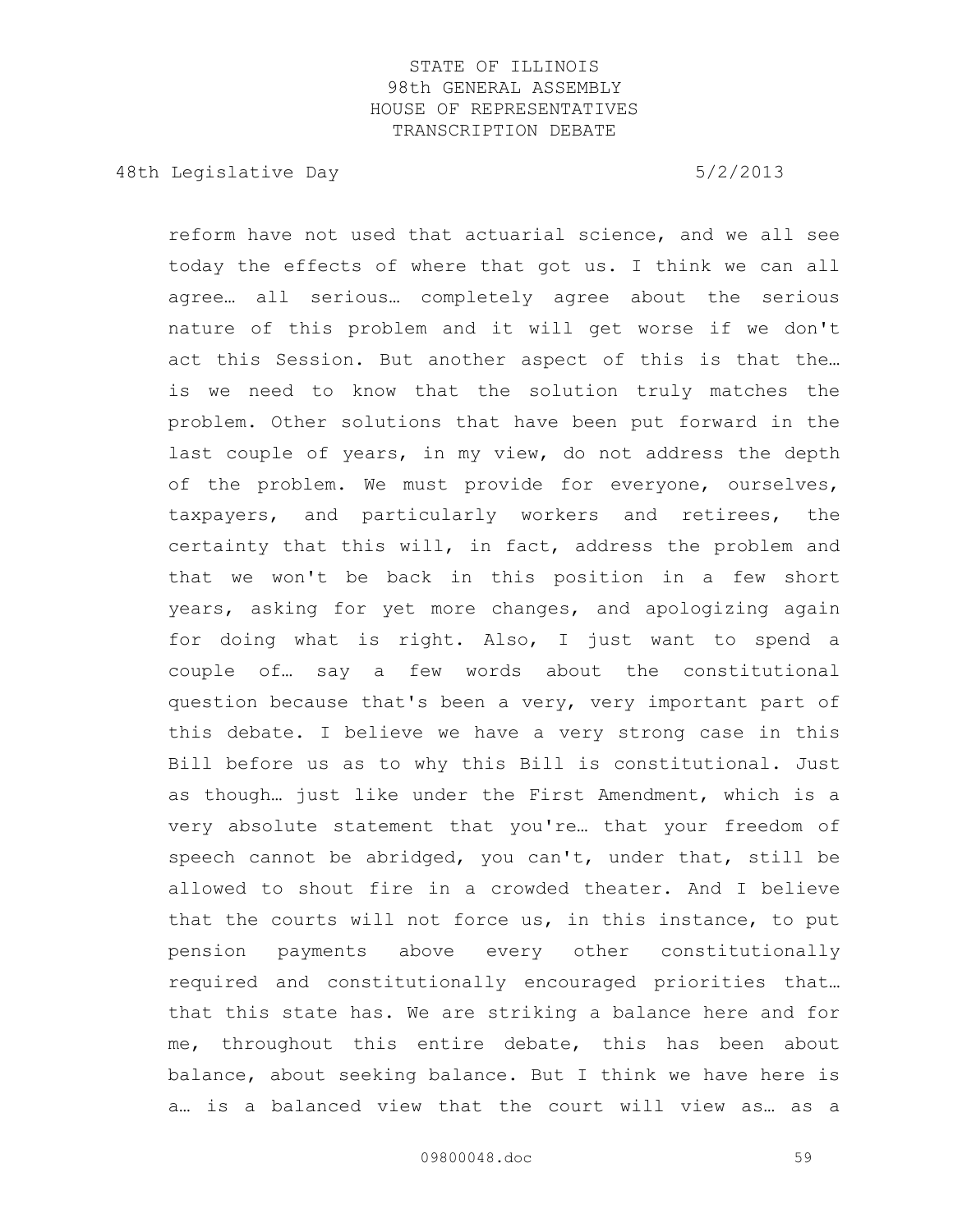48th Legislative Day 6/2/2013

very positive step in this difficult and increasingly worse financial crisis. I would like to echo the thanks to Speaker Madigan for providing the leadership on this very significant issue. For Leader Cross for delving in and spending a lot of time with me and Senator Biss on this, making… making all this happen, and to Representative Senger. And… and I feel a very special thank you for the… the group of 21 that first stepped forward and took a… took a very significant risk to step out and support the proposal that looked very much like this last December. A very special thank you, and he's here in the chamber today, to my researcher, my drafter, my strategist, my colleague, and my very dear friend Senator Daniel Biss. I'm… I know how difficult this vote is today. I've heard over and over from countless retirees and workers just how difficult this is. I emphasize with each and every one of them and I'm no way… in no way do I relish doing this. Yet, the right thing is not always the easy thing to do. Today, we are standing up and saying it's time. It's time to do the right thing, the responsible thing, to provide for a pension system that protects investments and gives security without bankrupting our state. I think we can be proud in knowing that Illinois will be on better footing for having passed Senate Bill 1. Thank you."

Speaker Lang: "Leader Cross."

Cross: "Thank you, Mr. Speaker. I want to thank a few people, as well. It seems to be a day of thanks. Darlene Senger, on our side, has been very solid with a background in this area equal to none. And I appreciate her leadership, her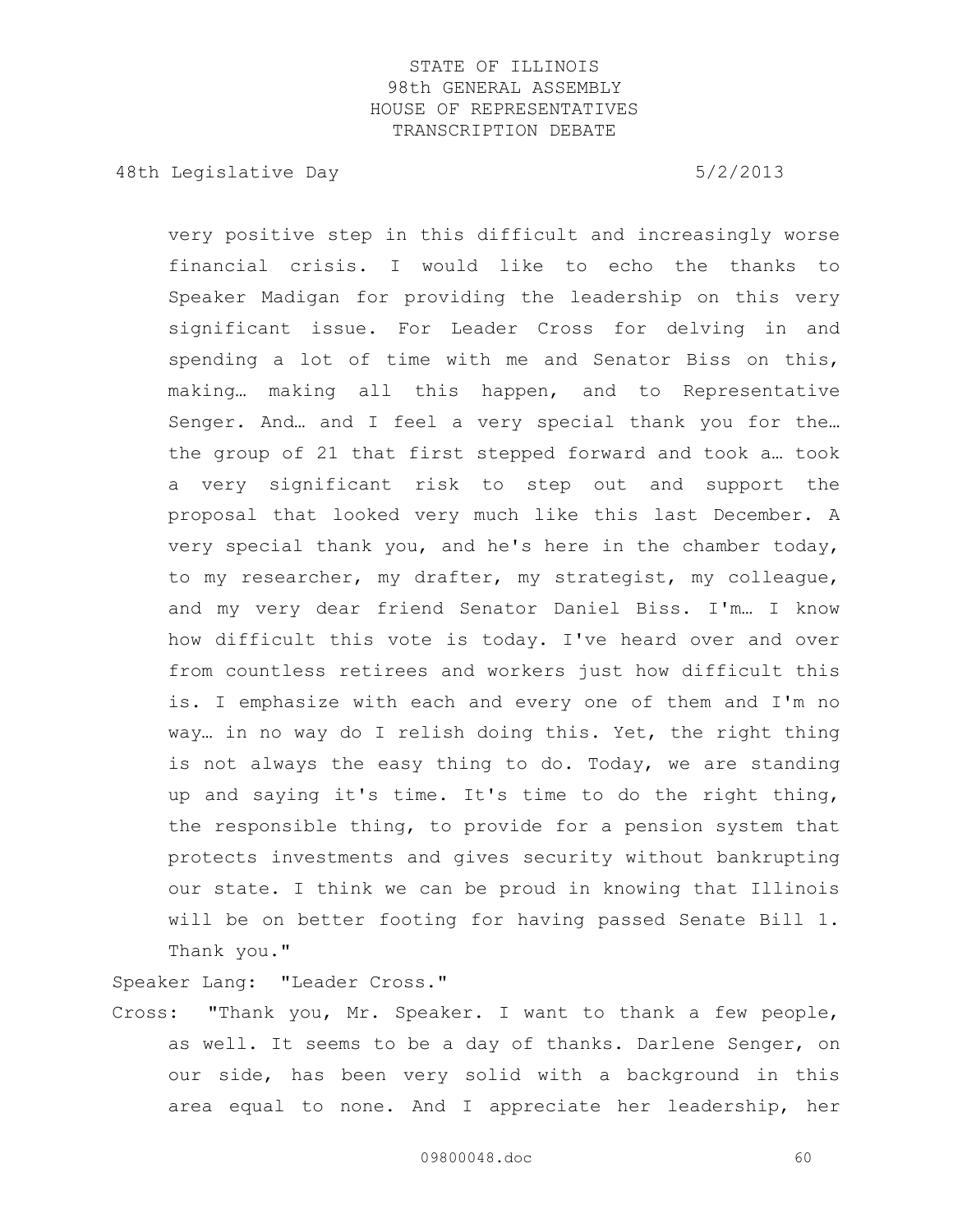48th Legislative Day 6/2/2013

strength, her vision, her willingness and determination to move forward and stay moving forward on this issue, unlike very few, and I admire her work ethic. Michael Mahoney and Andrew Freiheit, you and I have been spending hours, and hours, and hours on pensions and you have been reading the Bills and explaining them to all of us countless times for the last two and a half years and your expertise and your knowledge continues to amaze me and awe me, and thank you for your very, very, very strong work. And for our caucus who I think is tired of the issue, tired of listening to me talk about it, thank you for as much as you… wherever you may be on this issue, I… I appreciate your patience and understanding and to… to know that we need to address this issue. Some of you have been very helpful in this issue, many of you have been very helpful in this issue. I think about David McSweeney's… David McSweeney's ability to take the most complicated issue and condense it down to a simple concept for us that don't know numbers like he does, and explain it to us, and I admire that and appreciate that. And Michael Fortner, one of your ideas, a great idea, to come along and say why don't we take that bond money and infuse it into this issue, and infuse into this problem, and help solve the problem long-term, is taken and put into this Bill and going to be, I think, part of law. You deserve a lot of credit, Michael, for being part of this solution and very much admire you. Elaine Nekritz and Daniel Biss, you, too, stepped out in an area that was not easy to step out to and I… and I admire that, and I enjoyed working with you and… and I appreciate that. And Speaker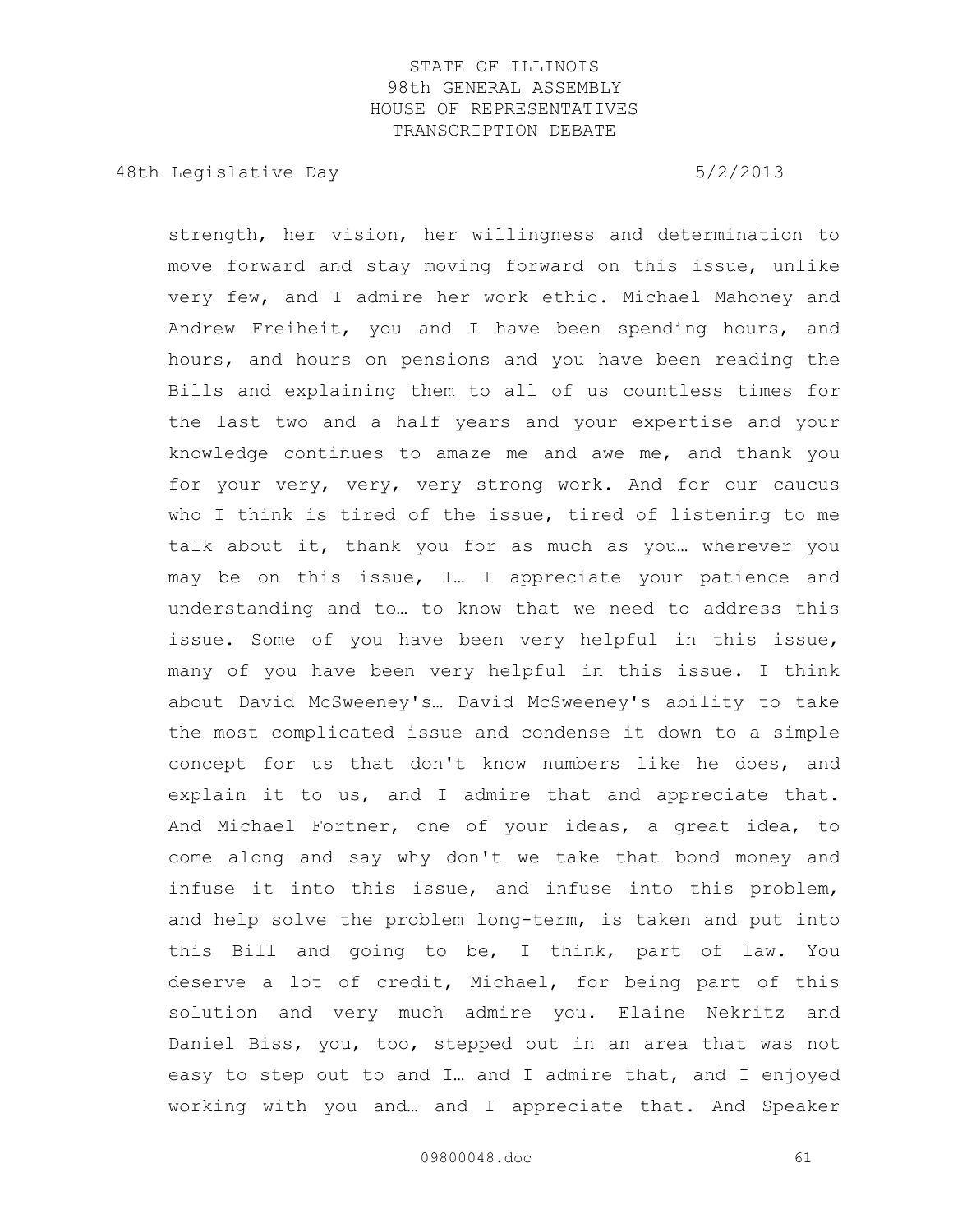48th Legislative Day 6/2/2013

Madigan, it seems like it was a year ago, in fact, it was a year ago that we were on the floor and things weren't going that well. I think at one day you even gave me one of your Bills. I… I don't think that's going to happen today and… and that's fine, but I appreciate you stepping up and it's… it's time. I, like many, would say this should've happened a while ago but we move on. And this is one of those issues where we need to come together and make it happen. I… I want to just focus a little bit on a couple things. Representative Kay, Representative Morrison, I think Representative Ives talked about it, this issue of the guarantee. I think we all need to keep in mind, I think Dwight alluded to it, we can put anything we want into law and we can talk about guarantees, but if this General Assembly, either the House or the Senate, doesn't have the capacity and the willingness and the understanding to not spend more than we have, then it really doesn't matter what we put in the law. It… I don't remember the specifics back in '95 when we created the ramp under Governor Edgar, but it was at that time that we put in the language that said the pension payment was a continued approp, that it was going to be one of the first payments we make every year. 'Cause we had a problem back then and we recognized, we said awe we got to do something so we don't get into this mess again. And low and behold, in the mid-2000s, not going into details, pension payments weren't made and it exacerbated the problem. So, the guarantee language, I… I get the need for that and I respect that but really, in my opinion, it doesn't matter what we put in it, in this Bill,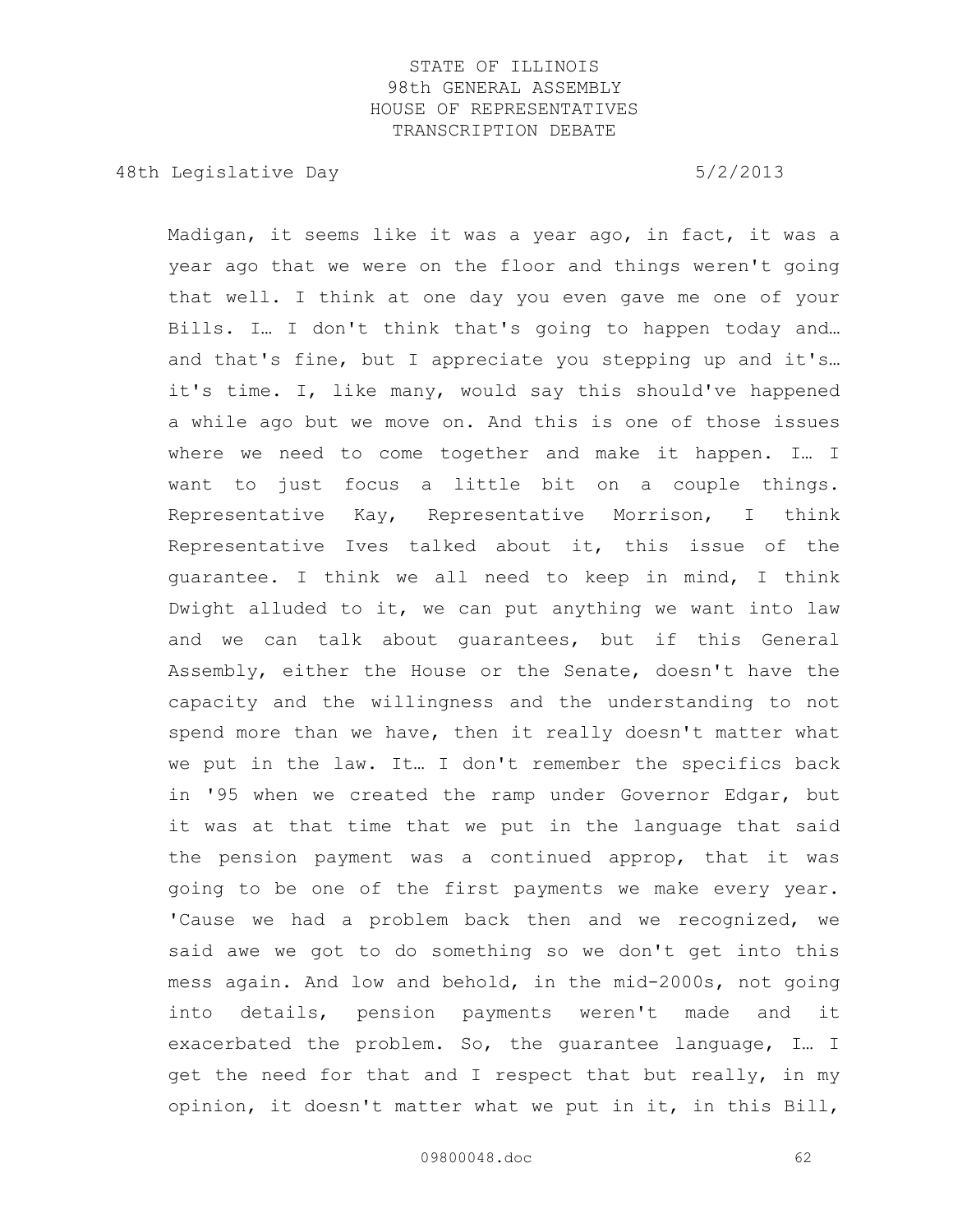48th Legislative Day 6/2/2013

it's a matter of what… what is our willingness and what is our understanding, and what is our approach to… to spending or not spending. And this General Assembly, over the last decade, has not, in my opinion, demonstrated that… that willingness to live within its means. So, let's try to keep… keep focused on that as we move forward, if we're ever going to get out of this mess, and we really have no choice. You know, Representative Bradley and others have alluded to this and I want to… I want to be very careful to not sound patronizing, but if I'm a state worker or if I'm a teacher, a university worker, I have every right to be mad as hell. I have done everything you've asked me to do. I, dutifully, have whatever percentage, depending on the person or the… the job, taken out of my check with every expectation that what I was promised when I started was going to be there. And these folks work hard and they put in a lot of hours and I think the rhetoric on this issue has gotten out of line at times. And it is not about the issue itself but it becomes the, oh, this person only works eight and a half months out of the year, the teacher or they're only there for X number of hours, or this state worker only does this. It's like anything, they're great state workers and great teachers and they're not so good just like there are in the General Assembly. And I look at, you know, my own… my own experiences in life, whether it's my mom who taught, my wife that taught, Mrs. Blocker, who was our daughter's first-grade teacher, who's the reason Reynolds is in school, who wants to be a teacher. They've all had impacts on our lives and we have to be careful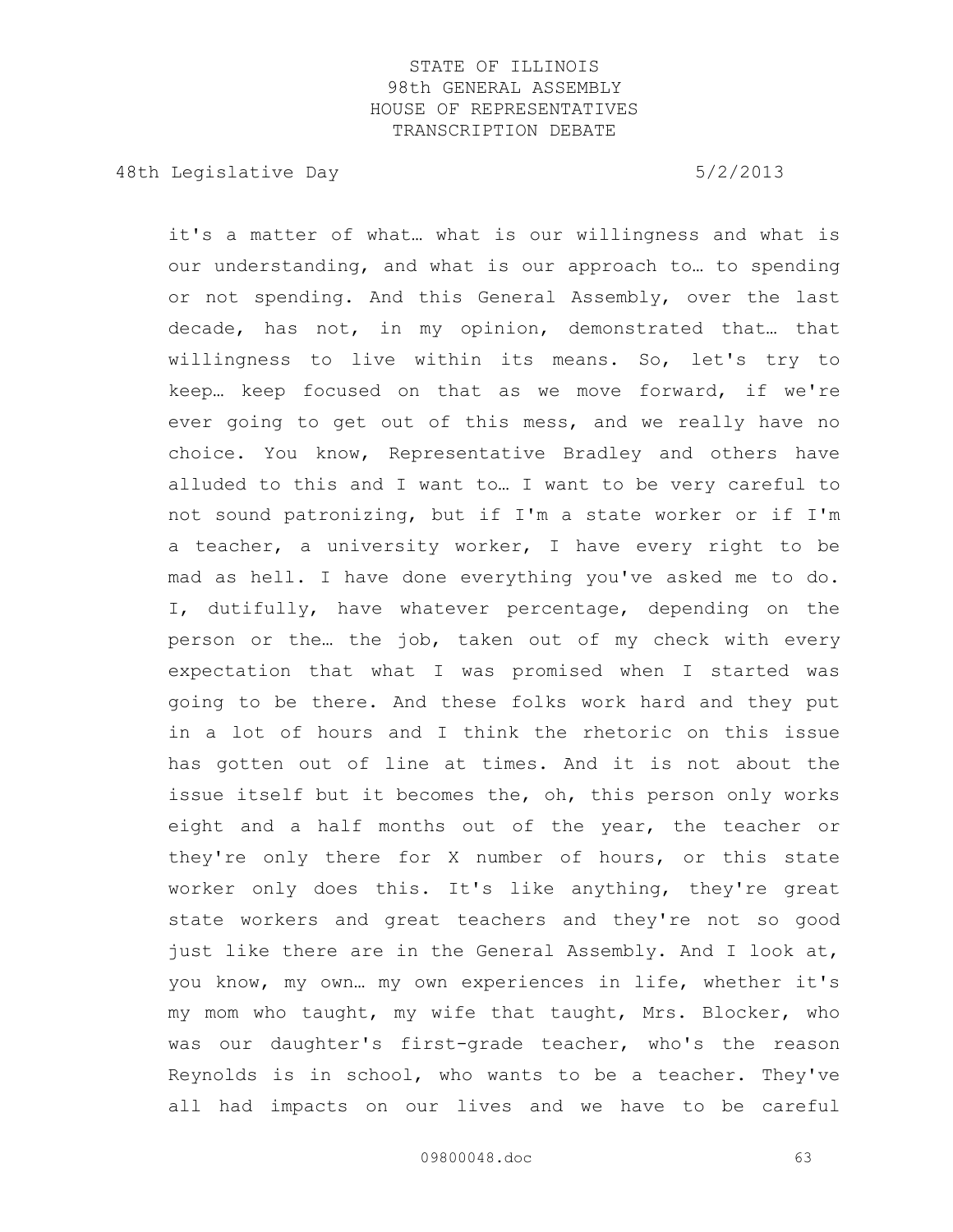48th Legislative Day 6/2/2013

about that rhetoric and make this a discussion about saving or attempting to salvage our retirement system. So, I think in many ways, we owe those folks an apology, as a General Assembly, and we can point fingers on why this got into the mess it did. And many people are new here and had nothing to do with it. But not making payments was wrong. And it was wrong because the discipline was not there to live within the means that we needed to do, and that's a shame. There are other reasons for this mess and there are other causes for this mess and I'm not going to go into that because we need to be… we need to move forward as everybody has said today. And if you still have doubts about whether or not we need to do this, the word today was certainty. And I… I think it's operative that whether it's the employee that doesn't know, because we've been talking about this for so long: should I retire; should I stay; can I retire; what happens when I retire; to the person trying to plan for retirement, what do I need to save extra? I don't know what they're going to do. To the business that is worried that we're going to tax them even more because we can't fix the pension system, meaning they may not expand. They may not come here. They might leave here. To the bond house… or bond houses that have downgraded us, and to David McSweeney's point, they may not even allow us to loan money. To those of us that have watched this and know that there are entities in this country whether they're counties or cities that have, in fact, gone bankrupt with their pension systems, we have no choice. We have to move forward today. And I agree that there other things that

09800048.doc 64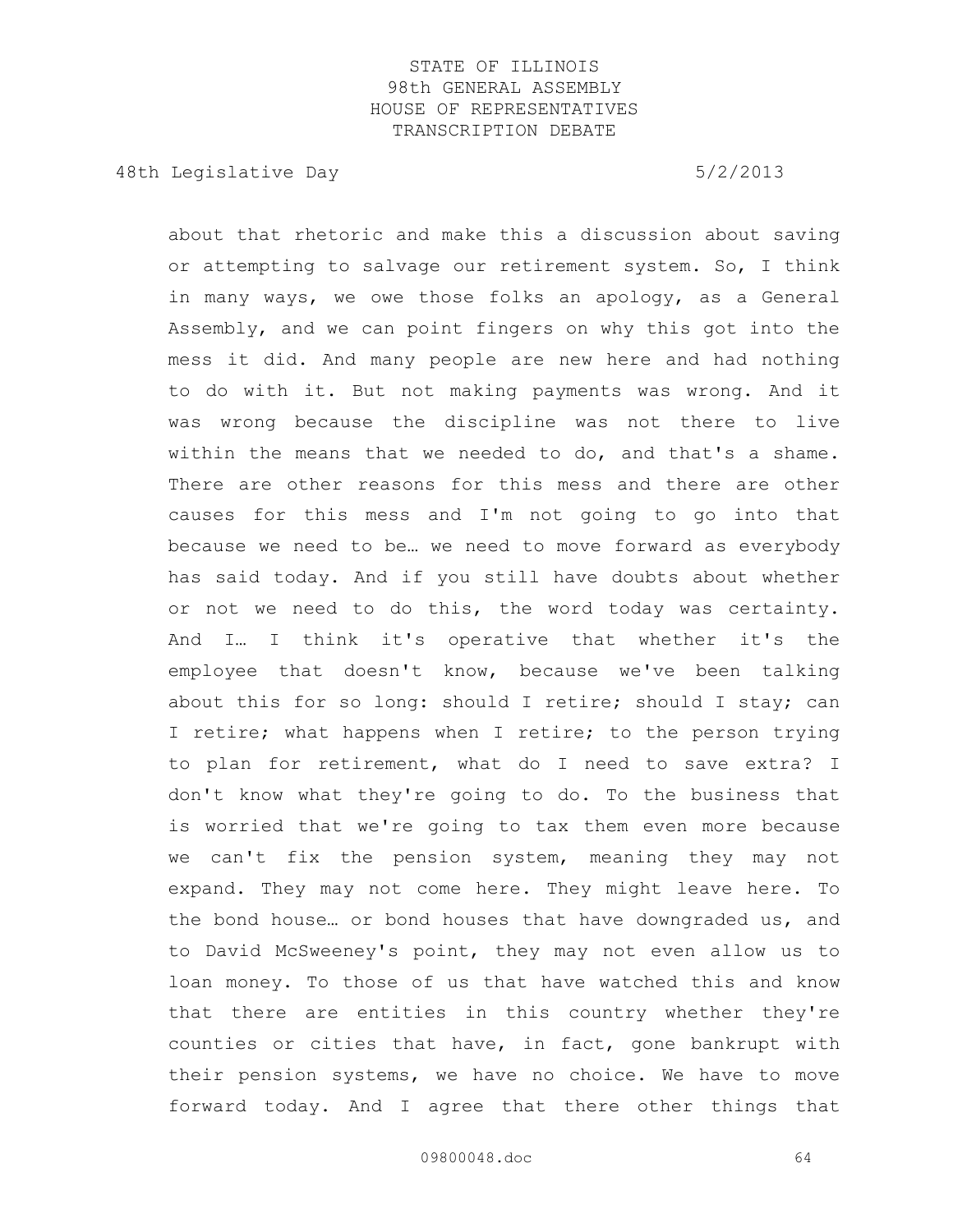48th Legislative Day 6/2/2013

could have been done. Not everything in 3411 that we had is in this and I'm… I'm disappointed in that but to be able to reduce our unfunded liability by \$30 billion is not insignificant. To reduce our overall payment between now and 2044 is significant and this Bill does that. It provides certainty to employees. It provides certainty to annuitants. You may not like it but it provides certainty that you will have a pension and you will know what that pension is. And it also provides to John Bradley's point some certainty as we move forward to those that are affected and impacted by the crowding out. That is very real and we have no choice but to do this. Is this tough? Yes. Is it uncomfortable? Yes. Will people be angry at us? Yes. But I do think folks now realize that this is very much a real problem. It is a problem that's not going away. It's a problem that gets worse by the day and we have no choice. We have no choice. And it doesn't get easier if we put this off. So, to everybody involved in this process, wherever you are on it, I would urge you to continue to express your opinions wherever you are, but recognize that this is a very real, real issue and that this… this Bill goes a long way in taking us in this direction we need to. And for those reasons and others, I would ask for an 'aye' vote. Thank you, Mr. Speaker."

Speaker Lang: "Speaker Madigan to close."

Madigan: "Mr. Speaker and Ladies and Gentlemen of the House, thank you to all. Everyone who spoke today did very, very well. The time has come for this Bill. I recommend and ask for an 'aye' vote."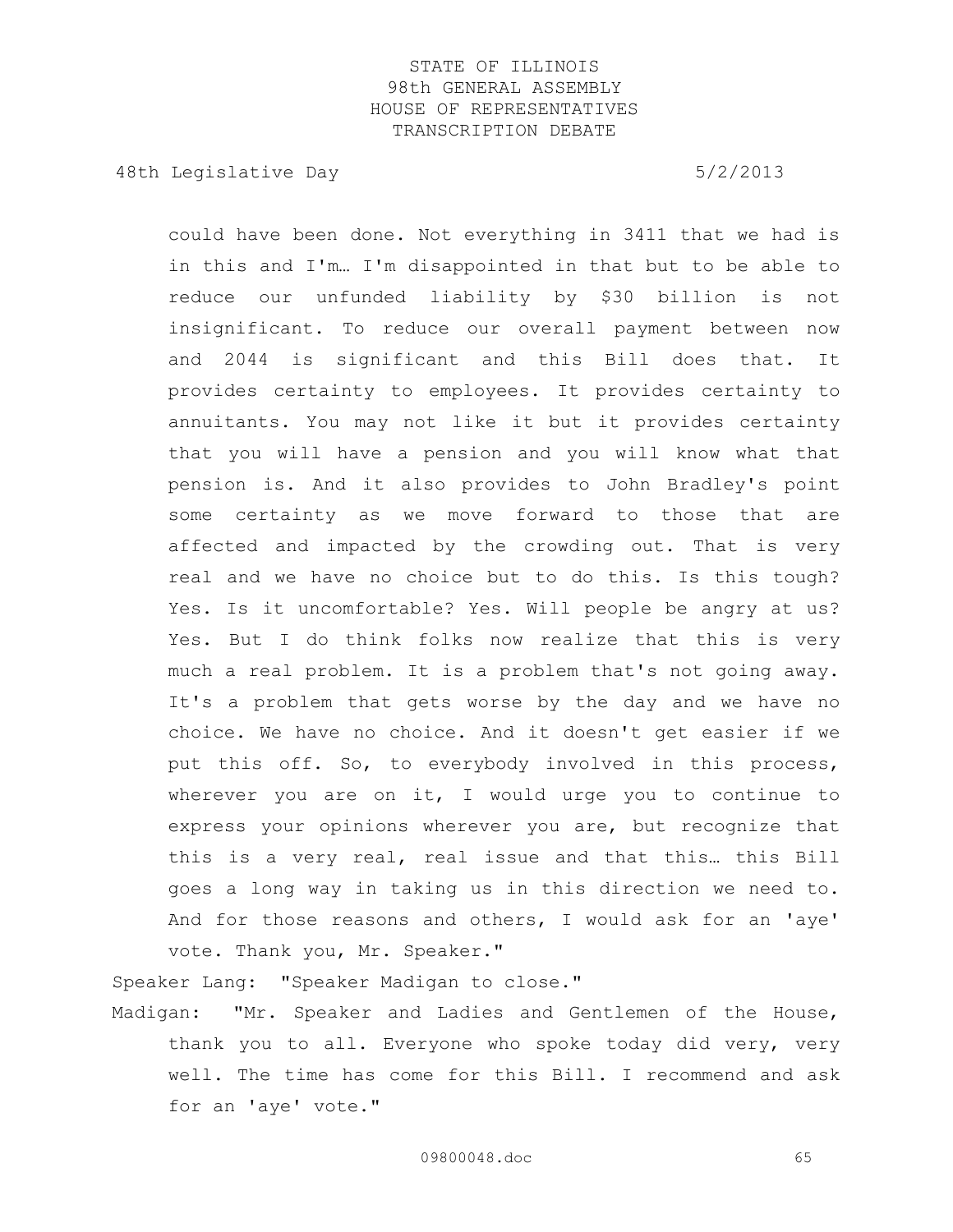- Speaker Lang: "Speaker Madigan's moved for the passage of Senate Bill 1. Those in favor of the Bill will vote 'yes'; opposed 'no'. The voting is open. Have all voted who wish? Have all voted who wish? Have all voted who wish? Please take the record. On this question, there are 62 voting 'yes', 51 voting 'no', and 2 voting 'present'. And this Bill, having received the Constitutional Majority, is hereby declared passed. Speaker Madigan now moves to reconsider the vote by which Senate Bill 1 has passed. Leader Nekritz moves to lay that Motion on the table. Those in favor say 'yes'; opposed 'no'. The 'ayes' have it. And the Motion by Speaker Madigan to reconsider lies on the table. And now, Leader Currie moves that, allowing perfunctory time for the Clerk, the House stand adjourn 'til Friday, May 3 at the hour of 10 a.m. Those in favor say 'yes'; opposed 'no'. The 'ayes' have it. And the House does stand adjourned 'til Friday, May 3 at the hour of 10 a.m."
- Clerk Hollman: "House Perfunctory Session will come to order. First Reading of Senate Bills. Senate Bill 492, offered by Representative Currie, a Bill for an Act concerning local government. Senate Bill 1004, offered by Representative Monique Davis, a Bill for an Act concerning criminal law. Senate Bill 1042, offered by Representative Williams, a Bill for an Act concerning civil law. Senate Bill 1204, offered by Representative Bradley, a Bill for an Act concerning local government. Senate Bill 1639, offered by Representative Zalewski, a Bill for an Act concerning regulation. Senate Bill 1739, offered by Representative